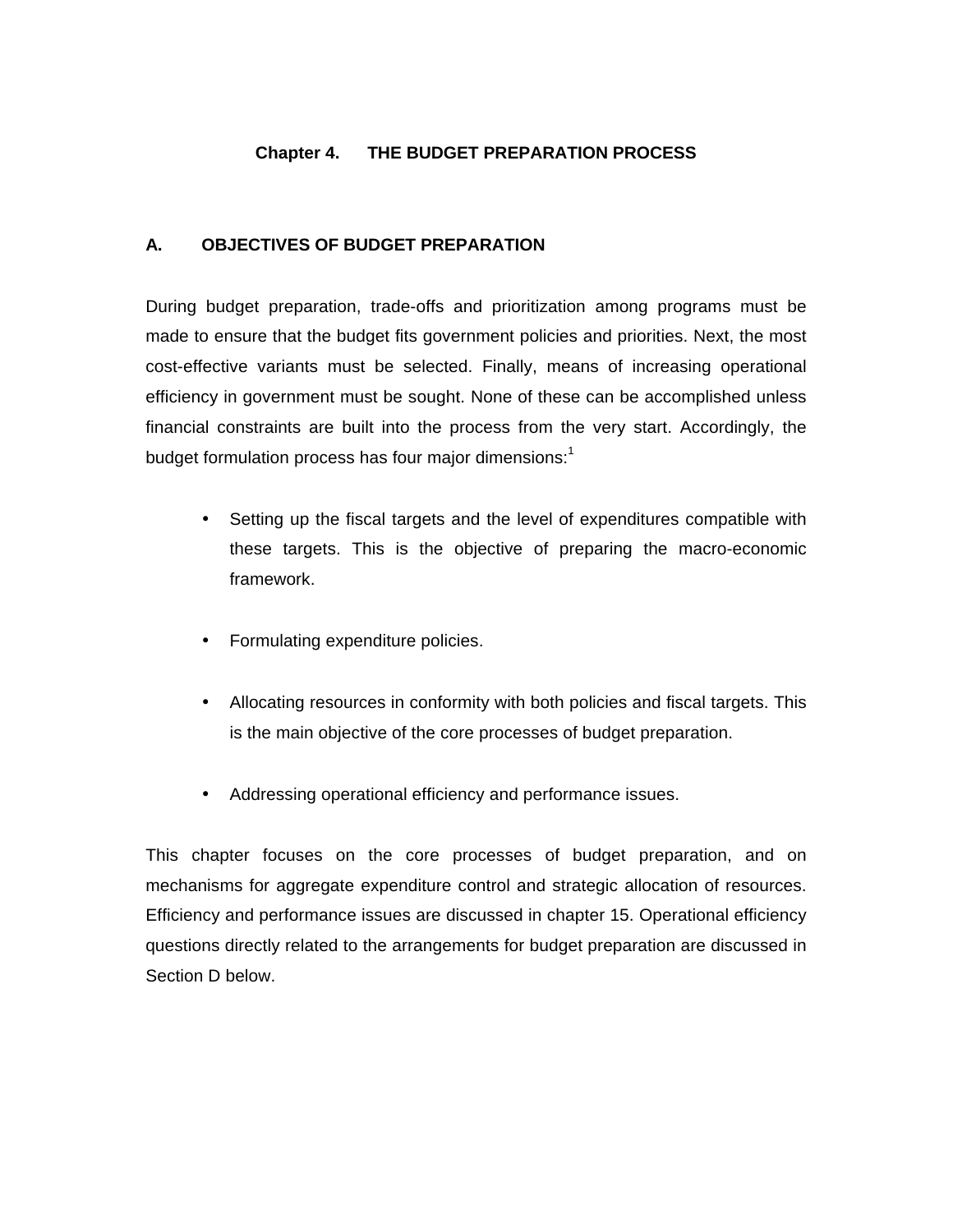### **B. THE IMPORTANCE OF A MEDIUM-TERM PERSPECTIVE FOR BUDGETING**

The need to address all three objectives of public expenditure management–fiscal discipline, strategic resource allocation, and operational efficiency—is emphasized in chapter 1. This calls for a link between policy and budgeting and for a perspective beyond the immediate future.

Of course, the future is inherently uncertain, and the more so the longer the period considered. The general trade-off is between policy relevance and certainty. At one extreme, government "budgeting" for just the following week would suffer the least uncertainty but also be almost irrelevant as an instrument of policy. At the other extreme, budgeting for a period of too many years would provide a broad context but carry much greater uncertainty as well. $^2$  In practice, "multiyear" means "medium-term," i.e., a perspective covering three to five years including the budget year.

Clearly, the feasibility in practice of a multiyear perspective is greater when revenues are predictable and the mechanisms for controlling expenditure well- developed. (The U.K., for example, has recently moved beyond a multiyear perspective to an outright three-year budget for most budgetary accounts.) These conditions do not exist in many developing countries.<sup>3</sup>, The dilemma is that a multiyear perspective is especially important in those countries where a clear sense of policy direction is a must for sustainable development, and public managers are often in sore need of some predictability and flexibility.<sup>4</sup>

The dilemma that a multiyear perspective is especially needed where it is least feasible cannot be resolved easily, but must not be ignored. On the one hand, to try and extend the time horizon of the budget process under conditions of severe revenue uncertainty and weak expenditure control would merely lead to frequent changes in ceilings and appropriations, quickly degenerate into a formalistic exercise, and discredit the approach itself, thus compromising later attempts at improvement. On the other hand, to remain wedded to narrow short-term "management" of public expenditure would preclude a move to improved linkage between policies and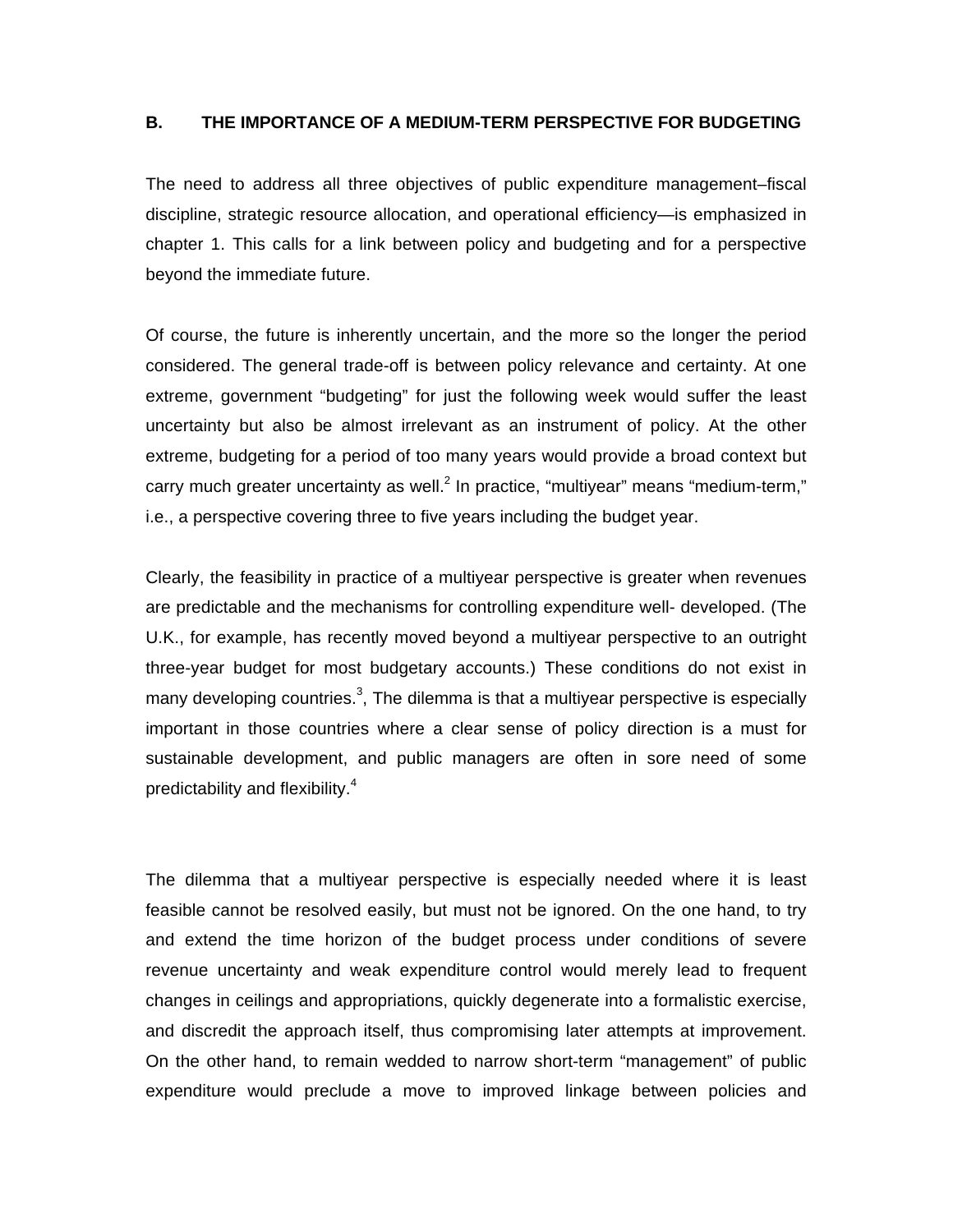expenditures. In practice, therefore, efforts should constantly be exerted to improve revenue forecasting (through such means as relieving administrative or political pressures for overoptimistic forecasts), and strengthen the linkages between policy formulation and expenditure, as well as the expenditure control mechanisms themselves. As and when these efforts yield progress, the time horizon for budget preparation can and should be lengthened. Because revenue-forecasting improvements and the strengthening of policy-expenditure links and expenditure control mechanisms are important in any event, efforts to achieve these can yield the double benefit of improving the short-term budget process at the same time as they permit expanding the budget time horizon to take account of developmental priorities.

Therefore, although in almost all countries government budgets are prepared on an annual cycle, to be formulated well they must take into account events outside the annual cycle, in particular the macroeconomic realities, the expected revenues, the longer-term costs of programs, and government policies. Wildavsky (1986, p. 317) sums up the arguments against isolated annual budgeting as follows:

short-sightedness, because only the next year's expenditures are reviewed; overspending, because huge disbursements in future years are hidden; conservatism, because incremental changes do not open up large future vistas; and parochialism, because programs tend to be viewed in isolation rather than in comparison to their future costs in relation to expected revenue.

Specifically, the annual budget must reflect three paramount multiannual considerations:

- The future recurrent costs of capital expenditures;
- The funding needs of entitlement programs (for example debt service and transfer payments) where expenditure levels may change, even though basic policy remains the same;
- Contingencies that may result in future spending requirements (for example government loan guarantees (see chapter 2).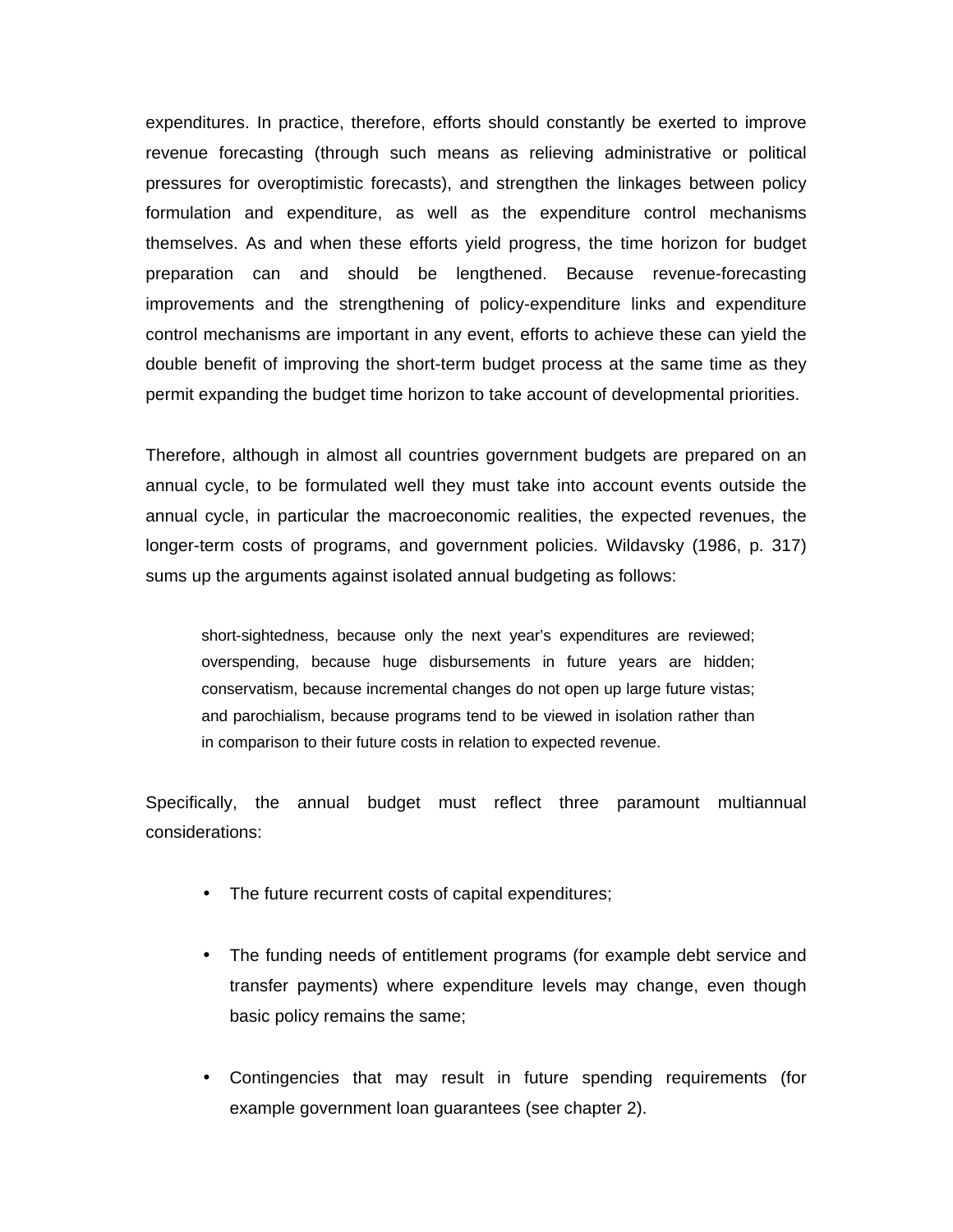A medium-term outlook is necessary because the time span of an annual budget is too short for the purpose of adjusting expenditure priorities and uncertainties become too great over the longer term. At the time the budget is formulated, most of the expenditures of the budget year have already been committed. For example, the salaries of permanent civil servants, the pensions to be paid to retirees, debt service costs, and the like, are not variable in the short term. Other costs can be adjusted, but often only marginally. The margin of maneuver is typically no more than 5 percent of total expenditure. This means that any real adjustment of expenditure priorities, if it is to be successful, has to take place over a time span of several years. For instance, the government may wish to switch from blanket provision of welfare services to targeted provision designed for those most in need. The expenditure implications of such a policy change stretch over several years, and the policy therefore can hardly be implemented through a blinkered focus on the annual budget.

Medium-term spending projections are also necessary to demonstrate to the administration and the public the desired direction of change. In the absence of a medium-term program, rapid spending adjustments to reflect changing circumstances will tend to be across-the-board and ad hoc, focused on inputs and activities that can be cut in the short term. (Often, these are important public investment expenditures, and one of the typical outcomes of annual budgeting under constrained circumstances is to define public investment in effect as a mere residual.) If the expenditure adjustments are not policy-based, they will not be sustained. By illuminating the expenditure implications of current policy decisions on future years' budgets, medium-term spending projections enable governments to evaluate costeffectiveness and to determine whether they are attempting more than they can afford. $5$ 

Finally, in purely annual budgeting, the link between sectoral policies and budget allocations is often weak. Sector politicians announce policies, but the budget often fails to provide the necessary resources.

However, two pitfalls should be avoided. First, a multiyear expenditure approach can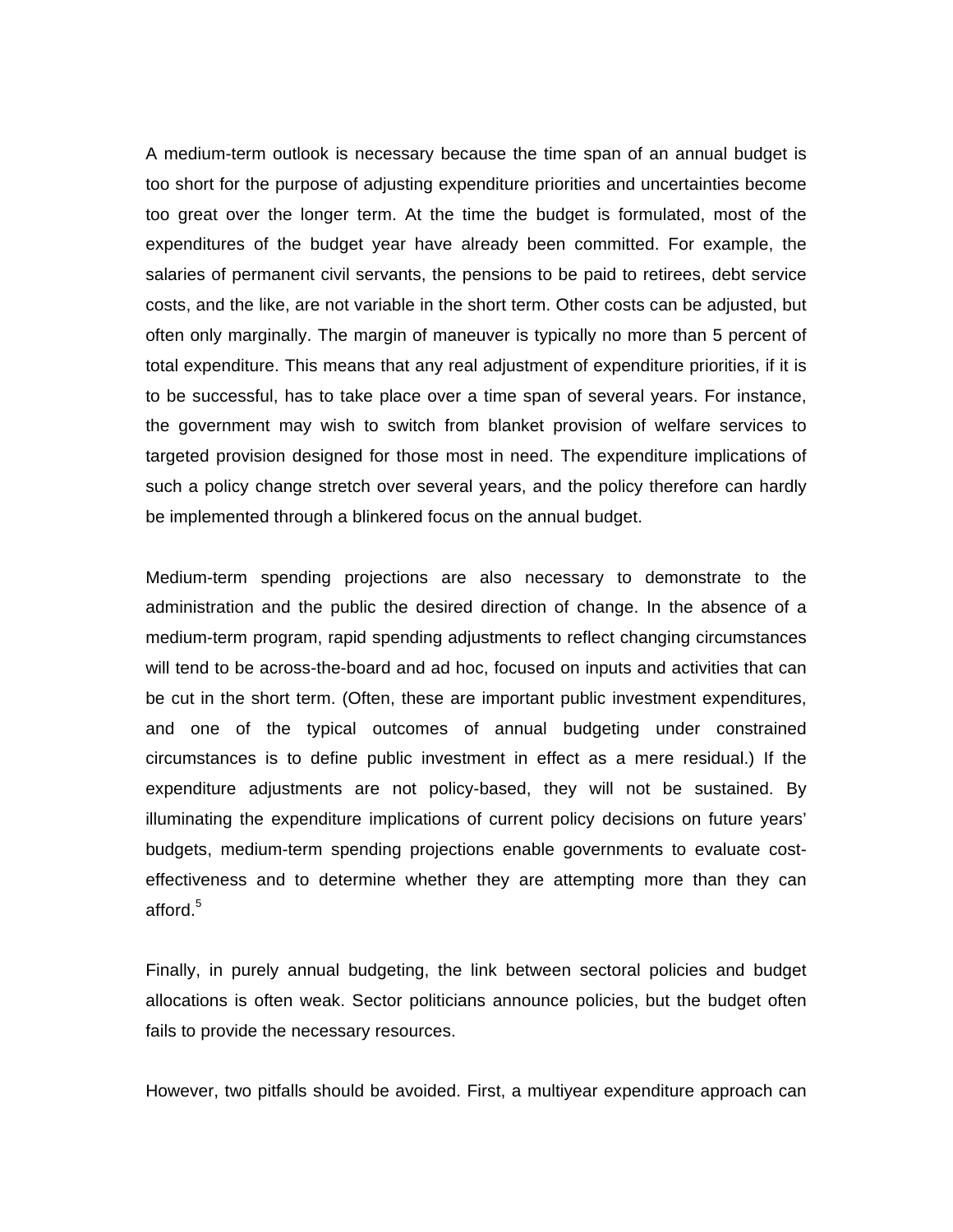itself be an occasion to develop an evasion strategy, by pushing expenditure off to the out-years. Second, it could lead to claims for increased expenditures from line ministries, since new programs are easily transformed into "entitlements" as soon as they are included in the projections. To avoid these two pitfalls, many developed countries have limited the scope of their multiyear expenditures estimates to the cost of existing programs, without making room for new programs."<sup>6</sup>

Three variants of medium-term year expenditure programming can be considered:

- A mere "technical" projection of the forward costs of ongoing programs (including, of course, the recurrent costs of investments).
- A "stringent" planning approach, consisting of: (i) programming savings in nonpriority sectors over the planned period, to leave room for higherpriority programs; but (ii) including in the multiyear program ongoing programs and *only* those new programs that are included in the annual budget currently under preparation or for which financing is *certain*. Such plans include only a few new projects beyond their first planned year (e.g., the Public Investment Program prepared in Sri Lanka until 1998).
- The "classic" planning approach, which identifies explicitly new programs and their cost over the entire period. This includes "development plans" covering all expenditures, or many public investment programs currently prepared in several developing countries, as well as expenditure plans prepared in developed countries in the 1970s. Where the institutional mechanisms for sound policy decision making and for budgeting are not in place, this approach can lead to overloaded expenditure programs.

The feasibility of implementing these different approaches and their linkages with the annual budget depends on the capacity and institutional context of the specific country. However, the annual budget should always be placed into some kind of multiyear perspective, even where formal multiyear expenditure programming is not feasible. For this purpose two activities are a must: (i) systematic estimates of the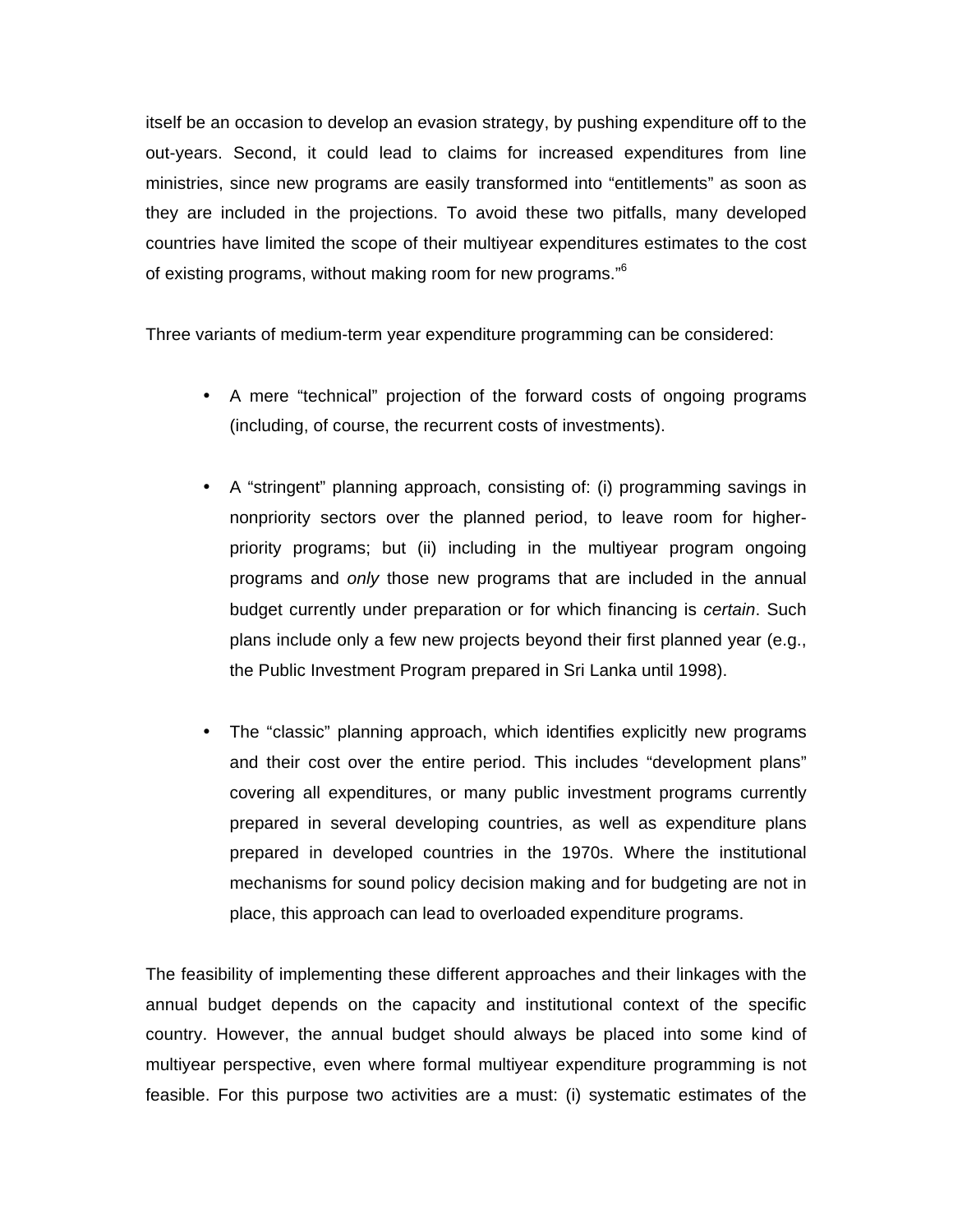forward costs of ongoing programs, when reviewing the annual budget requests from line ministries; (ii) *aggregate* expenditure estimates consistent with the medium-term macroeconomic framework (see section C). It is often objected that estimating forward costs is difficult, especially for recurrent costs of new public investment projects. This is true, but irrelevant, for without such estimates budgeting is reduced to a short sighted and parochial exercise.

[Please see attached Figure 4.xls]

### **C. CONDITIONS FOR SOUND BUDGET PREPARATION**

In addition to a multiyear perspective, sound annual budget preparation calls for making early decisions and for avoiding a number of questionable practices.

### **1. The need for early decisions**

By definition, preparing the budget entails hard choices. These can be made, at a cost, or avoided, at a far greater cost. It is important that the necessary trade-offs be made explicitly when formulating the budget. This will permit a smooth implementation of priority programs, and avoid disrupting program management during budget execution. Political considerations, the avoidance mechanisms mentioned below, and lack of needed information (notably on continuing commitments), often lead to postponing these hard choices until budget execution. The postponement makes the choices harder, not easier, and the consequence is a less efficient budget process.

When revenues are overestimated and the impact of continuing commitments is underestimated, sharp cuts must be made in expenditure when executing the budget. Overestimation of revenue can come from technical factors (such as a bad appraisal of the impact of a change in tax policy or of increased tax expenditures), but often also from the desire of ministries to include or maintain in the budget an excessive number of programs, while downplaying difficulties in financing them. Similarly, while underestimation of expenditures can come from unrealistic assessments of the cost of unfunded liabilities (e.g. benefits granted outside the budget) or the impact of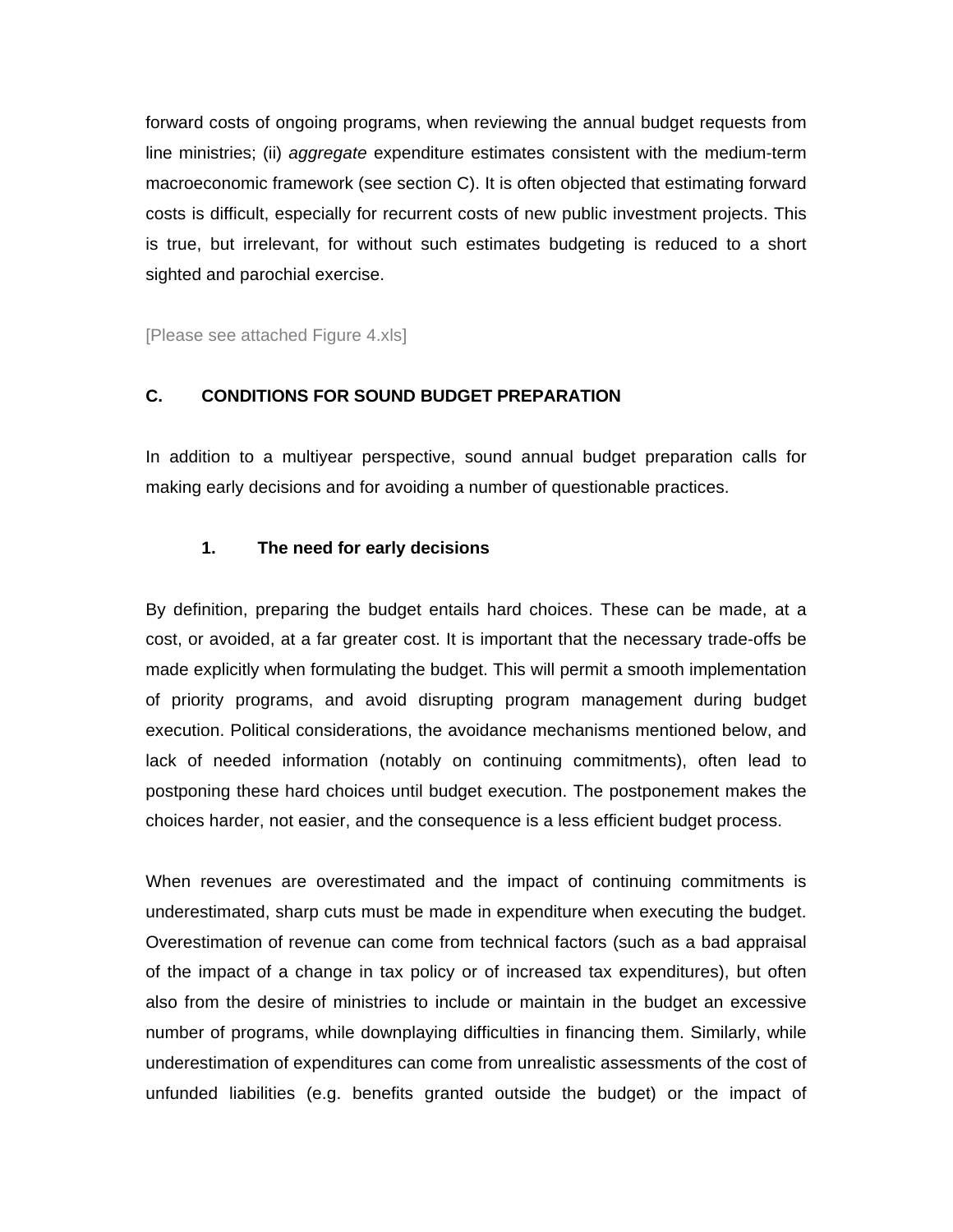permanent obligations, it can also be a deliberate tactic to launch new programs, with the intention of requesting increased appropriations during budget execution. It is important not to assume that "technical" improvements can by themselves resolve institutional problems of this nature.

An overoptimistic budget leads to accumulation of payment arrears and muddles rules for compliance. Clear signals on the amount of expenditure compatible with financial constraints should be given to spending agencies at the start of the budget preparation process. As will be stressed repeatedly in this volume, it is possible to execute badly a realistic budget, but impossible to execute well an unrealistic budget. There are no satisfactory mechanisms to correct the effects of an unrealistic budget during budget execution. Thus, across-the-board appropriation "sequestering" leads to inefficiently dispersing scarce resources among an excessive number of activities. Selective cash rationing politicizes budget execution, and often substitutes supplier priorities for program priorities. Selective appropriation sequestering combined with a mechanism to regulate commitments partly avoids these problems, but still creates difficulties, since spending agencies lack predictability and time to adjust their programs and their commitments.

An initially higher, but more realistic, fiscal deficit target is far preferable to an optimistic target based on overestimated revenues, or underestimated existing expenditure commitments, which will lead to payment delays and arrears. The monetary impact is similar, but arrears create their own inefficiencies and destroy government credibility as well. (This is a strong argument in favor of measuring the fiscal deficit on a "commitment basis", see chapter 6.)

To alleviate problems generated by overoptimistic budgets, it is often suggested that a "core program" within the budget be isolated and higher priority given to this program during budget implementation. In times of high uncertainty of available resources (e.g., very high inflation), this approach could possibly be considered as a secondbest response to the situation. However, it has little to recommend it as general practice, and is vastly inferior to the obvious alternative of a realistic budget to begin with. When applied to current expenditures, the "core program" typically includes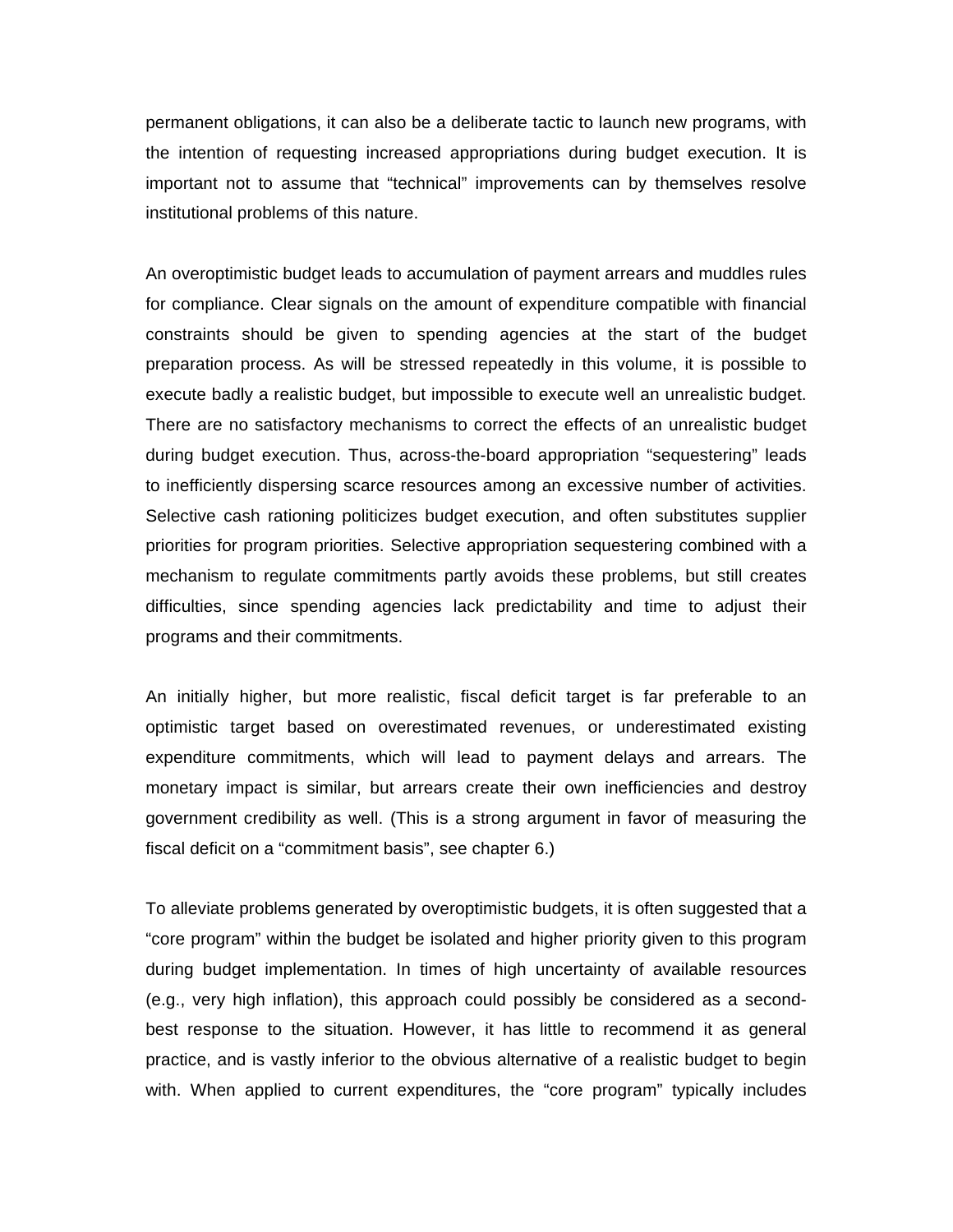personnel expenditures, while the "noncore program" includes a percentage of goods and services. Cuts in the "noncore" program during budget execution would tend to increase inefficiency, and reduce further the meager operations and maintenance budget in most developing countries. The "core/noncore" approach is ineffective also when applied to investment expenditures, since it is difficult to halt a project that is already launched, even when it is "non-core." Indeed, depending on strong political support, noncore projects may in practice chase out core projects. (See chapter 12 for a discussion of public investment programming.)

## **2. The need for a hard constraint**

Giving a hard constraint to line ministries from the beginning of budget preparation favors a shift from a "needs" mentality to an availability mentality. As discussed in detail later in this chapter, annual budget preparation must be framed within a sound macroeconomic framework, and should be organized along the following lines:

- A top-down approach, consisting of: (i) defining aggregate resources available for public spending; (ii) establishing sectoral spending limits that fits government priorities; and (iii) making these spending limits known to line ministries;
- A bottom-up approach, consisting of formulating and costing sectoral spending programs within the sectoral spending limits; and
- Iteration and reconciliation mechanisms, to produce a constant overall expenditure program.

Although the process must be tailored to each country, it is generally desirable to start with the top-down approach. Implementation of this approach is always necessary for good budgeting, regardless of the time period covered. The technical articulation of this approach in the context of medium-term expenditure programming is discussed in chapter 13, for the annual budget.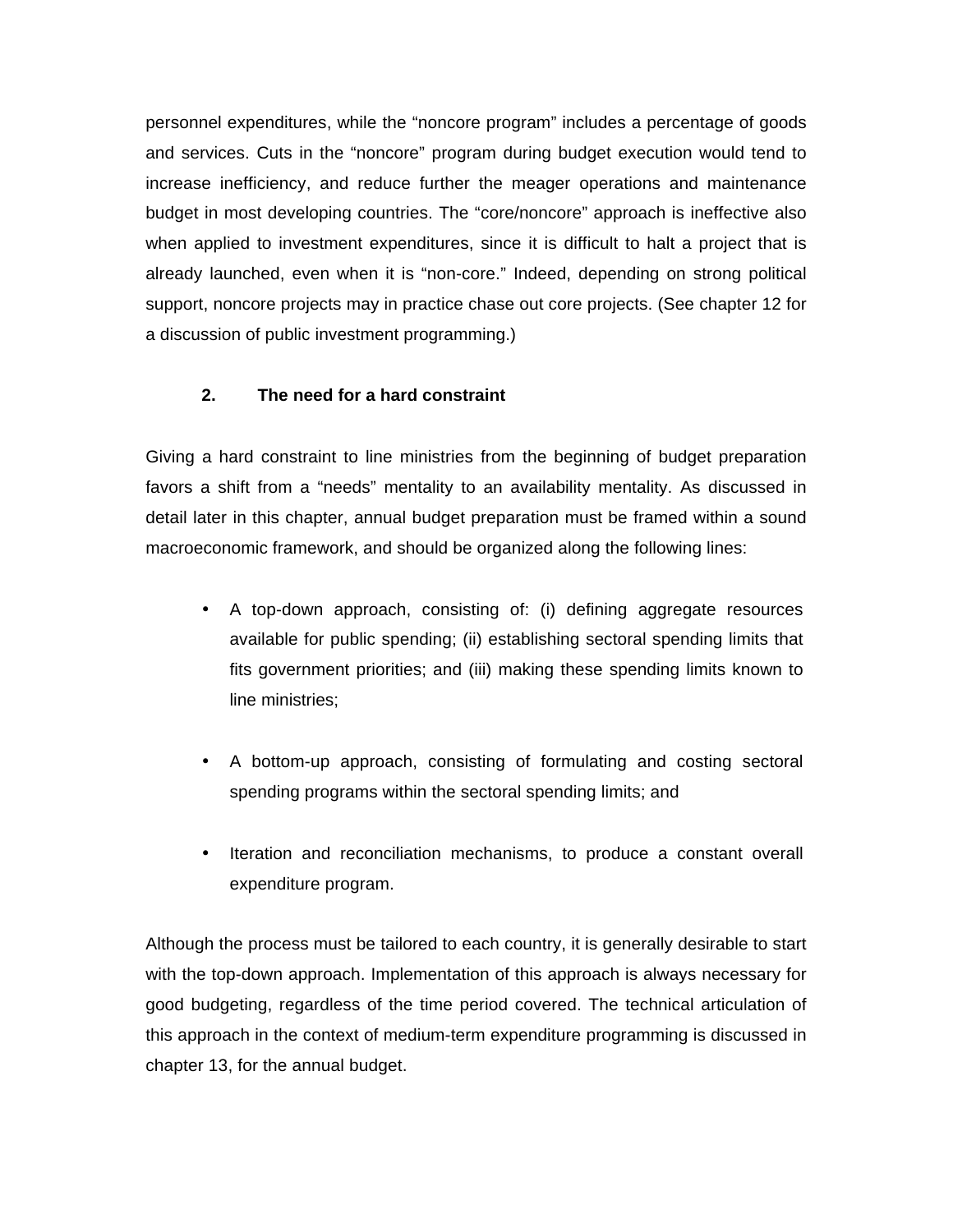## **3. Avoiding questionable budgeting practices**

Certain budgetary practices are widespread but inconsistent with sound budgeting. The main ones are: "incremental budgeting," "open-ended" processes, "excessive bargaining," and "dual budgeting."

### *a. Incremental budgeting*

Life itself is incremental. And so, in part, is the budget process, since it has to take into account the current context, continuing policies, and ongoing programs. Except when a major "shock" is required, most structural measures can be implemented only progressively. Carrying out every year a "zero-based" budgeting exercise covering all programs would be an expensive illusion. At the other extreme, however, "incremental budgeting," understood as a mechanical set of changes in a detailed line-item budget, leads to very poor results. The dialogue between the Ministry of Finance and line ministries is confined to reviewing the different items and to bargaining cuts or increases, item by item. Discussions focus solely on inputs, without any reference to results, between a Ministry of Finance typically uninformed about sectoral realities and a sector ministry in a negotiating mode. Worse, the negotiation is seen as a zero-sum game, and usually not approached by either party in good faith. Moreover, incremental budgeting of this sort is not even a good tool for expenditure control, although this was the initial aim of this approach. Line-item incremental budgeting focuses generally on goods and services expenditures, whereas the "budget busters" are normally entitlements, subsidies, hiring or wage policy or, in many developing countries, expenditure financed with counterpart funds from foreign aid.

Even the most mechanical and inefficient forms of incremental budgeting, however, are not quite as bad as capricious large swings in budget allocations in response to purely political power shifts.

## *b. "Open-ended" processes*

An open-ended budget preparation process starts from requests made by spending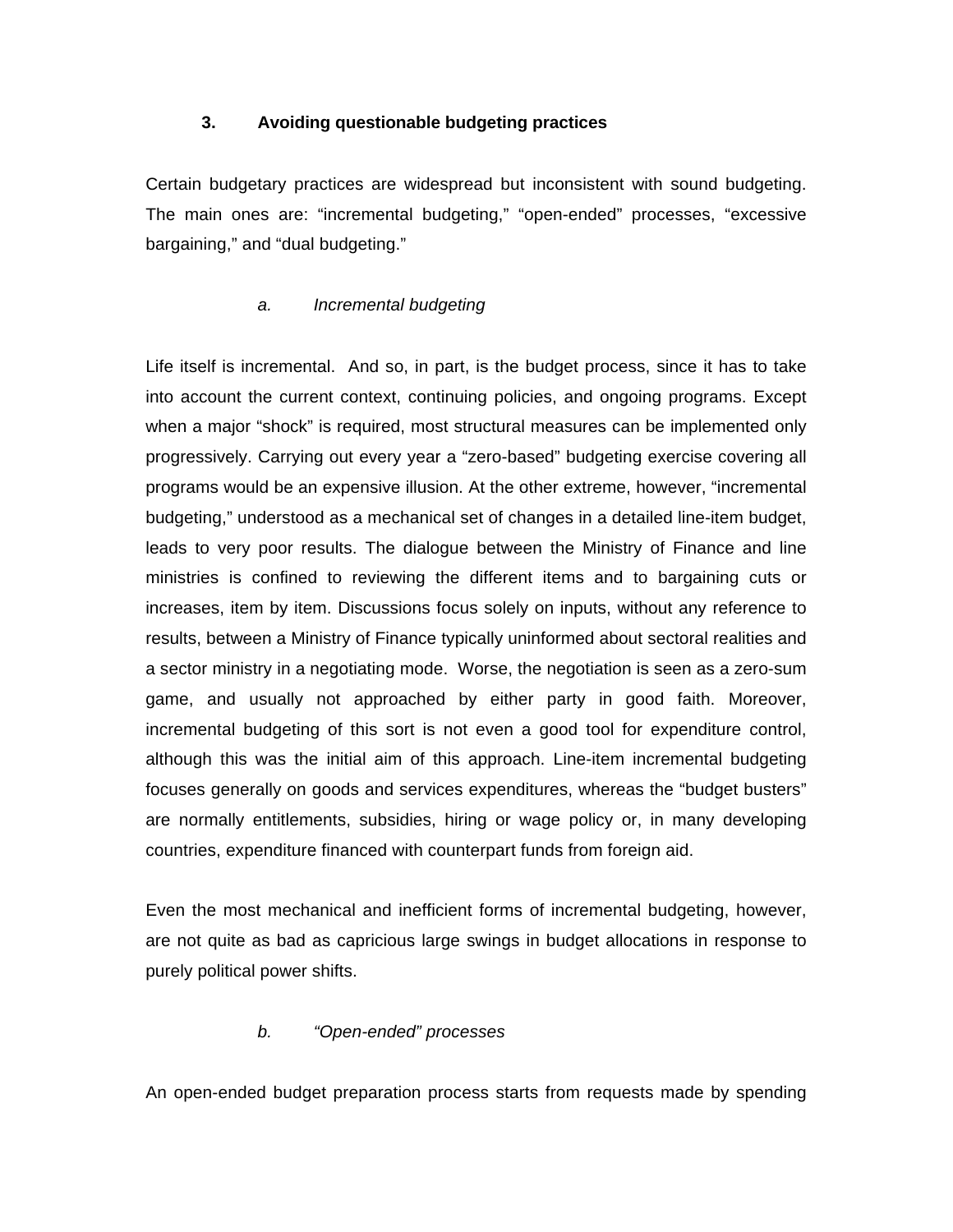agencies without clear indications of financial constraints. Since these requests express only "needs," in the aggregate they invariably exceed the available resources. Spending agencies have no incentive to propose savings, since they have no guarantee that any such savings will give them additional financial room to undertake new activities. New programs are included pell-mell in sectoral budget requests as bargaining chips. Lacking information on the relative merits of proposed expenditures, the Ministry of Finance is led to making arbitrary cuts across the board among sector budget proposals, usually at the last minute when finalizing the budget. At best, a few days before the deadline for presenting the draft budget to the Cabinet, the Ministry of Finance gives firm directives to line ministries, which then redraft their requests hastily, themselves making cuts across the board in the programs of their subordinate agencies. Of course, these cuts are also arbitrary, since the ministries have not had enough time to reconsider their previous budget requests. Further bargaining then taxes place during the review of the budget at the cabinet level, or even during budget execution.

"Open ended" processes are sometimes justified as a "decentralized" approach to budgeting. Actually, they are the very opposite. Since the total demand by the line ministries is inevitably in excess of available resources, the Ministry of Finance in fact has the last word in deciding where increments should be allocated and whether reallocations should be made. The less constrained the process, the greater is the excess of aggregate ministries' request over available resources, the stronger the role of the central Ministry of Finance in deciding the composition of sectoral programs, and the more illusory the "ownership" of the budget by line ministries.

#### *c. Excessive bargaining and conflict avoidance*

There is always an element of bargaining in any budget preparation, as choices must be made among conflicting interests. An "apolitical" budget process is an oxymoron. However, when bargaining *drives* the process, the only predictable result is inefficiency of resource allocation. Choices are based more on the political power of the different actors than on facts, integrity, or results. Instead of transparent budget appropriations, false compromises are reached, such as increased tax expenditures,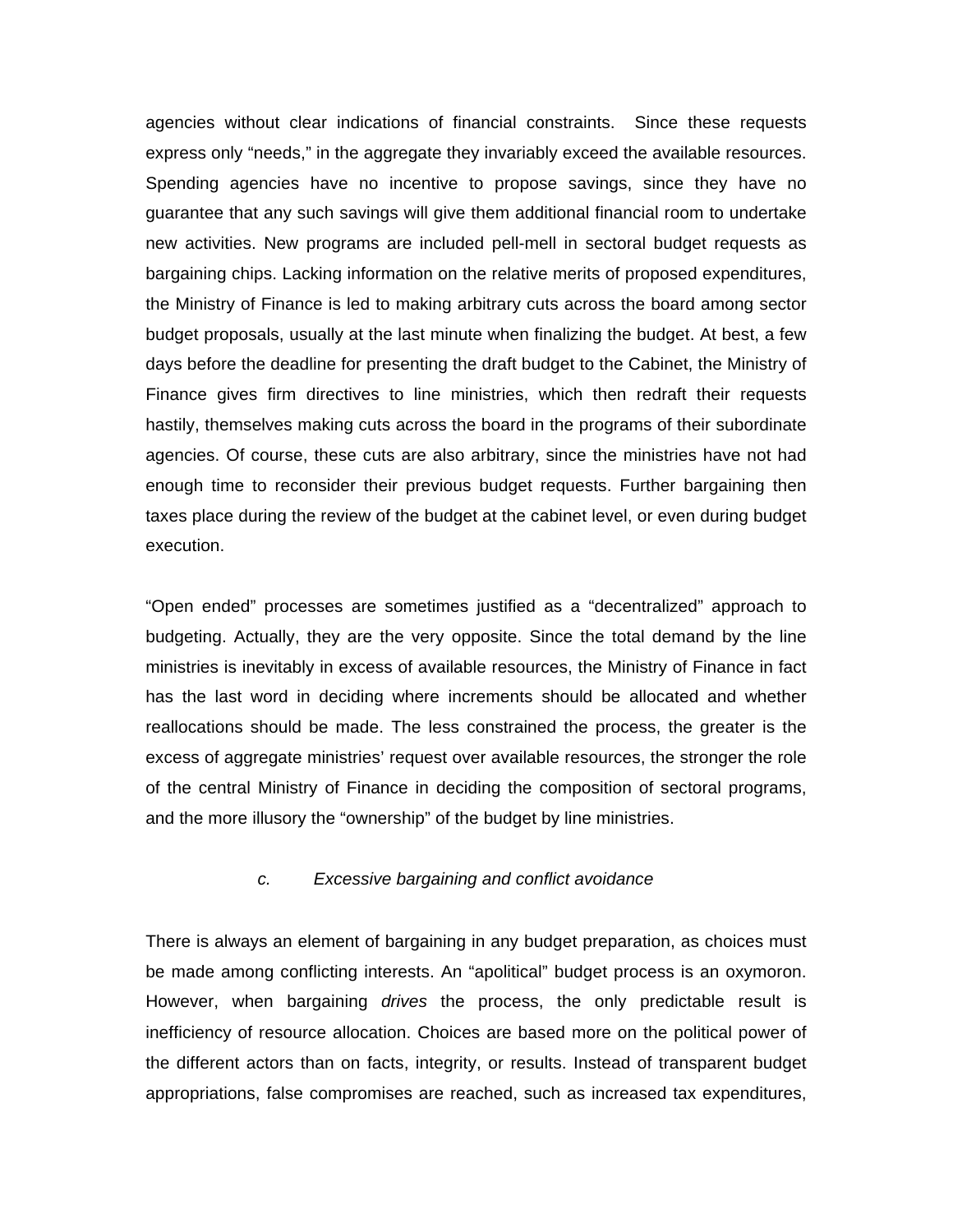creation of earmarked funds, loans, or increased contingent liabilities. A budget preparation process dominated by bargaining can also favor the emergence of escape mechanisms and a shift of key programs outside the budget. $\prime$ 

A variety of undesirable compromises are used to avoid internal bureaucratic conflicts—spreading scarce funds among an excessive number of programs in an effort to satisfy everybody, deliberately overestimating revenues, underestimating continuing commitments, postponing hard choices until budget execution, inflating expenditures in the second year of a multiyear expenditure program, etc. *These conflict-avoidance mechanisms are frequent in countries with weak cohesion within the government. Consequently, improved processes of policy formulation can have benefits for budget preparation as well, through the greater cohesion generated in the government.<sup>8</sup>*

Conflict avoidance may characterize not only the relationships between the Ministry of Finance and line ministries, but also those between line ministries and their subordinate agencies. Indeed, poor cohesion *within* line ministries is often used by the Ministry of Finance as a justification for its leading role in determining the *composition* of sectoral programs. Perversely, therefore, the all-around bad habits generated by "open-ended" budget preparation processes may reduce the incentive of the Ministry of Finance itself to push for real improvements in the system.

### *d. "Dual budgeting"*

There is frequent confusion between the separate presentation of current and investment budgets, and the issue of the *process* by which those two budgets are prepared. The term "dual budgeting" is often used to refer to either the first or the second issue. However, as discussed earlier, a separate presentation is needed. "Dual budgeting" refers therefore only to a *dual process* of budget preparation, whereby the responsibility for preparing the investment or development budget is assigned to an entity different from the entity that prepares the current budget.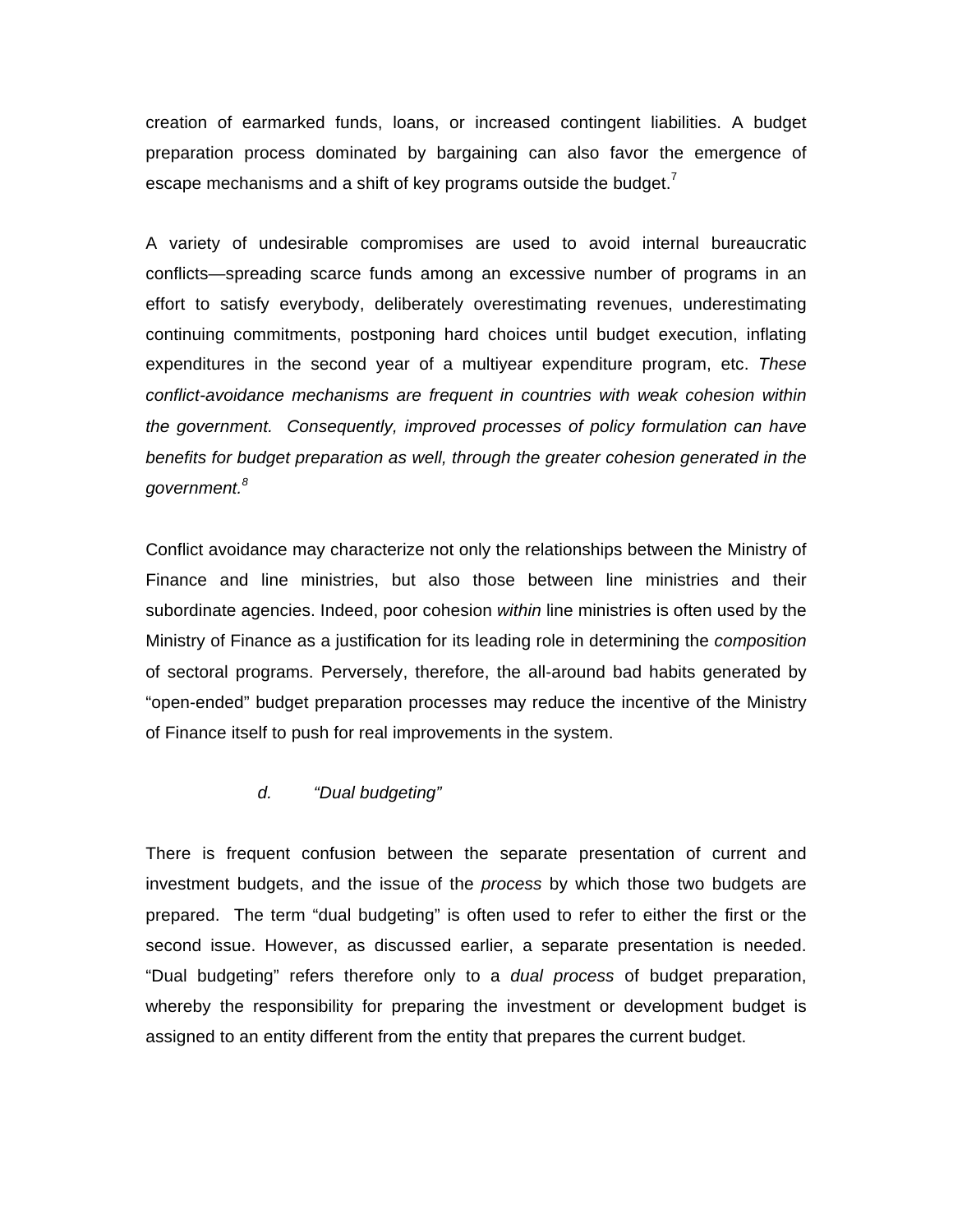"Dual budgeting" was aimed initially at establishing appropriate mechanisms for giving higher priority to development activity. Alternatively, it was seen as the application of a "golden rule" which would require balancing the recurrent budget and borrowing only for investment. In many developing countries, the organizational arrangements that existed before the advent of the PIP approach in the 1980s (see chapter 12) typically included a separation of budget responsibilities between the key core ministries. The Ministry of Finance was responsible for preparing the recurrent budget; the Ministry of Planning was responsible for the annual development budget and for medium-term planning. The two entities carried out their responsibilities separately on the basis of different criteria, different staff, different bureaucratic dynamics, and, usually, different ideologies. In some cases, at the end of the budget preparation cycle, the Ministry of Finance would simply collate the two budgets into a single document that made up the "budget." Clearly, such a practice impedes the integrated review of current and investment expenditures that is necessary in any good budget process. (For example, the Ministry of Education will program separately its school construction program and its running costs and try to get the maximum resources for both, while not considering variants that would consist of building fewer schools and buying more books.)

In many cases, coordination between the preparation of the recurrent budget and the development budget is poor not only between core ministries but within the line ministries as well. While the Ministry of Finance deals with the financial department of line ministries, the Ministry of Planning deals with their investment department. This duality may even be reproduced at subnational levels of government. Adequate coordination is particularly difficult because the spending units responsible for implementing the recurrent budget are administrative divisions, while the development budget is implemented through projects, which may or may not report systematically to their relevant administrative division. (In a few countries, while current expenditures are paid from the Treasury, development expenditures are paid through a separate Development Fund.) The introduction of rolling PIPs was motivated partly by a desire to correct these problems.<sup>9</sup>

Thus, the crux of the "dual budgeting" issue is the lack of integration of different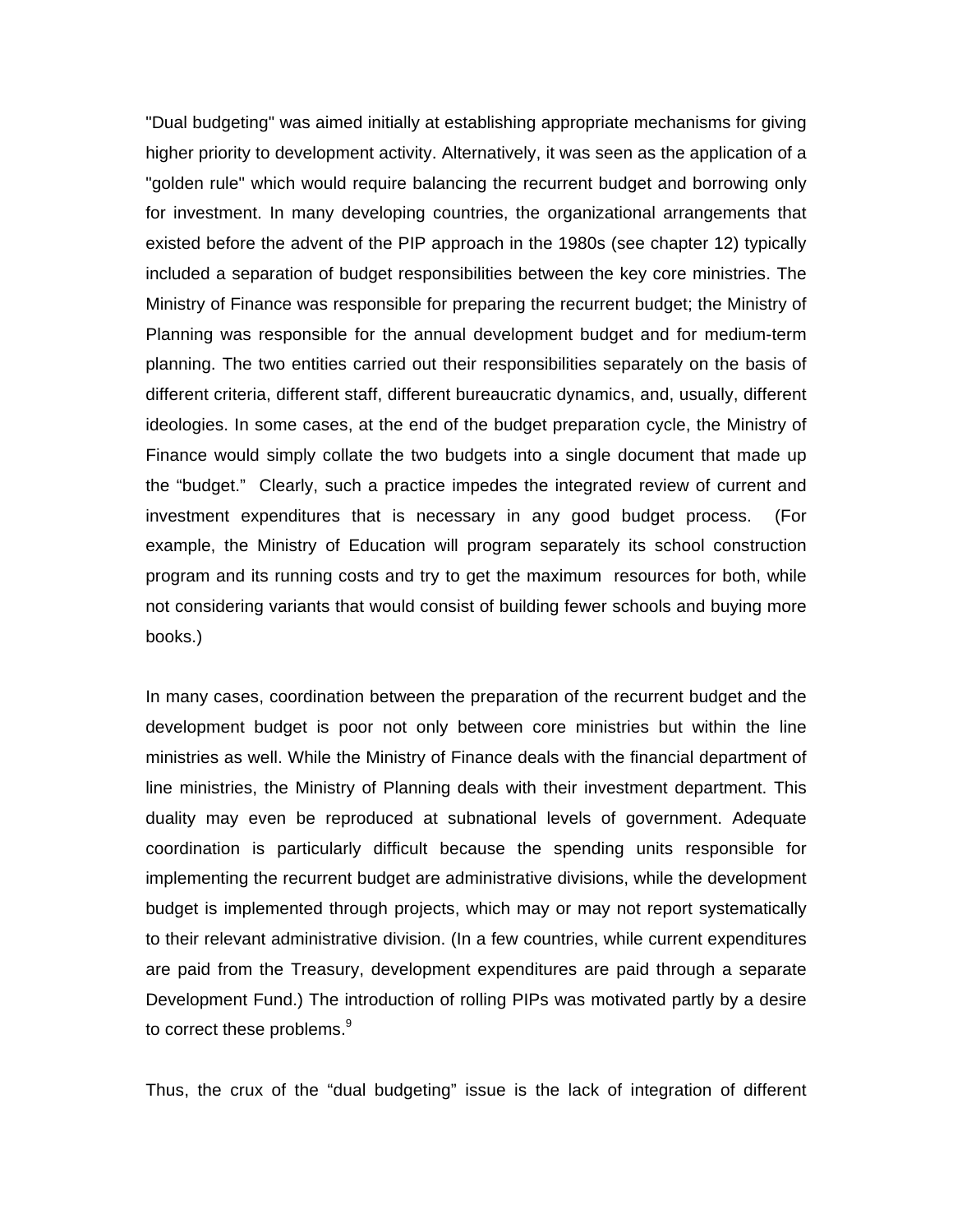expenditures contributing to the same policy objectives. This real issue has been clouded, however, by a superficial attribution of deep-seated problems to the "technical" practice of dual-budgeting. For example, dual budgeting is sometimes held responsible for an expansionary bias in government expenditure. Certainly, as emphasized earlier, the initial dual budgeting paradigm was related to a growth model (Harrod-Domar et al) based on a mechanistic relation between the level of investment and GDP growth. *This paradigm itself* has unquestionably been a cause of public finance overruns and the debt crises inherited in Africa or Latin America from badquality investment "programs" of the 1970s and early 1980s. The implicit disregard for issues of implementation capacity, or efficiency of investment, or mismanagement, corruption and theft, is in hindsight difficult to understand. However, imputing to dual budgeting all problems of bad management or weak governance and corruption is equally simplistic and misleading. Given the same structural, capacity, and political conditions of those years (including the Cold War), the same outcome of wasteful, and often corrupt, expansion of government spending would have resulted in developing countries—dual budgeting or not. If only the massive economic mismanagement in so many countries in the 1970s and early 1980s could be explained by a single and comforting "technical" problem of budgetary procedure! In point of fact, the fiscal overruns of the 1970s and early 1980s had little to do with the visible dual budgeting. They originated instead from a *third* invisible budget: "black boxes," uncontrolled external borrowing, military expenditures, casual guarantees to public enterprises, etc.<sup>10</sup>

Public investment budgeting is submitted to strong pressures because of particular or regional interest (the so-called pork barrel projects) and because it gives more opportunities for corruption than current expenditures.<sup>11</sup> Thus, in countries with poor governance, there are vested interests in keeping separate the process of preparing the investment budget, and a tendency to increase public investment spending. However, under the same circumstances, to concentrate power and bribe opportunities in the hands of a powerful "unified-budget" baron would hardly improve expenditure management or reduce corruption. On the contrary, it is precisely in these countries that focusing first on improving the integrity of the separate investment programming process may be the only way to assure that some resources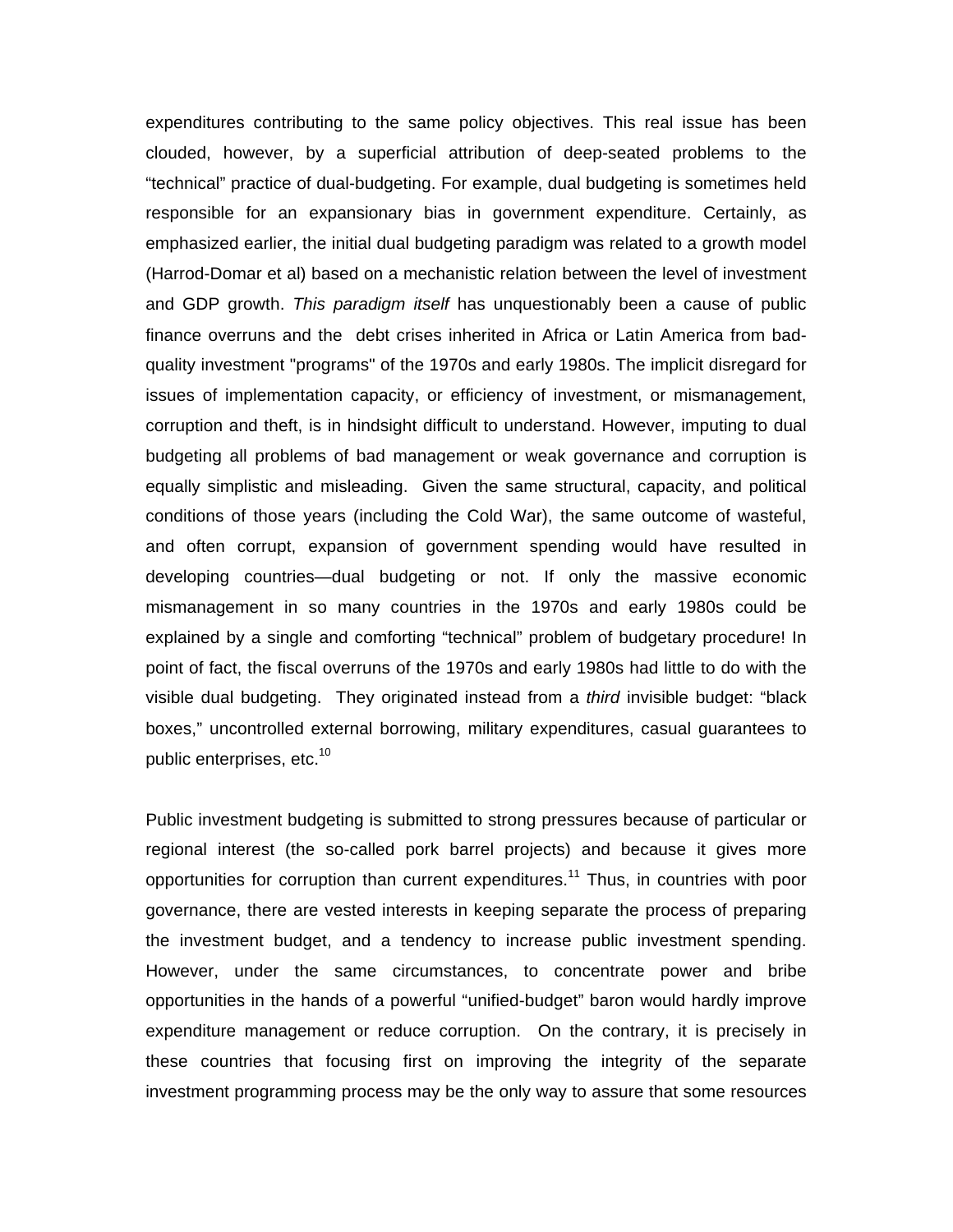are allocated to economically sound projects and to improve over time the budget process as a whole. $12$ 

By contrast, in countries without major governance weaknesses, dual budgeting often results in practice in insulating current expenditures (and especially salaries) from structural adjustment. Given the macroeconomic and fiscal forecasts and objectives, the resources allocated to public investment have typically been a residual, estimated by deducting recurrent expenditure needs from the expected amount of revenues (given the overall deficit target). The residual character of the domestic funding of development expenditures may even be aggravated during the process of budget execution, when urgent current spending preempts investment spending which can be postponed more easily. In such a situation, dual budgeting yields the opposite problem: unmet domestic investment needs and insufficient counterpart funds for good projects financed on favorable external terms. Insufficient aggregate provision of counterpart funds (which is itself a symptom of a bad investment budgeting process) is a major source of waste of resources.

Recall that the real issue is lack of integration between investment and current expenditure programming, and not the separate processes in themselves. This is important, because to misspecify the issue would lead (and often has) to considering the problem solved by a simple merger of two ministries—even while coordination remains just as weak. A former minister becomes a deputy minister, organizational "boxes" are reshuffled, a few people are promoted and others demoted. But dual budgeting remains alive and well within the bosom of the umbrella ministry. When coordination between two initially separate processes is close and iteration effective, the two budgets end up consistent with each other and with government policies, and "dual budgeting" is no great problem. Thus, when the current and investment budget processes are separate, whether or not they should be unified depends on the institutional characteristics of the country. In countries where the agency responsible for the investment budget is weak, and the Ministry of Finance is not deeply involved in ex-ante line-item control and day-to-day management, transferring responsibilities for the investment budget to the Ministry of Finance would tend to improve budget preparation as a whole. (Whether this option is preferable to the alternative of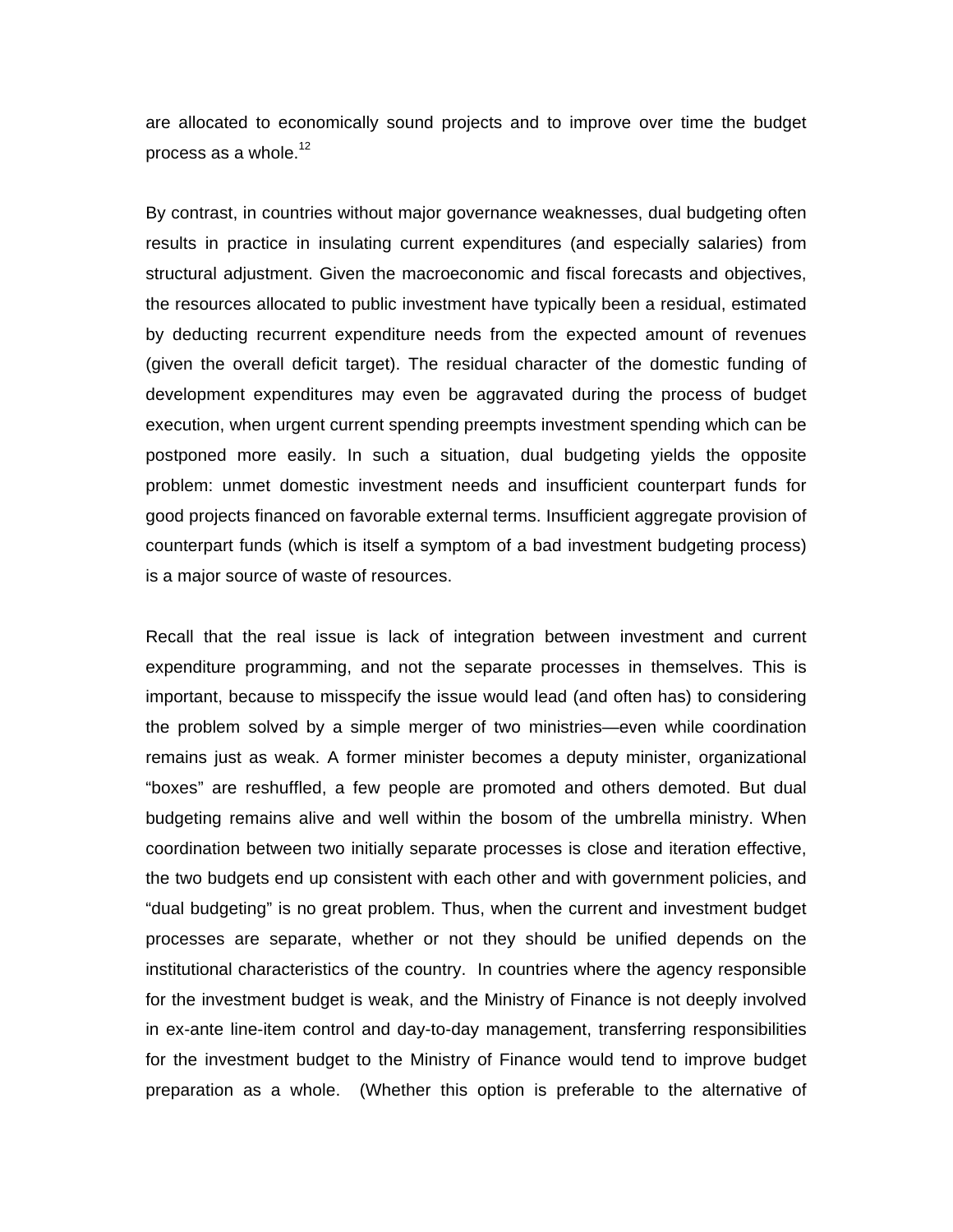strengthening the agency responsible for the investment budget can be decided only on a country-specific basis.) In other countries, one should first study carefully the existing processes and administrative capacities. For example, when the budgetary system is strongly oriented toward ex-ante controls, the capacity of the Ministry of Finance to prepare and manage a development budget may be inadequate. A unified budget process would in this case risk dismantling the existing network of civil servants who prepare the investment budget, without adequate replacement. Also, as noted, coordination problems may be as severe between separate departments of a single ministry as between separate ministries. Indeed, the lack of coordination *within line ministries* between the formulation of the current budget and the formulation of the capital budget is in many ways the more important dual budgeting issue. *Without integration or coordination of current and capital expenditure at line the ministries' level, integration or coordination at the core ministry level is a misleading illusion.*

On balance, however, the general presumption should be in favor of a single entity responsible for both the investment and the annual budget (although that entity must possess the different skills and data required for the two tasks):

Where coherence is at a premium, where any consistent policy may be better than several that cancel each other out, where layers of bureaucracy already frustrate each other, and where a single budget hardly works, choosing two budgets and two sets of officials over one seems strange. The keynote in poor countries should be simplicity. Designs for decisions should be as simple as anyone knows how to make them. The more complicated they are, the less likely they are to work. On this basis, there seems little reason to have several organizations dealing with the same expenditure policies. One good organization would represent an enormous advance. Moreover, choosing the finance ministry puts the burden of reform where it should be—in the budgetary sphere.<sup>13</sup>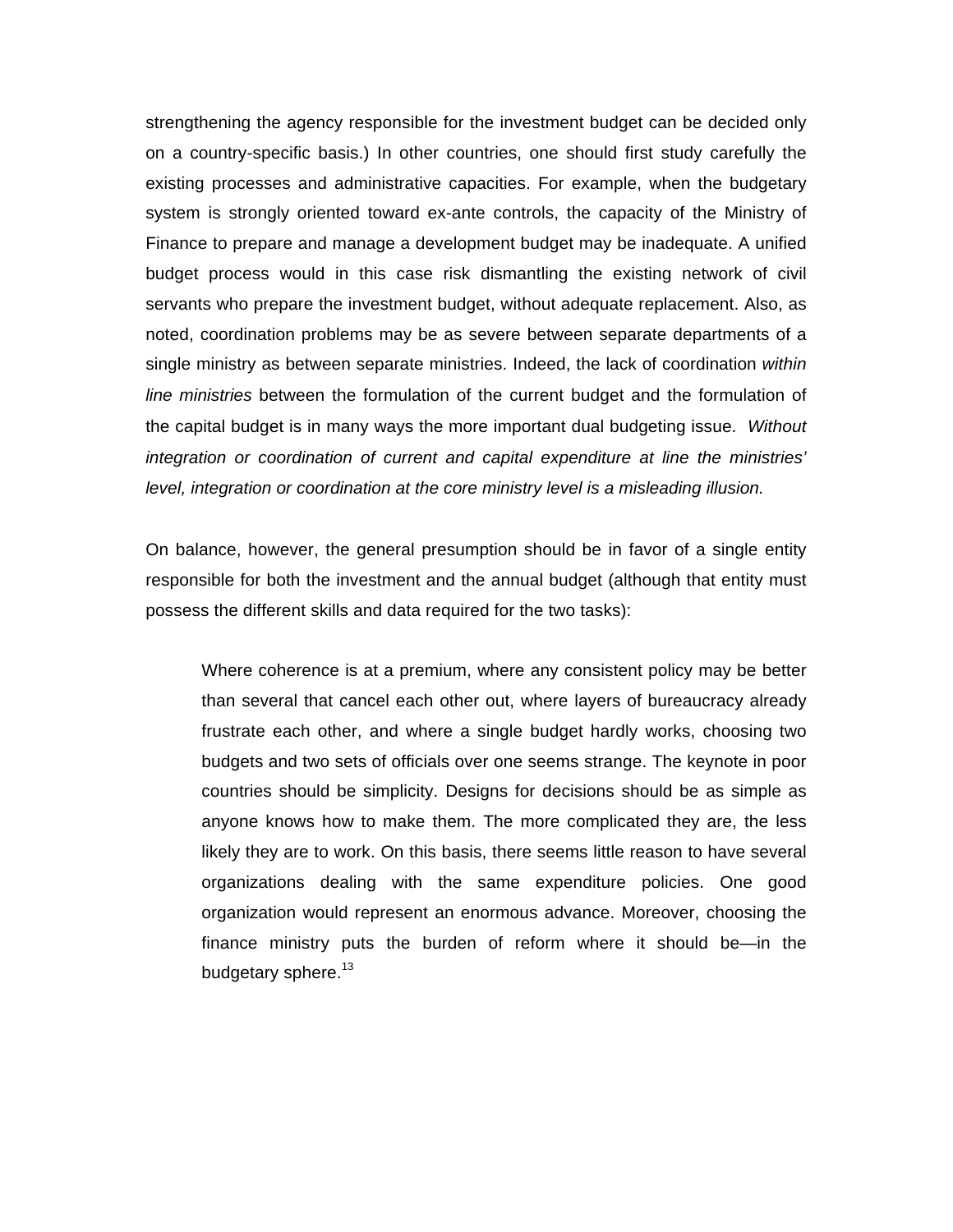# **D. THE MACROECONOMIC AND POLICY CONTEXT**

# **1. Macroeconomic framework and fiscal targets**

# *a. Importance of a macroeconomic framework*

The starting points for expenditure programming are: (i) a realistic assessment of resources likely to be available to the government; and (ii) the establishment of fiscal objectives. (There follows, of course, significant iteration between the two, until the desired relationship between resources and objectives is reached.)

As noted earlier, the capacity to translate policy priorities into the budget, and then to ensure conformity of actual expenditures with the budget, depends in large part on the soundness of macroeconomic projections and revenue forecasts. Overestimating revenues leads to poor budget formulation and therefore poor budget execution. (As mentioned earlier, this may sometimes be a deliberate ploy to evade the responsibility for weak budget management and discipline.)

The preparation of a macroeconomic framework is therefore an essential element in the budget preparation process. Macroeconomic *projections* are not simple *forecasts* of trends of macroeconomic variables. Projections are based on a definition of targets and instruments, in areas such as monetary policy, fiscal policy, exchange rate and trade policy, external debt policy, regulation and promotion of private-sector activities, and reform of public enterprises. For example, the policy objective of reducing inflation normally corresponds to targets such as the level of the deficit, and the specific instruments can include tax measures and credit policy measures, among others.<sup>14</sup> Projections should cover the current year and a forward period of two to four years.

# *b. Fiscal targets and indicators*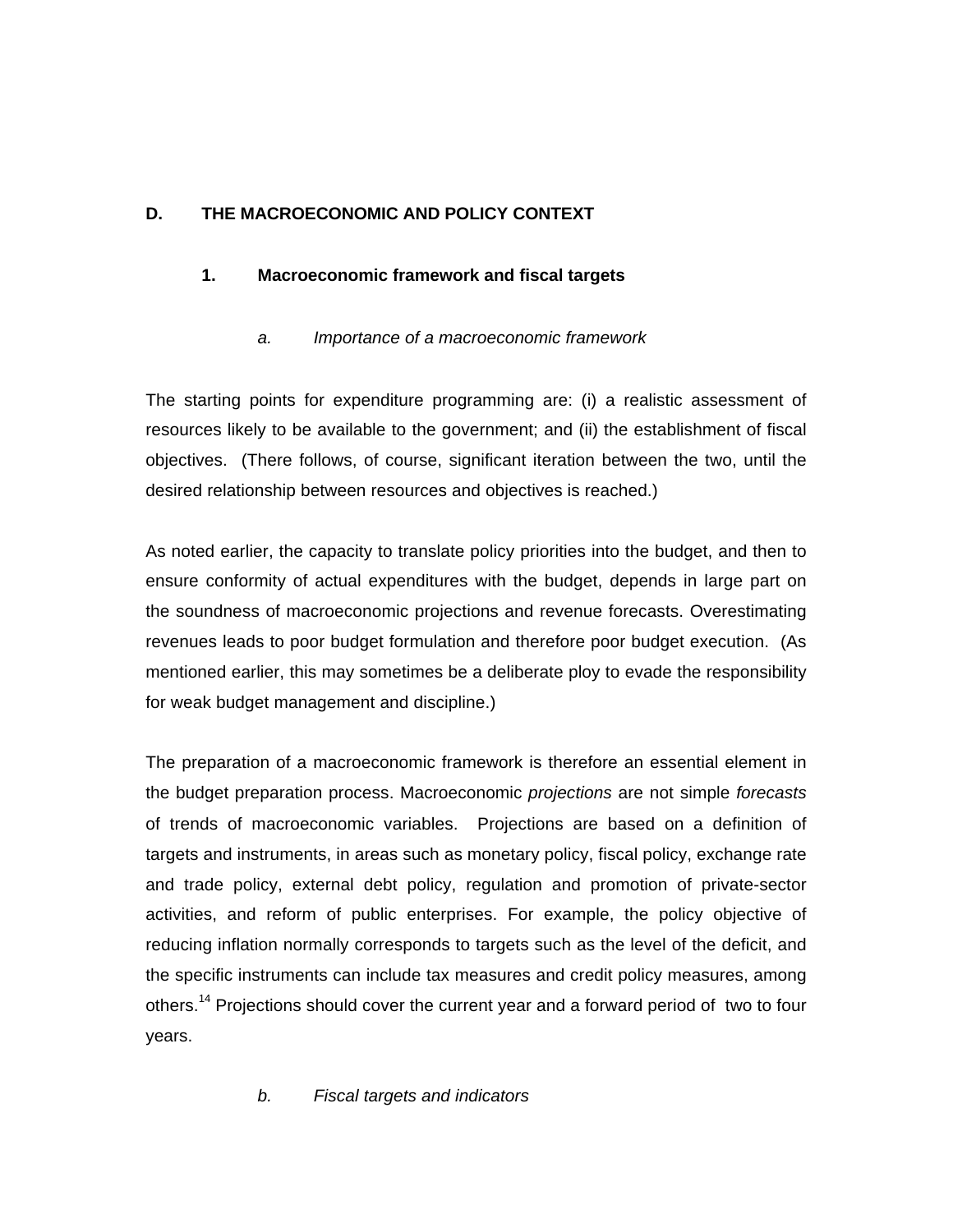The establishment of explicit fiscal targets gives a framework for budget formulation, allows the government to state clearly its fiscal policy and the legislative and the public to monitor the implementation of government policy, and, ultimately, makes government politically as well as financially accountable. Fiscal targets and indicators should cover three areas: current fiscal position (e.g., fiscal deficit), fiscal sustainability (e.g., debt-, tax-, or expenditure-to-GDP ratios), and vulnerability (e.g., analysis of the composition of the foreign debt).

The summary indicator of *fiscal position* used most commonly is the overall *budget deficit on a cash basis,* defined as the difference between actual expenditure payments and collected revenues (on a cash basis) plus grants (cash or in kind).<sup>15</sup> The cash deficit is by definition equal to the government borrowing requirements (from domestic or foreign sources) and is thus integrally linked to the money supply and inflation targets and prospects. The deficit is therefore a major policy target to ensure that the budget will be financed in a noninflationary way and without crowding out private investment, while keeping the growth of public debt under control. The cash deficit must always be included in the set of fiscal targets.

The cash deficit does not take into account payment arrears and floating debt. In countries that face arrears problems the *deficit on a cash basis plus net increase of arrears* is also an important indicator, and is very similar (but not necessarily identical) to the *deficit on a commitment basis,* i.e., the difference between annual expenditure commitments and cash revenues and grants.<sup>16</sup> The IMF Code of Fiscal Transparency requires at least a memorandum reporting arrears, when the country does not use accrual or modified accrual accounting (which would systematically generate reports on overdue accounts; see chapter 10).

As discussed in chapter 6, the precise definition of commitment varies from one country to another<sup>17</sup>. Commitments include orders not yet delivered, may concern multiyear contracts, or, in some countries, be only the administrative reservation of appropriations. Therefore, when using the deficit on a commitment basis as fiscal indicator, it is necessary to specify what transactions are included in the expenditures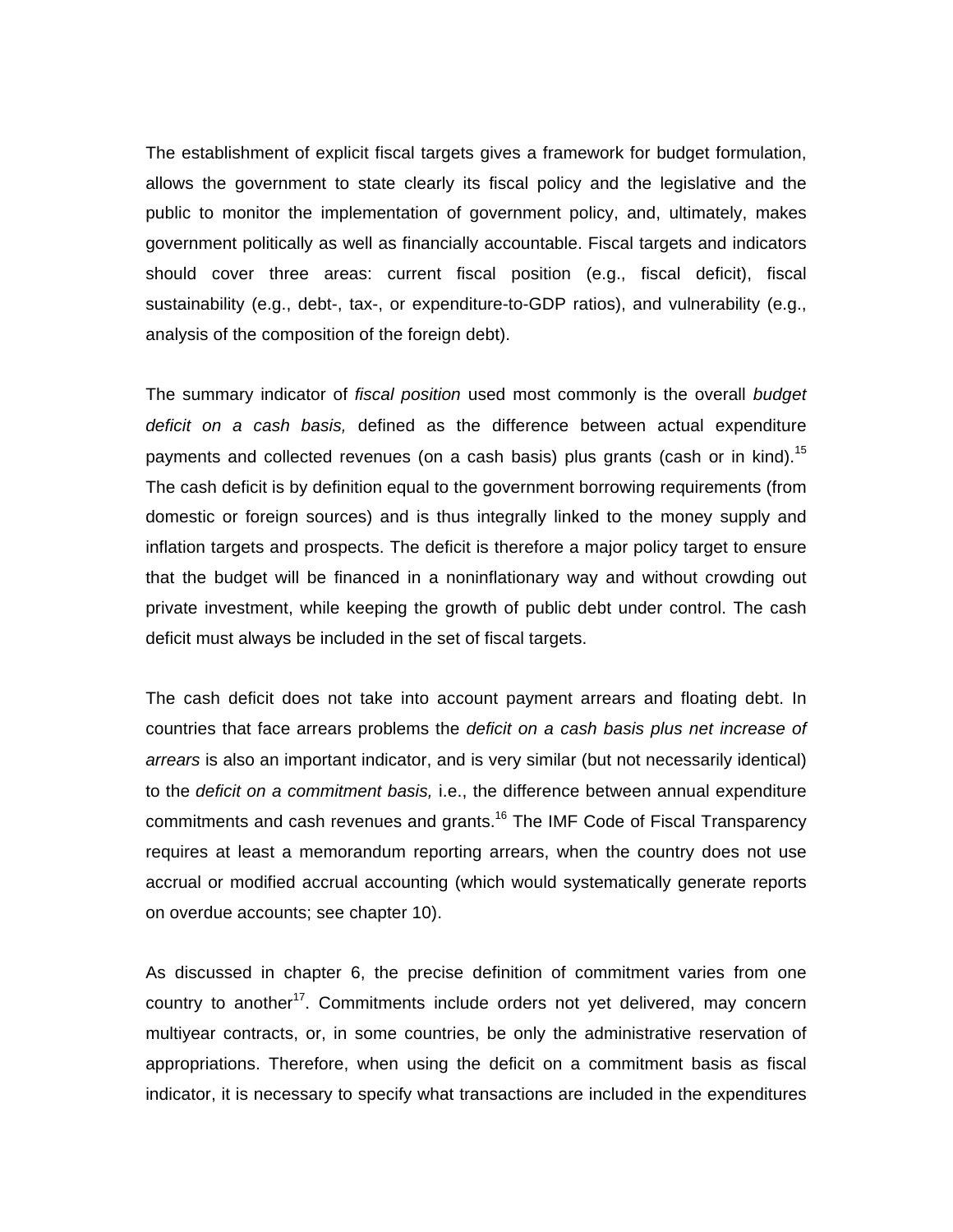on a commitment basis. This indicator would be meaningless if it includes multiyear commitments and commitments that are merely reservations of appropriations. Moreover, to estimate arrears more accurately, orders not yet delivered should be separated from actual expenditures ("accrued expenditures," or "expenditures at the verification stage"). As discussed in chapters 6 and 10, this requires an adequate accounting system for tracking the uses of appropriations.

The *primary deficit* (on either a cash or a commitment basis) is the difference between noninterest expenditures and revenues and grants. As a target for budget policy, it does not depend on the vagaries of interest rates and exchange rates, and is therefore a better measure of the government's fiscal adjustment effort.

In high-inflation countries, to take into account the impact of inflation on the stock of debt, a frequent indicator is the *operational deficit,* which is equal to the deficit on a cash basis less the inflationary portion of interest payment.<sup>18</sup>

The *current deficit* is the difference between current revenue and current expenditure. It is by definition, the "government saving," and thus, in theory, the contribution of government to investible resources and economic growth. However, since the current spending of a government may be as important for growth as capital spending, the macroeconomic meaning of this indicator should be interpreted with care.

Depending on the circumstances, it may also be necessary to isolate once and for all the fiscal results from other operations, as, for instance, the sale of public assets, or a special recovery of tax arrears.<sup>19</sup>

[Please see attached Table 2.xls]

It is essential to underline that the broad objective of fiscal policy is not a specific level of deficit, per se, but a fiscal position that is *sustainable* in light of policy goals and likely resource availability. Indicators of *fiscal sustainability* include the ratio of debt to GDP, tax to GDP, net unfunded social security liabilities. The calculation of the deficit on an accrual basis and the assessment of the net worth of the government allows a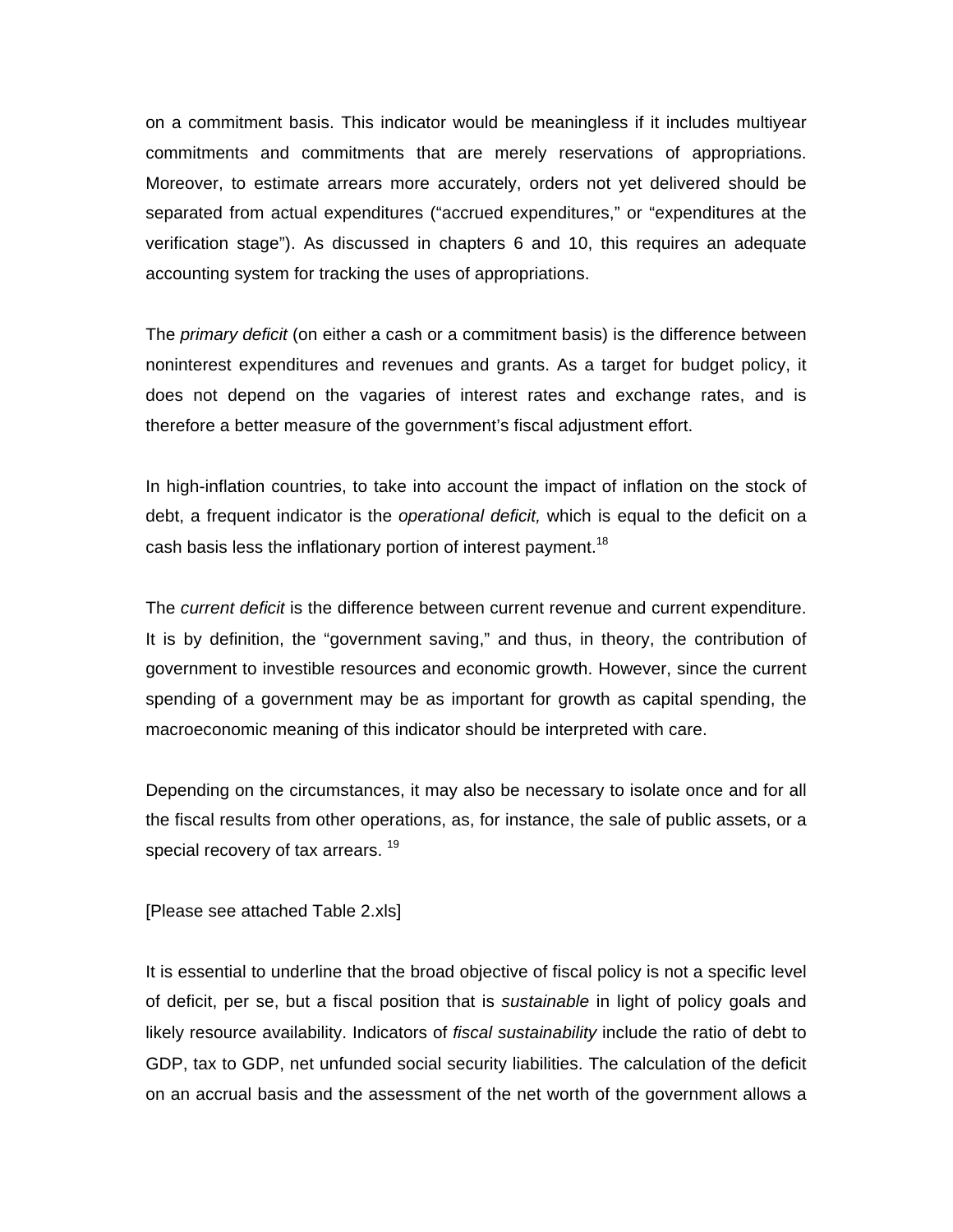better assessment of liabilities and therefore their impact on sustainability (see chapter 10). However, huge movements in net worth can be caused by valuation changes in assets such as land, that the government has no immediate intention of liquidating. Hence, "net worth measures could be dangerous if used as indicators for near-term fiscal policy."<sup>20</sup>

An assessment of *fiscal vulnerability* is also needed, especially in countries that benefit from short-term capital inflows. Especially relevant to Asian countries affected by the financial crisis that began in 1997; such an assessment could be based on the analysis of the maturity of government debt, the volume of usable foreign exchange reserves, etc. There is no question that the standard deficit measures may indicate a healthy fiscal situation which is in reality fragile. However, as shown by recent developments, guidelines for assessing fiscal vulnerabilities are doubtful and unclear. This question is related to the perennial and difficult issue of "early warning systems" to predict the probability of an impending fiscal or financial crisis. It may well be that such early warnings are feasible and appropriate. Among the thorny difficulties, however, there is the risk of a self-fulfilling prophecy, where the early warning itself could cause financial markets to become concerned and hence spark a crisis. Thus, on the "balance" of the debate, against any real crisis that an early warning system has predicted accurately, one should place other crises, that might not have happened were it not for the warning itself.

#### *c. Preparation of a macroeconomic framework*

A macroeconomic framework typically includes projections of the balance of payments, the real sector (i.e., production), the fiscal accounts, and the monetary sector. It is a tool for checking the consistency of assumptions or projections concerning economic growth, the fiscal deficit, the balance of payments, the exchange rate, inflation, credit growth and the share of the private and public sectors on external borrowing policies, etc.<sup>21</sup>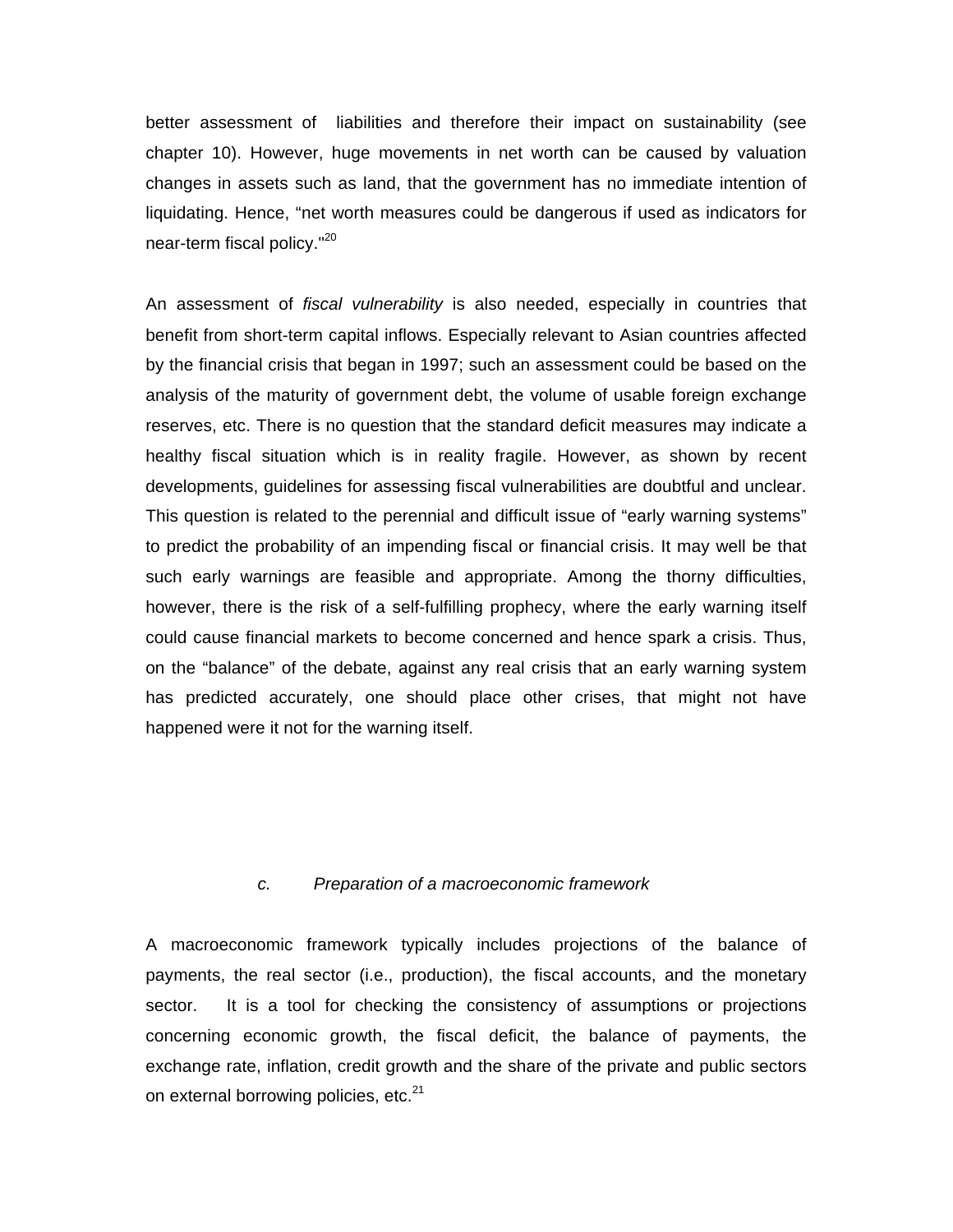Preparing a macroeconomic framework is always an iterative exercise. A set of "initial" objectives must be defined to establish a preliminary baseline scenario, but the final framework requires a progressive reconciliation and convergence of all objectives and targets. Considering only one target (e.g., the fiscal deficit) in this iterative exercise risks defining other important targets as de facto residuals.

"General government" (see chapter 2) should be considered when preparing the fiscal projections and defining the fiscal targets, but the fiscal targets should also be broken down between central and local government. In some decentralized systems, by law a fiscal target cannot be directly imposed on subnational and local government. In those cases, it is necessary to assess the feasibility of achieving it by means of the different instruments under the control of the central government (such as grants, control of borrowing). However, the constraints on running fiscal deficits are typically much tighter on subnational entities than they are on central government. The main reason is the central government's capacity to regulate money supply. Therefore, in some federal systems (e.g., the U.S.) many states have their own constitutionally mandated requirement of an annual balanced budget.

Fiscal projections should cover the consolidated account of the general government and quasi-fiscal operations by the banking system. Future expenditures related to contingent liabilities as a result of government guarantees should be assessed (see chapter 2). In a majority of developing countries, it is desirable to prepare "consolidated accounts of the public sector," to identify financing requirements for the public sector as a whole. Very often, however, only the central government is included, giving a misleading fiscal picture and the temptation to "download" the fiscal deficit onto local government entities. This practice is conducive neither to sound fiscal policy nor to the subsidiarity structure appropriate to the specific country. Unfortunately, governments and international financial institutions have paid insufficient attention to this problem.

The degree of sophistication of fiscal projections depends on the technical capacities within the country and the availability of data and appropriate tools. Sophisticated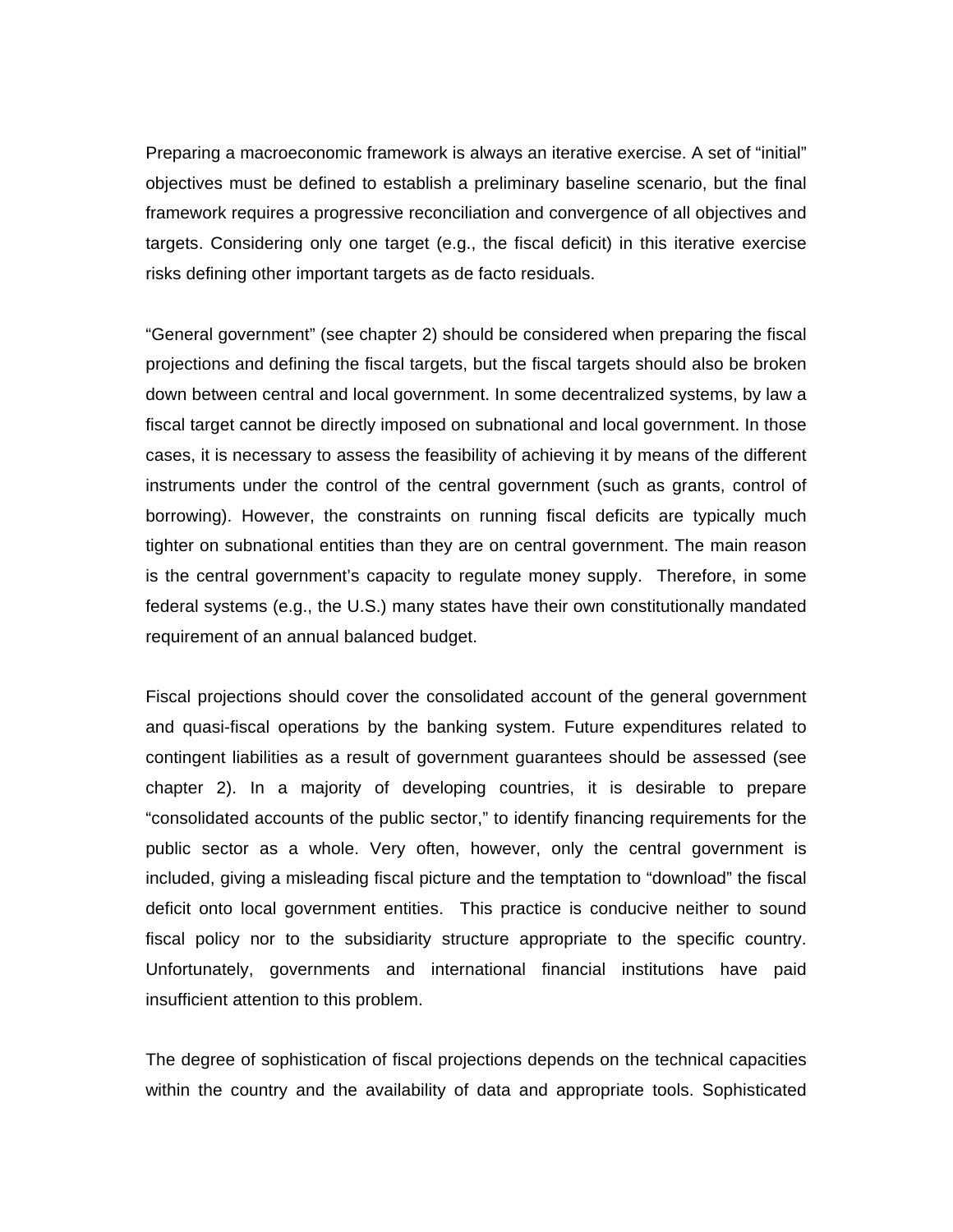models can be useful. Nevertheless, since the major objective is to set a general frame for formulating macroeconomic objectives and checking their consistency, the preparation of a macroeconomic framework does not necessarily require sophisticated modeling techniques. On the contrary, these techniques may give a sense of misplaced concreteness and a "forecast illusion" which may hamper the practical value of the framework.

Using simple "quasi-accounting" models would already represent significant progress in many countries.<sup>22</sup> Such models include mainly accounting relations (e.g., GDP plus net imports equals consumption plus investment) and only a limited number of behavioral relations defined by simple ratios (e.g., consumption, income), without resorting to econometric techniques. The models are also easier to use in discussions on fiscal policy, whereas the outputs of a sophisticated econometric model depend on the approach adopted by the modeler, and the process is necessarily more opaque. In any case, forecasting revenues should be based on detailed analyses and forecasts by individual tax rather than on the aggregate outputs of a macroeconomic model.

The problems revealed by the projections (e.g., lack of consistency between economic growth targets and monetary policy) must be discussed among the agencies involved in macroeconomic management. The preliminary baseline scenario gives the macroeconomic information needed for preparing sectoral and detailed projections, but these projections usually lead in turn to revising the baseline scenario. Such iterations should continue until overall consistency is achieved for the macroeconomic framework as a whole. The iteration process is not only necessary for sound macroeconomic and expenditure programming, but is also an invaluable capacity-building tool, to improve the awareness and understanding of involved agencies—and therefore their cooperation in formulating a realistic budget and implementing it correctly.

[Please see attached Figure 5.xls]

The preparation of a macroeconomic framework should be a permanent activity. The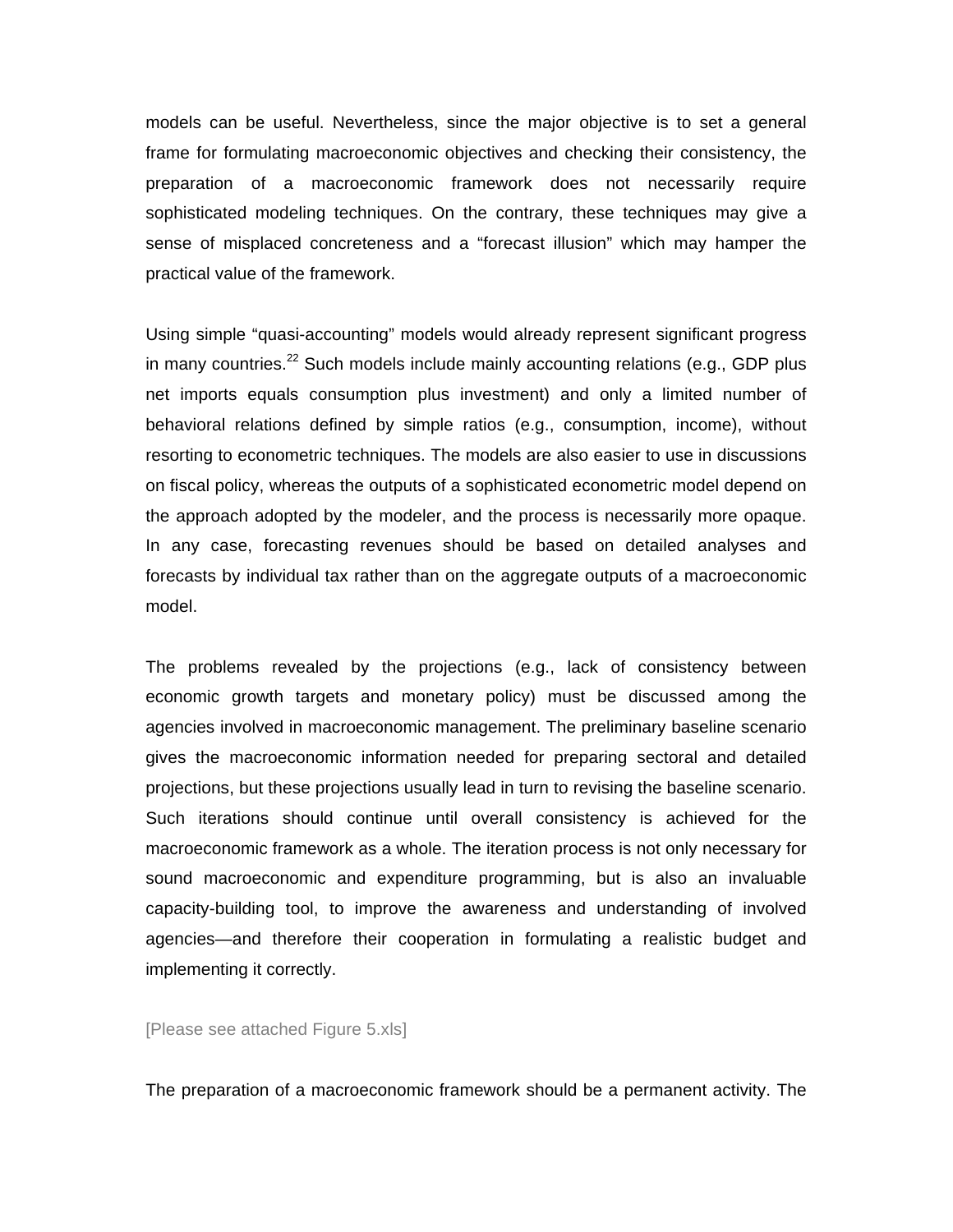framework needs to be prepared at the start of each budget cycle to give adequate guidelines to the line ministries. As noted, it must then be updated throughout the further stages of budget preparation, also to take into account intervening changes in the economic environment. During budget execution, too, macroeconomic projections require frequent updating to assess the impact of exogenous changes or of possible slippage in budget execution.

In addition to the baseline framework, it is important to formulate variants under different assumptions, e.g., changes in oil prices. The risks related to unexpected changes in macroeconomic parameters must be assessed and policy responses identified in advance, albeit in very general terms, of course.

The importance of good data cannot be underestimated. Without reliable information, the macroeconomic framework is literally not worth the paper it is written on. This includes the collection of economic data and the monitoring of developments in economic conditions (both of which are generally undertaken by statistics bureaus) as well as the monitoring and consideration of changes in laws and regulations that affect revenue, expenditure, financing and other financial operations of the government.

### **2. Aggregate expenditure estimates**

Typically, a macroeconomic framework is at a very aggregate level on the expenditure side, and shows total government wages, other goods and services, interest, total transfers, and capital expenditures (by source of financing). Assumptions and underlying policy objectives therefore concern the broad economic categories of expenditures, rather than the allocation of resources among sectors. Moreover, transfers or entitlements are not reviewed in sufficient detail and assumptions on future developments are not compared with continuing commitments. Thus, when elaborating a fiscal framework on the basis of the overall macroeconomic framework, estimates of the impact of the assumptions and the aggregate fiscal targets on the composition of expenditure, by sector or economic category, are required to assess whether the fiscal targets are realistic and sustainable, and to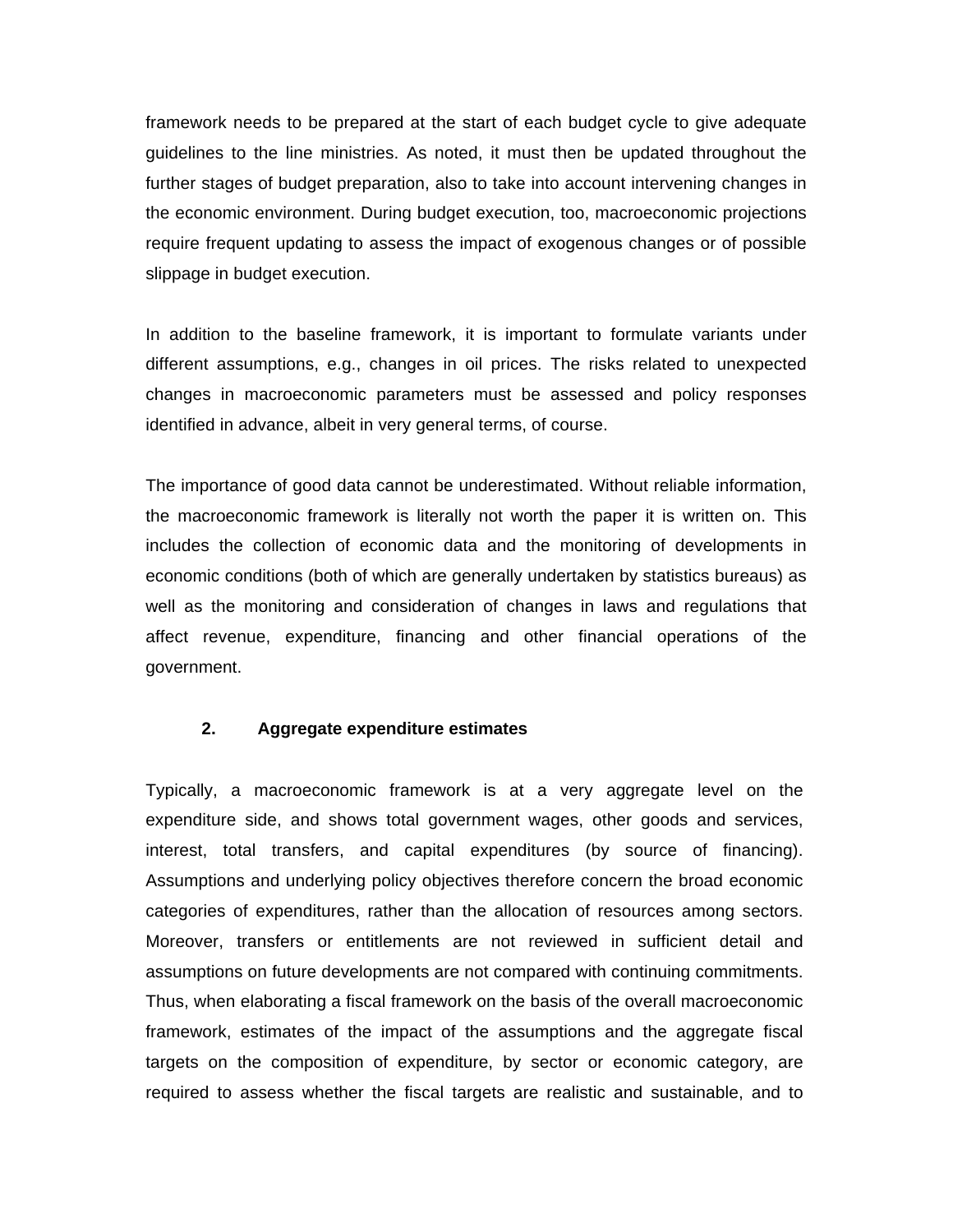determine the conditions to meeting these targets.

Therefore, the preparation of aggregate expenditure estimates could help in assessing the sustainability of expenditure policy, and thus improve the budget preparation process (notably when defining expenditure ceilings for the various sectors). These estimates could cover: (i) the forward costs of large investment projects; (ii) projections for the more important entitlements; and (iii) aggregate projections of other expenditures, by function and broad economic category. These estimates are less demanding in terms of capacity and institutional process than the formal Medium-Term Expenditure Framework (MTEF) described in chapter 13, but could be a step toward the implementation of a comprehensive MTEF. Indeed, this step is mandatory if some *sectoral* multiyear expenditure programming exercise is carried out (covering only investment or a few sectors), to prevent inconsistency between the sectoral program and the macroeconomic framework, or the crowding out of expenditure in noncovered sectors or categories.

Focusing only on technical issues while neglecting the fundamental question of the division of administrative responsibility inevitably produces a weak or inoperative macroeconomic framework. Some major considerations in this respect are discussed in chapter 5.

### **3. Consolidating the fiscal commitments**

#### *a. Making the macroeconomic projections public*

While the iterative process leading to a realistic and consistent macroeconomic framework must remain confidential in many of its key aspects, when the framework is completed it must be made public. The legislature and the population at large have a right to know clearly the government policy objective and targets, not only to increase transparency and accountability, but also to reach a consensus within civil society. While such a consensus may take additional time, and require difficult debates, it will also be an invaluable foundation for the robust and effective implementation of the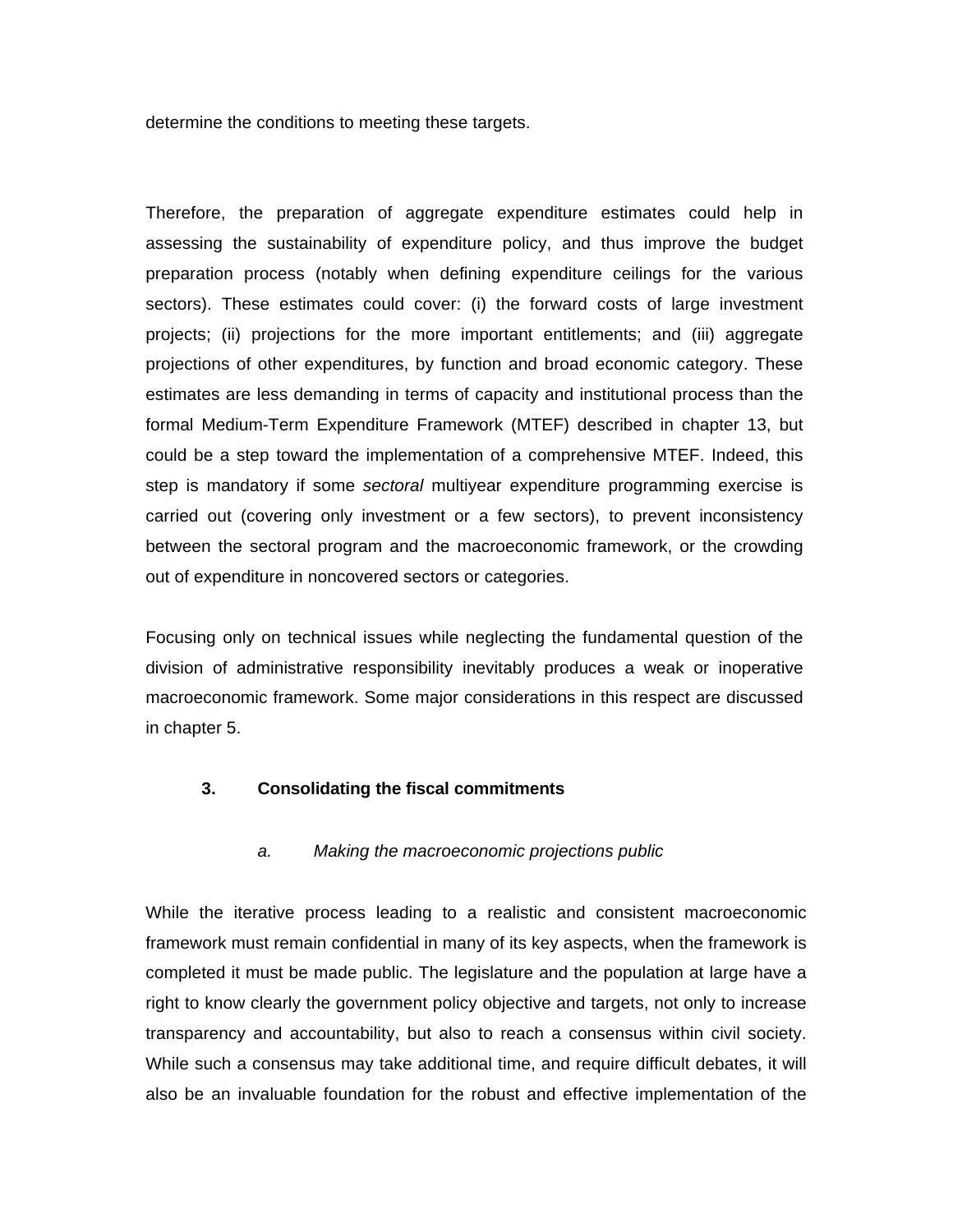policy and financial program. A good example is provided by the government of Hong Kong, China, which annexes its medium-term forecast to the annual budget speech (box 16 and annex VII).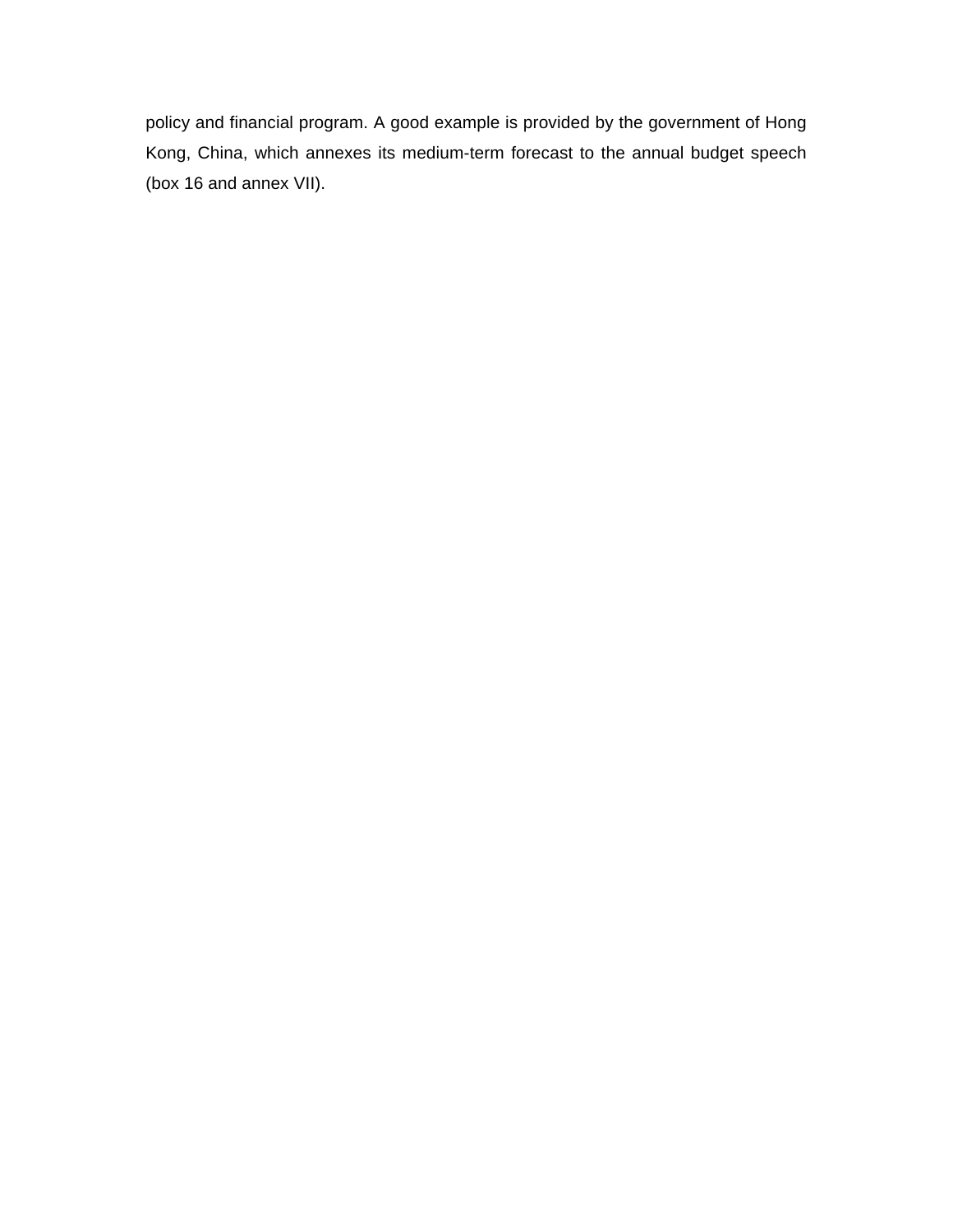### **Box 16 Medium-Range Forecasts: The Example of Hong Kong, China**

The Medium Range Forecast (MRF) is a projection of expenditure and revenue for the forecast period based on forecasting assumptions and budgetary criteria. To derive the MRF, a number of computer-based models that reflect a wide range of assumptions about the factors determining each of the components of government's revenue and expenditure were used. As summary is shown here, a fuller description is in Annex VII.

Assumptions relating to developing expenditure and revenue forecast over the mediumterm period are the following:

- estimated cash flow of capital projects
- forecast completion dates of capital projects and their related recurrent consequences in terms of staffing and running costs
- estimated cash flow arising from new commitments resulting from policy initiatives
- the expected pattern of demand for individual services
- the trend in vield from individual revenue sources
- new revenue measures in 1998-1999

In addition to these assumptions, there are a number of criteria against which the results of forecasts are tested for overall acceptability in terms of budgetary policy:

- Maintain adequate reserves in the long-term
- Expenditure growth should not exceed the assumed trend growth in GDP
- Contain capital expenditure growth within overall expenditure guidelines
- Revenue projections reflect new measures introduced in this year's budget

To summarize, the MRF of Hong Kong is shown below: (in \$Hk billion)

|                                  | Forecast years |           |           |           |
|----------------------------------|----------------|-----------|-----------|-----------|
|                                  | 1998-1999      | 1999-2000 | 2000-2001 | 2001-2002 |
| Revenue                          | 192,680        | 211,390   | 242,900   | 271,330   |
| Expenditure                      | 182,480        | 200,740   | 227,830   | 258,570   |
| Surplus                          | 10,200         | 10,650    | 15.070    | 12,760    |
| Total public expenditure 288,890 |                | 315,830   | 354,060   | 393,980   |
| Gross domestic product           | 1,497,880      | 1,690,740 | 1,908,420 | 2,154,130 |
| Growth in GDP (nominal)          | 12.9           | 12.9      | 12.9      | 12.9      |
| (real)                           | 5.0            | 5.0       | 5.0       | 5.0       |
| Public expenditure as a          |                |           |           |           |
| percentage of GDP                | 19.3           | 18.7      | 18.6      | 18.3      |
|                                  |                |           |           |           |

Source: Medium Range Forecast of Hong Kong, The Internet, August 8, 1998.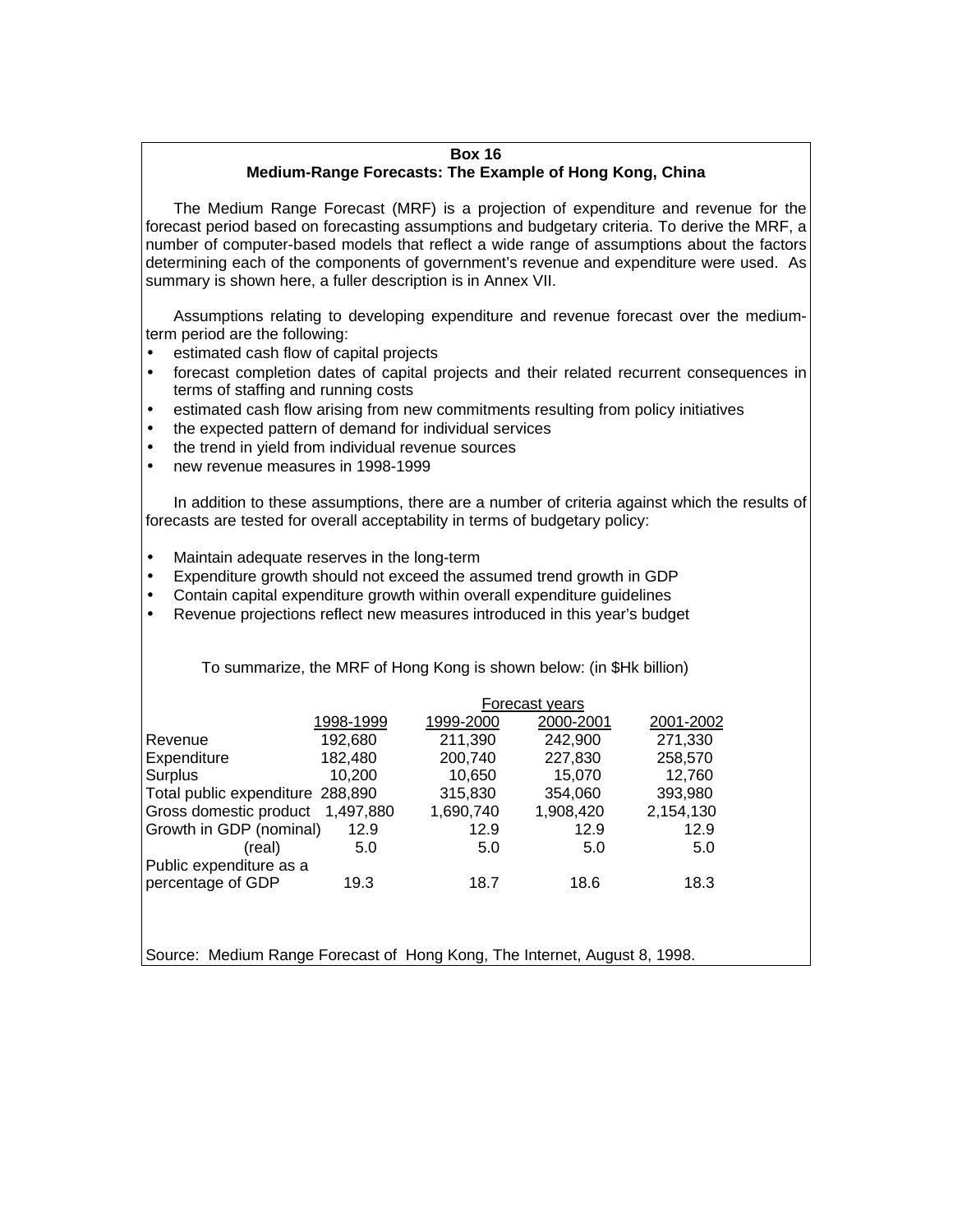In some countries, government projections are submitted to a panel of independent and respected experts to ensure their reliability, while preserving the confidentiality required on a few sensitive issues. In other countries, the projections are validated by the Auditor General (e.g., the United Kingdom and the Canadian province of Nova Scotia<sup>23</sup>). The independence of the Auditor General adds credibility to the projections. However, any other form of participation of audit offices in the budget formulation process would be questionable. In any event, manipulation and alteration of forecasts would soon reduce the government's credibility and hence its influence.

### *b. Binding fiscal targets?*

Several countries have laws and rules that restrict the fiscal policy of government ("fiscal rules"). $24$  For example, an earlier golden rule stipulated that public borrowing must not exceed investment (thus mandating a current budget balance or surplus). In some cases, the overall budget must be balanced by law (as in subnational government in federal countries). In the European Union, the Maastricht Treaty stipulates specific fiscal convergence criteria, concerning both the ratio of the fiscal deficit to GDP and the debt/GDP ratio. (The former has been by far the more important criterion.) One frequent criticism of such rules is that they favor creative accounting and encourage nontransparent fiscal practices. When they are effectively enforced, nondiscretionary rules can also prevent governments from adjusting their budgets to the economic cycle. $25$  Aside from the special case of European integration, one may generally consider that, in countries with fragile coalition governments, fragmented decision making, and legislative committees acting as a focus for periodic bargaining, setting up legally binding targets may be appropriate. In other countries, however, binding targets could in effect predetermine the budget before its preparation even begins.<sup>26</sup>

In contrast with an approach based on rigid targets, other countries (e.g., New Zealand) do not mandate specific fiscal targets, but refer to criteria such as prudent levels and reasonable degrees. It is left to the government to specify the targets in a Budget Policy Statement, which presents total revenues and expenses and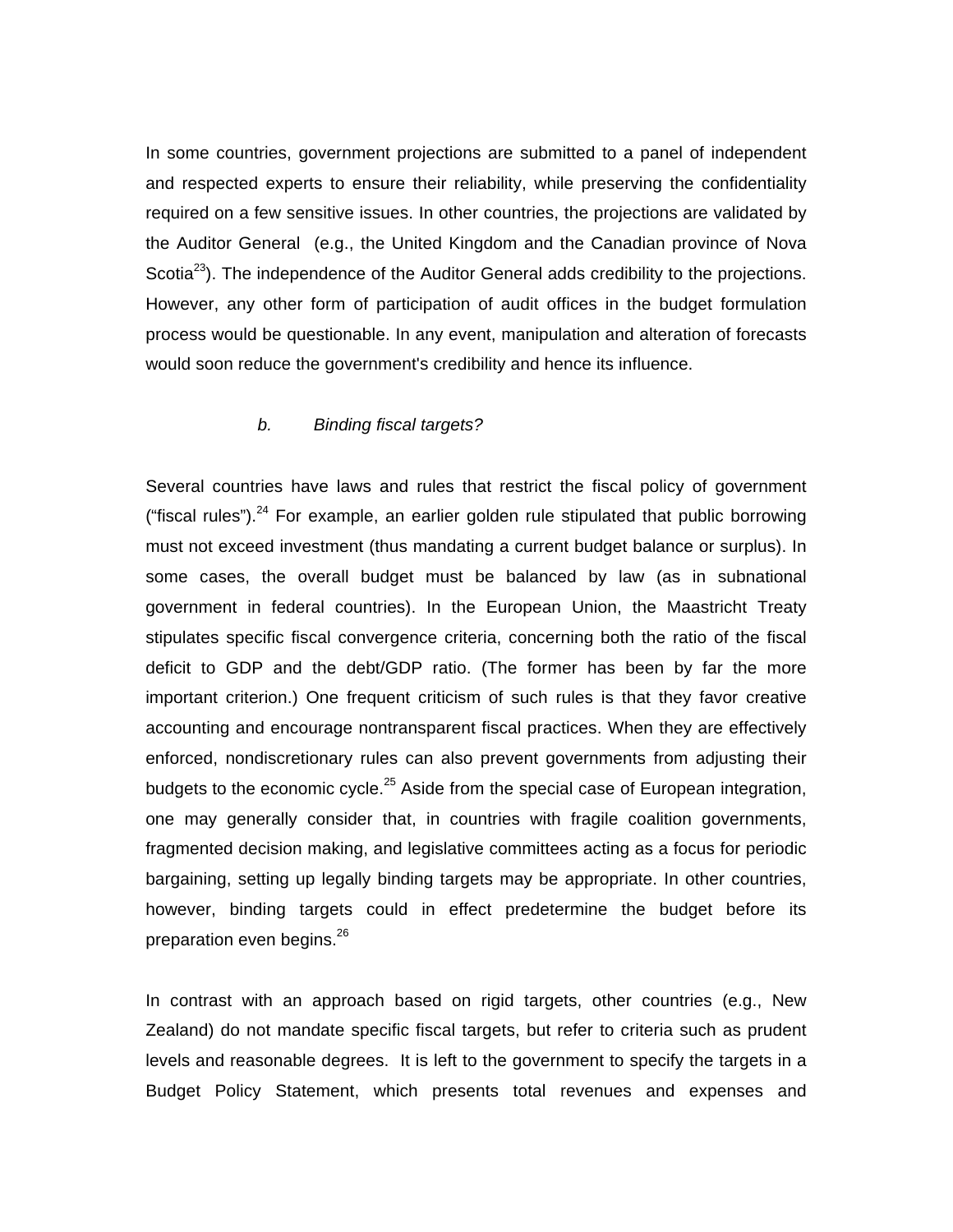projections for the next three years. This statement is published at least three months before the budget is presented to Parliament, and is reviewed by a Parliament committee but not formally voted by Parliament.<sup>27</sup>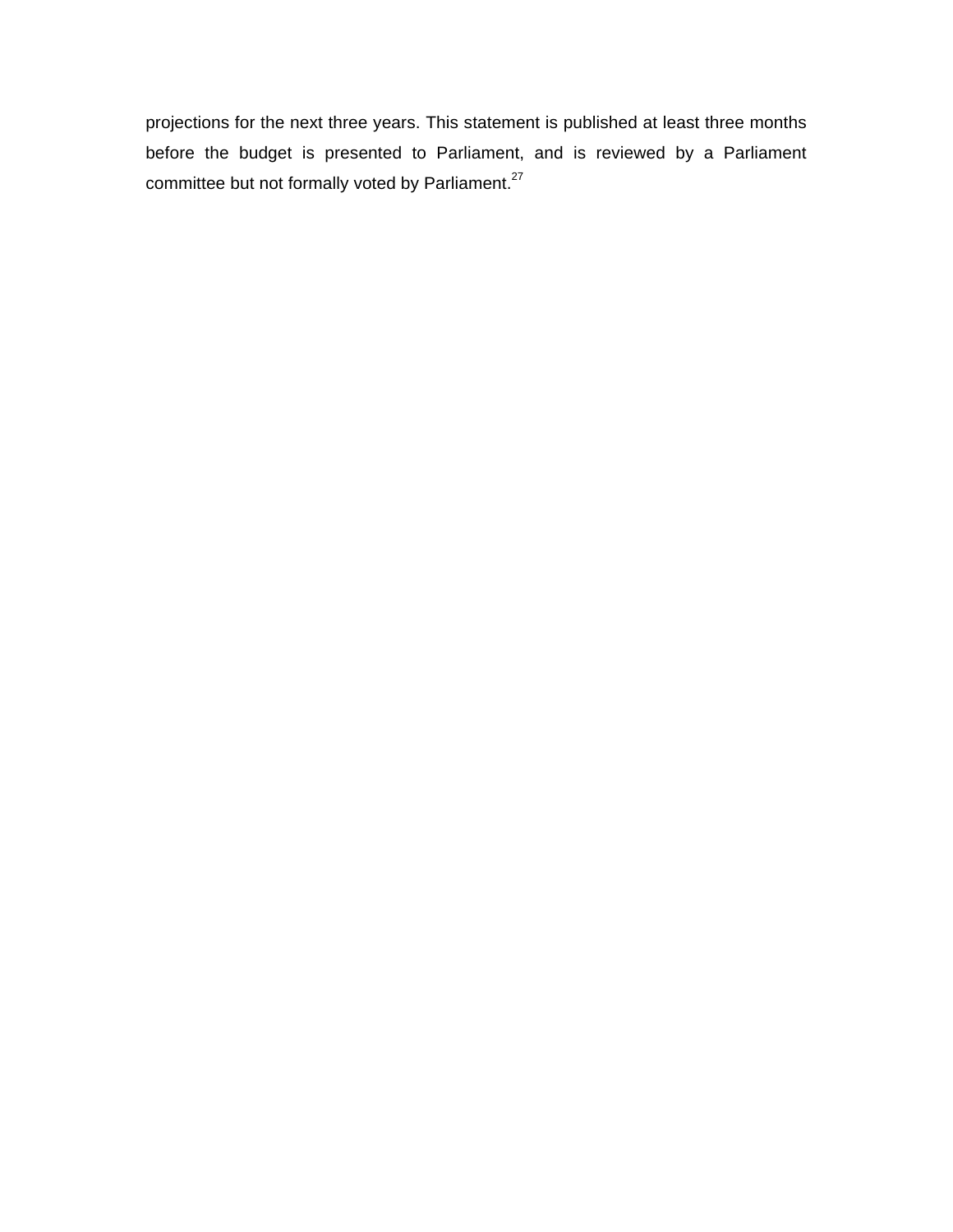#### **Box 17 The New Zealand Fiscal Responsibility Act**

Enacted in 1994, the New Zealand Fiscal Responsibility Act offers a comprehensive legal framework for formulation and conducting fiscal policy in general, and for incorporating a long-term orientation in the budget process in particular. While many OECD countries have similar practices in place, the Fiscal Responsibility Act is an example of these practices being enacted into law.

The primary objective of the Fiscal Responsibility Act was to entrench sound fiscal policies and make it difficult for future governments to deviate from them. There are two provisions of the Act: (i) a regime for setting fiscal objectives that focuses attention on the long term; and (ii) an extensive system of fiscal reporting with unique mechanisms to ensure its credibility and integrity. The extensive reporting required by the act serves two purposes. First, it serves to monitor the consistency of the government's fiscal actions with its stated fiscal objectives. Second, it brings general transparency to government finances by mandating the disclosure of all relevant fiscal information in a timely manner.

The act requires two specialized reports: the Fiscal Strategy Report and the Pre-Election Economic and Fiscal Update. The Fiscal Strategy Report, which is presented to Parliament along with the budget, assesses the consistency of the policy framework contained in the budget with the short-term fiscal intentions and long-term fiscal objectives outlined in the Budget Policy Statement. The Pre-Election Economic and Fiscal Update contains the threeyear forecasts of all key economic and fiscal variables. Both reports contain two statements of responsibility, one by the Minister of Finance and one by the Secretary to the Treasury (a civil servant). These statements of responsibility aim to clarify the roles of politicians and civil servants in producing reports and give a greater role to civil servants in producing them, thereby increasing the overall credibility of the reports.

Source: "Budgeting for the future," OECD working paper, 1997.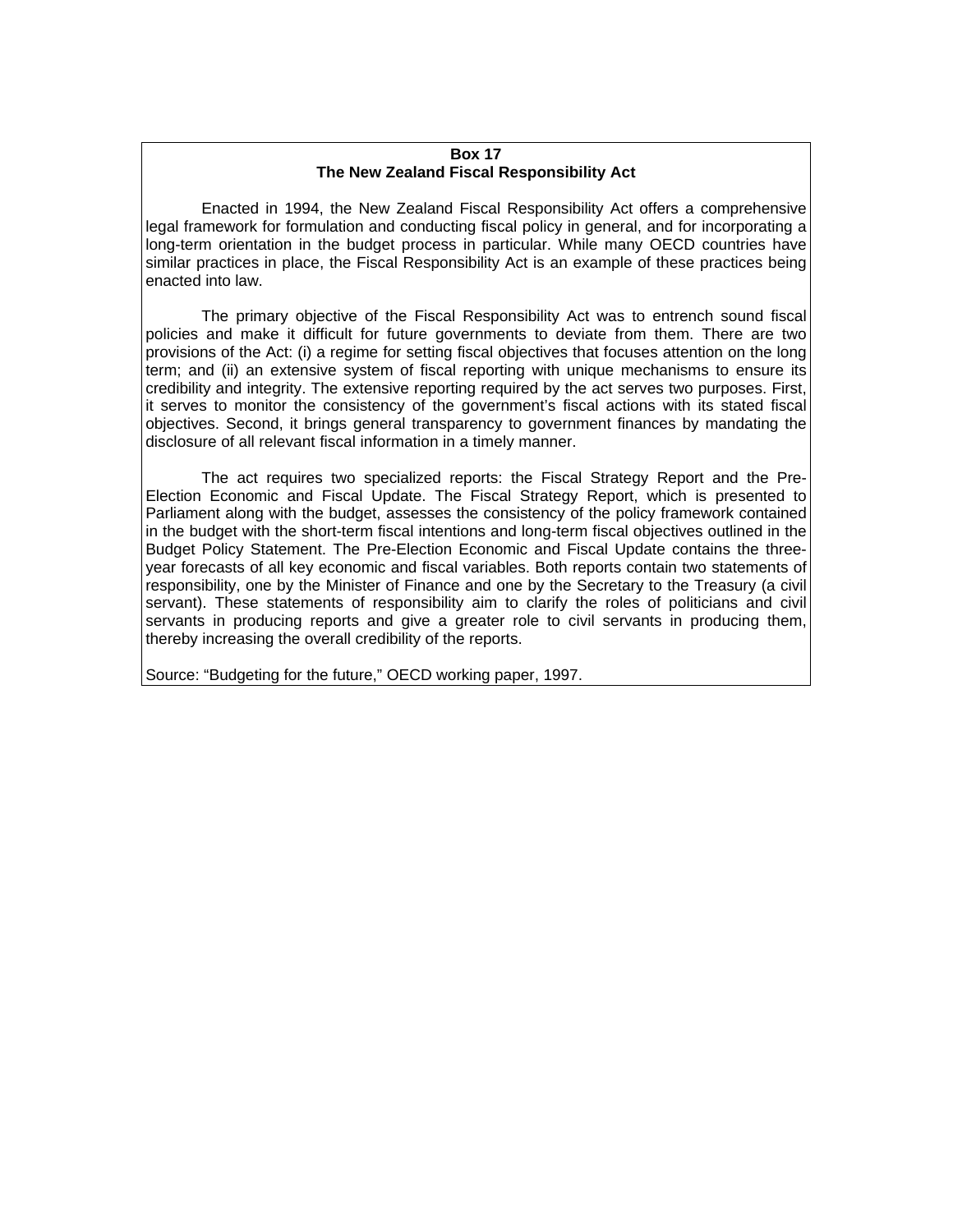More important than specifying ex-ante targets and general criteria is to ensure that institutional arrangements and processes favor coherence among resource constraints, fiscal objectives, and expenditure programs. This broader issue involves the mechanisms for policy formulation, the budget preparation process, the role of the Ministry of Finance in budgeting, and the development of appropriate instruments for reviewing expenditures within a longer period than the annual budget.

#### **Box 18**

#### **A Good Macroeconomic Coordination Practice: The "Gang of Four" in Thailand**

The Thai system of budgeting is highly centralized. It embodies a longstanding set of arrangements, rules, and procedures that together help exert discipline on aggregate fiscal management. It grants very little autonomy to line agencies over their budgets, and imposes weak accountability on them for their performance.

The hallmark of the Thai budgeting system is aggregate fiscal discipline. A "gang of four" interacts to control the level of spending and thus the deficit: the National Economic and Social Development Board (NESDB), the Ministry of Finance (MOF), the Bank of Thailand (BOT), and the Bureau of the Budget (BOB) in the Prime Minister's Office. The gang of four is responsible for formulating the macroeconomic framework that serves as the basis for the aggregate expenditure ceiling. It also determines for the most part the ministerial ceilings. Prioritization is largely a function of the gang of four. It ensures that the budgetary requests of line agencies are consistent with the objectives of the five-year development plan. The gang of four's control over aggregate allocations to agencies and to expenditure categories implies that it exerts considerable leverage over priority setting.

In Parliament, the Budget Scrutiny Committee chaired by the Minister of Finance evaluates the government's proposal. Cabinet members can propose amendments to the government's proposal but seldom make significant changes in allocations to line agencies because of limited technical capability to evaluate such proposals. Politicians can alter the allocation of line agencies. After a series of deliberations and negotiations, the committee submits the budget bill to Parliament. The Parliament almost always accepts the bill.

Source: Campos and Pradhan, "Budgetary institutions and expenditure outcomes, 1996.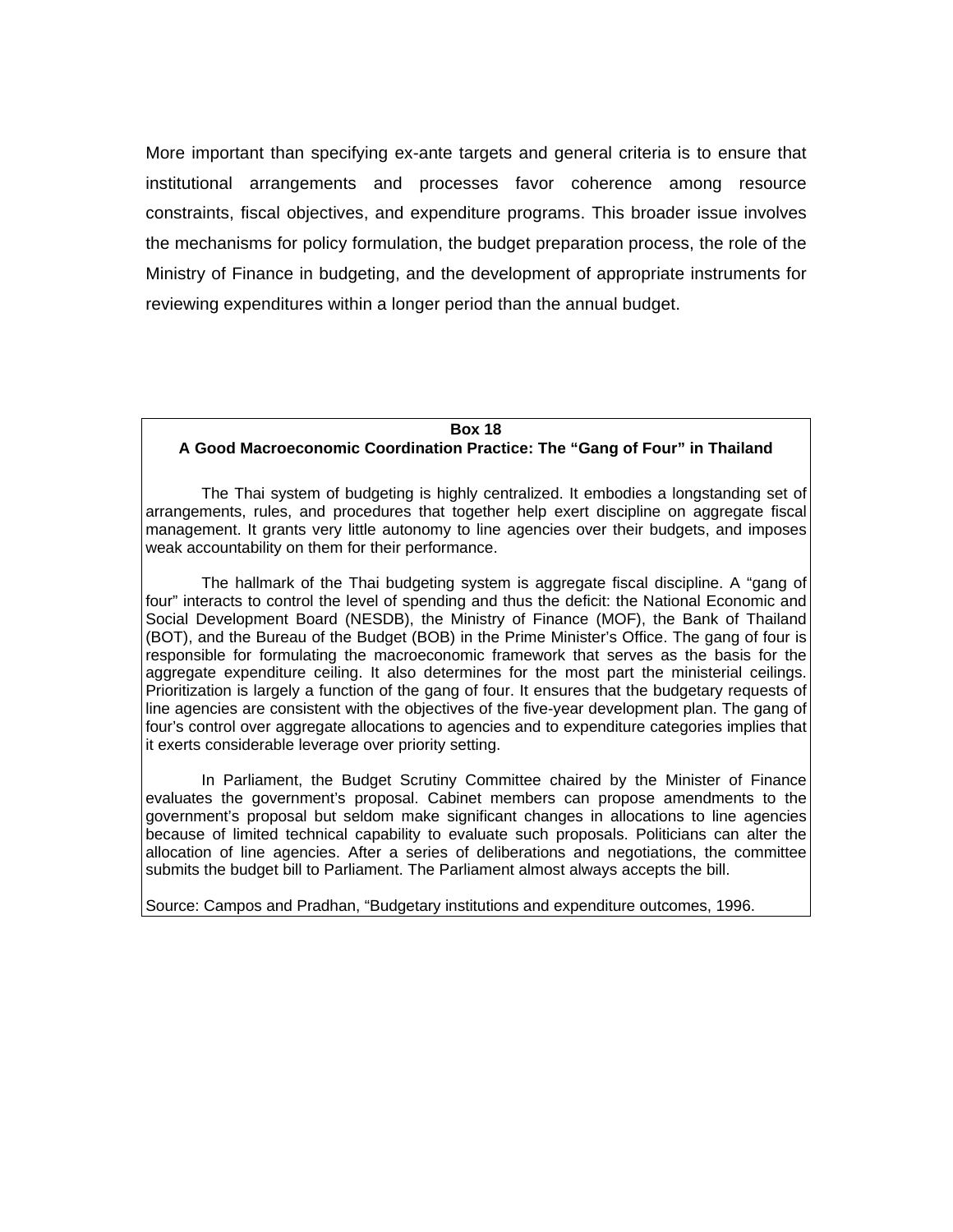## **4. Policy formulation**

#### *a. Importance of policy formulation*

The budget preparation process is a powerful tool for coherence. The budget is both an instrument of economic and financial management and an implicit policy statement, as it sets relative levels of spending for different programs and activities. However, policy decision making is complex and involves different actors in and outside the government. It is a technocratic illusion to embed all policy formulation within the budget process (as to some extent was the ambition of the PPBS; see chapter 3). However, a coherent articulation should be sought between the policy agenda (which should take into account economic and fiscal realities) and the budget (which should accurately reflect the government's policy priorities).

The budget process should both take into account policies already formulated and be the main instrument for making these policies explicit and "operational." However, policies must be defined outside the pressure of the budget process. Making policy *through* the budget would lead to a focus only on short-term issues and thus to bad policy, since the policy debate would be invariably dominated by immediate financial considerations. (This is frequently the unfortunate outcome in developing countries with weak capacity faced with financial difficulties.) In earlier times, medium-term development plans were intended as the instrument for setting up government strategy. However, these plans were rigid, invariant, and usually out of sync with financial realities. Paradoxically, therefore, they indirectly led in practice to the same dominance of short-term financial considerations. Organizational arrangements are discussed in chapter 5.

### *b. The policy-budget link*

A bridge between the policy making process and the budget process is essential to make policy a breathing reality rather than a statement of wishes. For this purpose at least two clear rules must be established. $^{28}$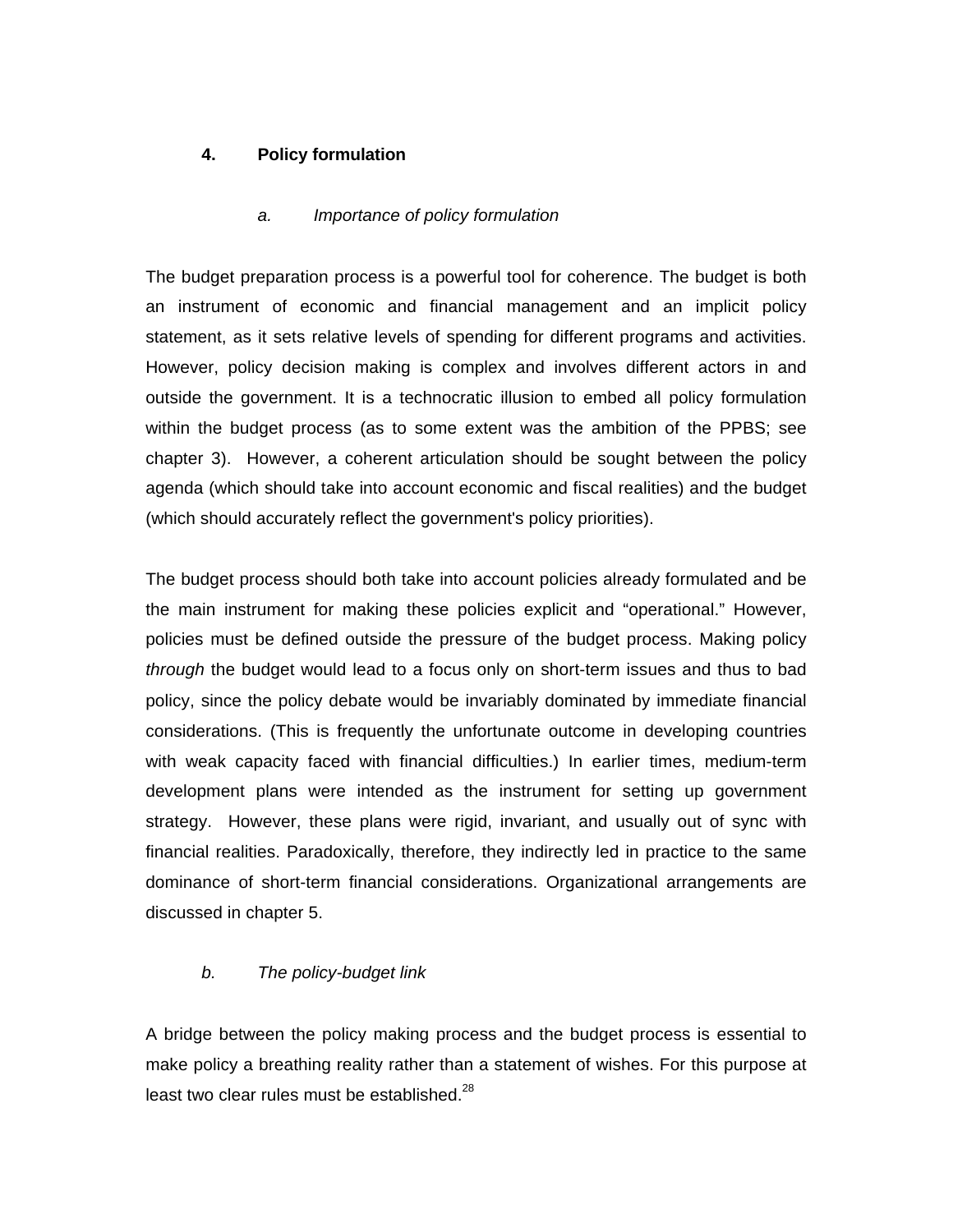The resource implications of a policy change should be identified, even if very roughly, before a policy decision is taken. Any entity proposing new policies must quantify their effects on public expenditure, including the impact both on its own spending and on the spending of other government departments.

The Ministry of Finance should be consulted in good time about all proposals involving expenditure before they go into ministerial committee or to the center of the government and certainly before any public announcements are made.

Within the budget formulation process, close cooperation between the Ministry of Finance and the center of government is required, at both the political and the technical level. The role of the center is to ensure that the budget is prepared along the lines defined; to arbitrate or smooth over conflicts between the Ministry of Finance and line ministries; and to assure that the relevant stakeholders are appropriately involved in the budget process. (This is a major challenge, which can only be mentioned here but requires care and commitment on a sustained basis.) An interministerial committee is needed to tackle crosscutting issues and review especially sensitive issues. And, most importantly, each entity involved in the budget process must perform its own role in a responsible fashion, and be given the means and capacity to do so.

#### *c. Reaching out: The importance of listening*

Consultations can strengthen legislative scrutiny of government strategy and the budget. Legislative hearings through committees and subcommittees, particularly outside the pressure environment of the annual budget, can provide an effective mechanism for consulting widely on the appropriateness of policies (issues related to the role of the legislature are discussed in chapter 5) .

The government should try to get feedback on its policies and budget execution from the civil society. Consultative boards, grouping representatives from various sectors in society, could discuss government expenditure policy. On crucial policy issues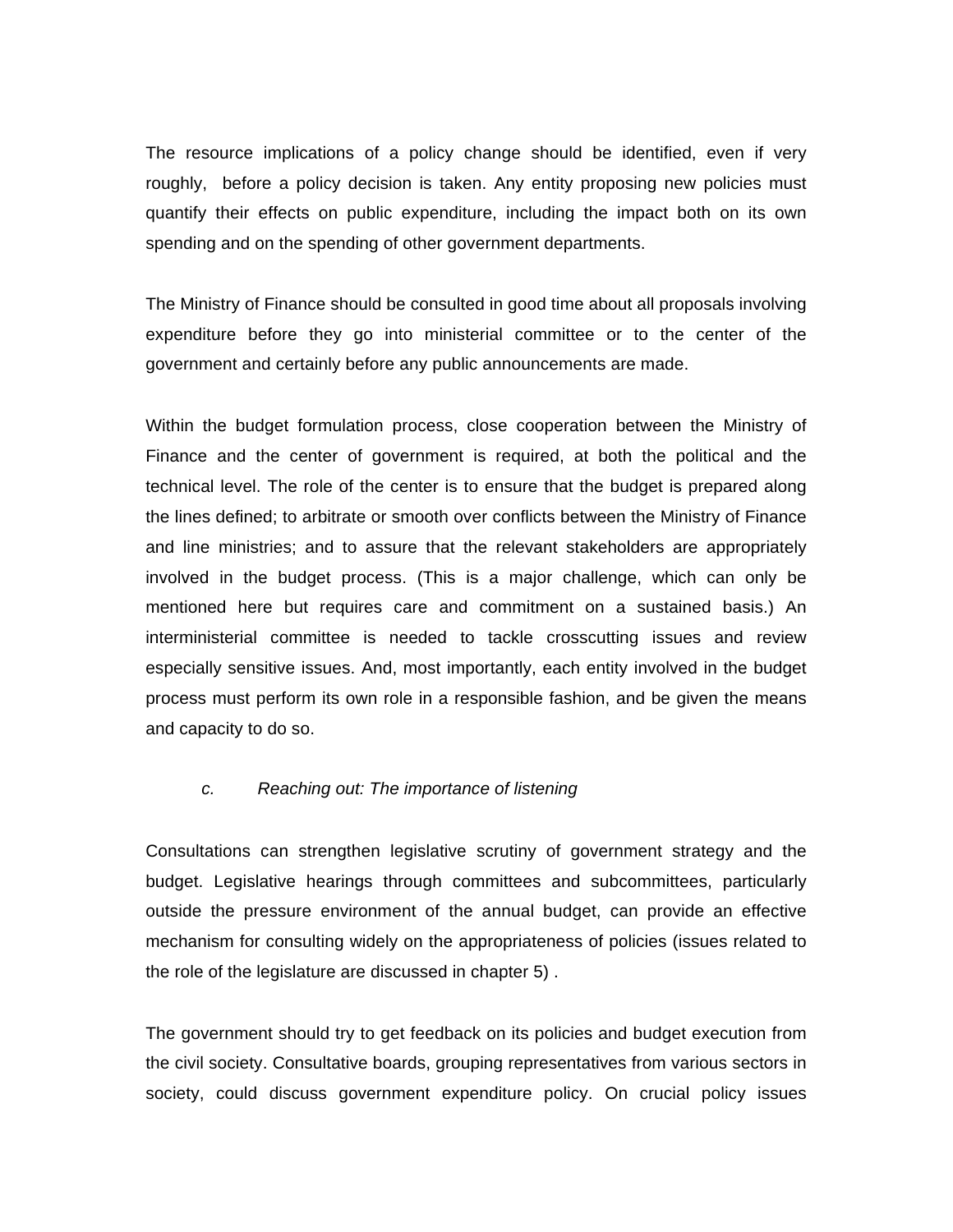government can set up ad hoc groups. Preparing evaluation studies and disseminating them, conducting surveys, etc. provides information to stakeholders and the civil society and helps the government receive reliable feedback. User surveys and/or meetings with stakeholders and customers when preparing agencies' strategic plans or preparing programs can enhance their effectiveness. Finally, and most concretely, in countries with weak budget execution and monitoring mechanisms, only mechanisms for eliciting feedback from far-flung citizens can be effective in revealing such malpractices as "ghost schools," shoddy infrastructure, incomplete projects, thefts, and waste. Such mechanisms are often resented by the executive branch, but should be seen by governments (and external donors) as remarkably cost-effective monitoring devices, and encouraged and supported as such.

However, although these consultations must have an influence on budget decisions, a direct and mechanical linkage to the budget should be avoided. As noted, the budget preparation process needs to be organized along strict rules so that the budget can be prepared in a timely manner while avoiding excessive pressure from particular interests and lobbies. Participation, like accountability, is a relative, not absolute, concept.

## **E. RESOURCE ALLOCATION AND OPERATIONAL EFFICIENCY**

As stressed earlier, budget preparation is an iterative process between the Ministry of Finance and spending ministries. Therefore, it is a combination of a top-down approach, with the Ministry of Finance giving guidelines or communicating instructions to spending ministries, and a bottom-up approach, with spending ministries presenting requests for budget allocation to the Ministry of Finance. Either approach followed in isolation would have adverse effects:["A budget created from the bottom-up may lead to excessive spending and instability, if not carefully organized and subject to preestablished limits. By contrast, a highly centralized exercise introduces rigidities and loses the vision of those who are close to the service recipients (Petrei, 1998, p. 399). The articulation of the top-down and bottom-up approach is crucial since it determines how priorities and fiscal targets will be taken into account over the budget preparation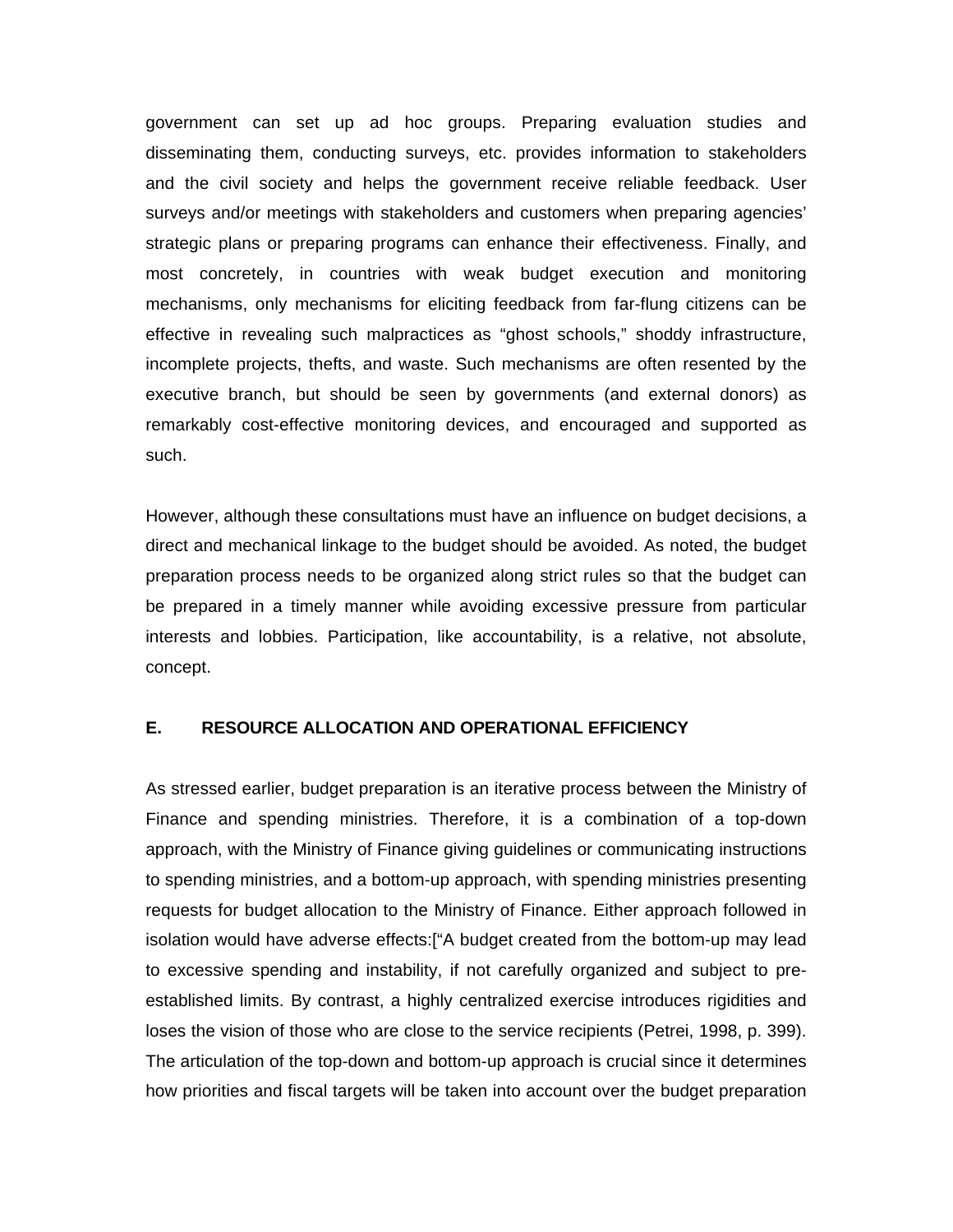process.

#### **1. Top-down approach**

As previewed earlier, the starting points for budget preparation are a clear definition of fiscal targets and a strategic framework consisting of a comprehensive set of objectives and priorities. Thereafter, strong coordination of the budget preparation is required to achieve the necessary iteration and to avoid major departures from the initial framework.

Giving a hard constraint to line ministries from the start of budget preparation favors a shift from a "needs" mentality to an "availability" mentality. Moreover, to translate strategic choices and policies into programs, line ministries require clear indications on available resources. Finally, a hard constraint increases the de facto authority and autonomy of the line ministries, weakening the claim of the Ministry of Finance to a role in determining the *internal* composition of the line ministries' budget. (The same is true of each line ministry vis-à-vis its subordinate agencies.)

This calls for notifying spending agencies of the initial budget ceilings and preferably in absolute terms, or at least through the provision of accurate and complete parameters. These ceilings may be defined either at the very beginning of the dialogue between the Ministry of Finance and the line ministries, or after a first iteration when line ministries communicate their preliminary requests. In practice, two variants are found in countries that have good financial discipline. In some, line ministries are notified of the sectoral ceilings at the very start of the budget preparation process. Other countries, where budget preparation may last more than ten months, establish ceilings in two steps. In the first step, some flexibility is left to line ministries to translate guidelines in terms of budget envelopes. Then, after a brief review and discussion of the preliminary requests, the Ministry of Finance notifies the line ministries of the binding ceilings. In countries with strong government cohesion and stable and well-organized arrangements for budget preparation, the two variants are equally workable, since financial constraints are more or less taken into account by line ministries when preparing their preliminary request. Moreover, when budget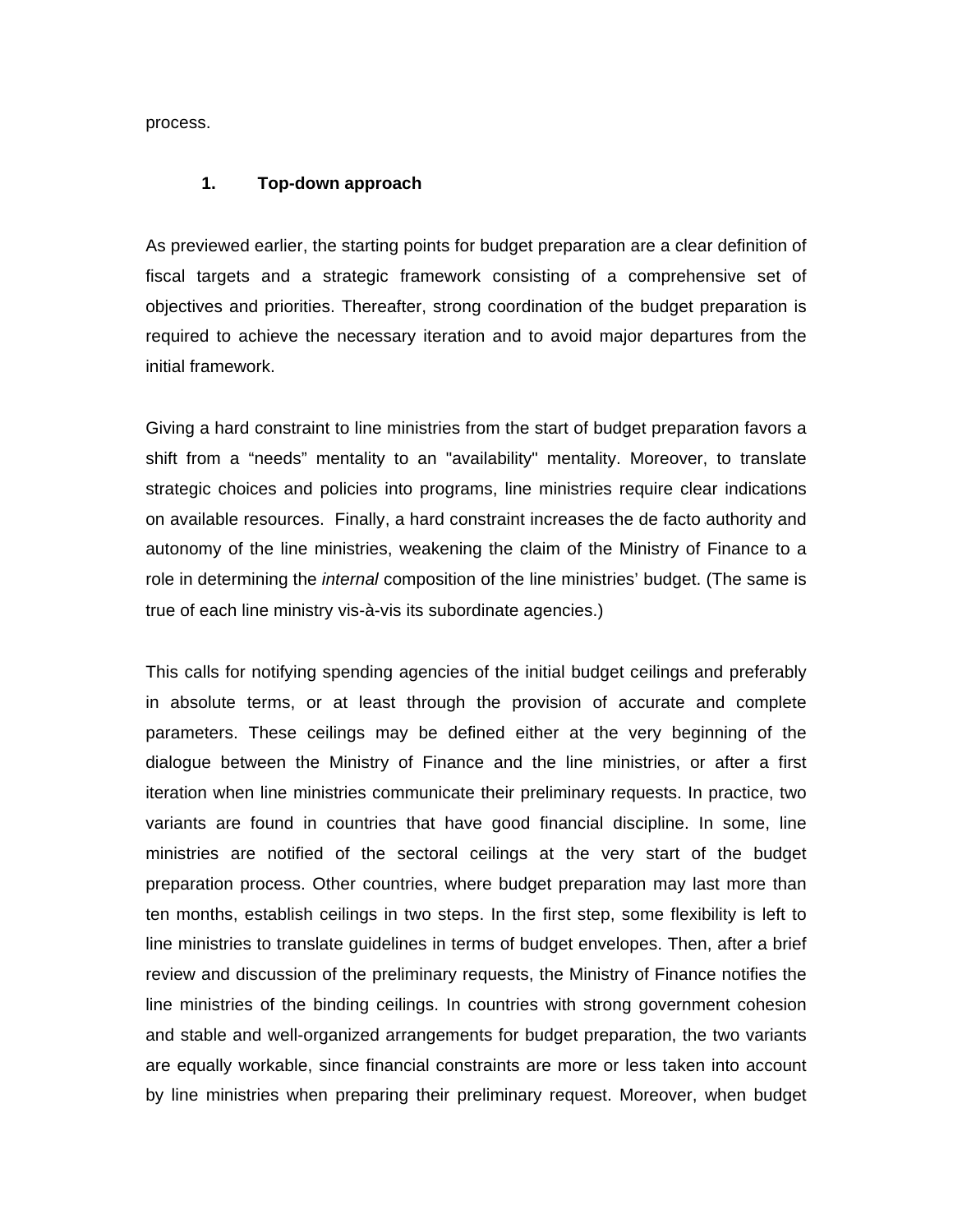preparation lasts nearly one year<sup>29</sup> it would be very difficult to set definite ceilings at the start of the process.

However, in countries where fiscal discipline and government cohesion are not firmly established (as in most developing countries), adopting a gradual approach to building financial constraints into the budget preparation process could mean a simple comeback to a fully open-ended process. Therefore, the notification of definite budgetary envelopes at the beginning of the budgetary process is highly desirable in these countries.

Coordination and consistency of budget policy with overall economic and social policy is a central concern of Cabinet, although the Ministry of Finance must play the key role in analysis and formulating recommendations.

Generally, the Ministry of Finance should be responsible for setting the sectoral ceilings, but it should of course coordinate with the center of government, which must also review the ceilings in detail and approve them. In some countries, the sectoral ceilings are discussed within interministerial committees; in other countries, proposed ceilings and guidelines for budget preparation are submitted to the Cabinet. Where responsibilities for budgeting are split between a Ministry of Finance and a Ministry of Planning, the preparation of sectoral expenditure ceilings must be undertaken by a joint committee including at least the two ministries. The institution responsible for overall financial management should coordinate the setting of the sectoral ceilings to ensure that they fit the aggregate expenditure consistent with the macroeconomic framework.

### **2. Bottom-up approach**

Line ministries are responsible for preparing their requests within the spending limits provided. Depending on the severity of the fiscal constraint and the organization of the budget preparation process, additional requests from line ministries could be allowed for new programs. However, the principal request should be consistent with the notified ceilings or guidelines, and costs of programs included in the additional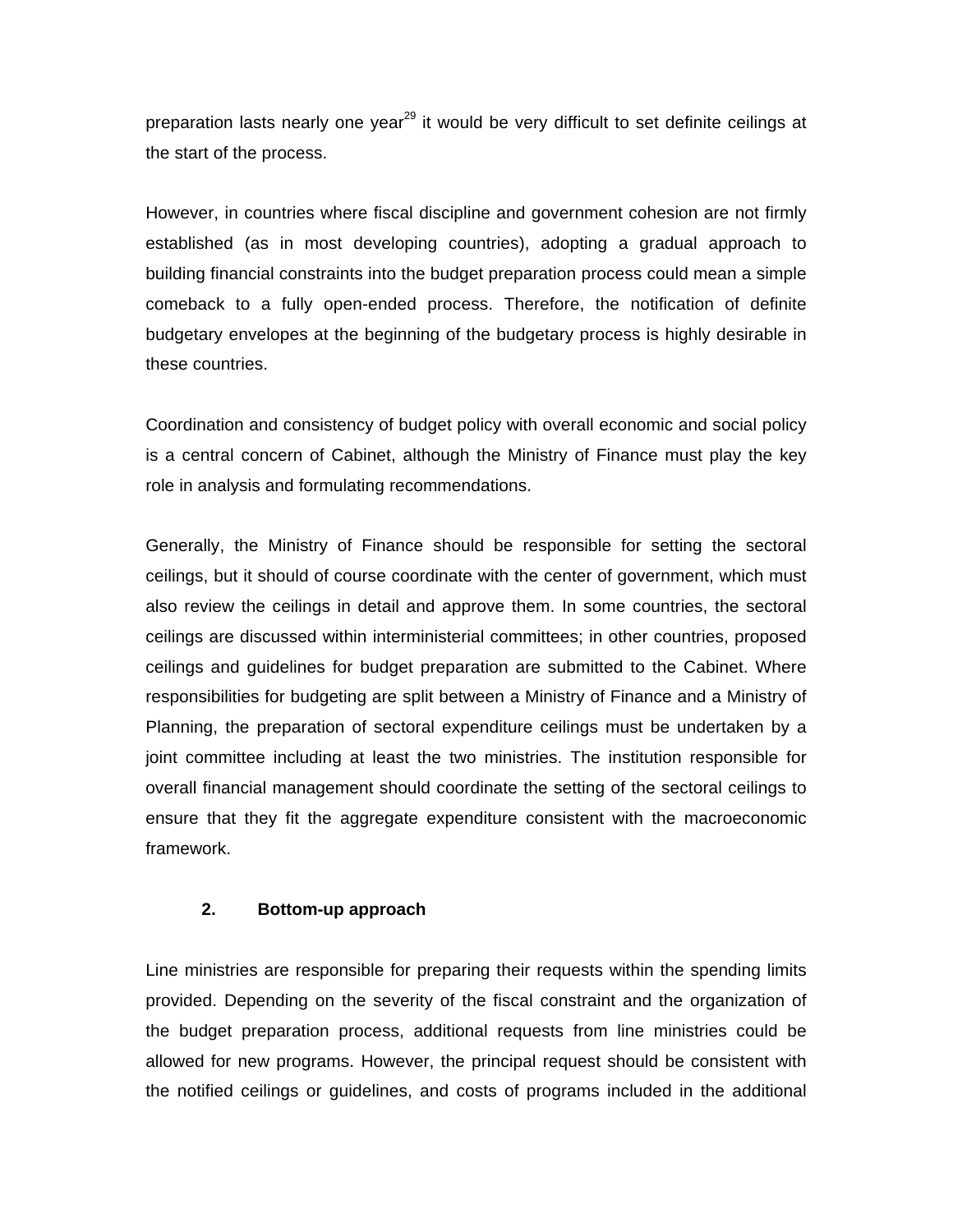requests should be clear and fully adequate for proper implementation, without any underestimation. Naturally, no request for new programs should be entertained without a clear demonstration of its purpose and, where appropriate an estimate of the demand for the services to be provided.

Line ministries' budget requests should clearly distinguish: (i) the amount necessary to continue current activities and programs; and (ii) proposals and costing for new programs.

Before deciding to launch any new expenditure program it is necessary to assess its forward budget impact. This is particularly important for development projects and entitlement programs, which may generate recurrent costs or increased expenditures in the future. This assessment is required whether or not a formal exercise of multiyear expenditure programming is carried out. For this purpose, requests must show systematically the forward annual costs of multiyear or entitlement programs, and the Ministry of Finance should take into account the forward fiscal impact of these programs when scrutinizing the budgetary requests from line ministries. Estimates of future costs related to multiyear commitments could be annexed to the overall budget document. These estimates would facilitate the preparation of the initial ceilings for the next budget.

In addition to their budget requests, the submission from the line ministries should include: (i) a brief policy statement spelling out the sector policies and expected outcomes; (ii) where applicable, realistic and relevant performance indicators, including results from the previous period and expected performance for the future; (iii) a statement of how the objectives will be achieved; (iv) proposals for achieving savings and boosting efficiency; and (v) clear measures for implementing the proposals effectively.

Line ministries must coordinate the preparation of the budget of their subordinate agencies and give them appropriate directives. The submission of budget requests from subordinate agencies, in general, should meet the same criteria as noted above for line ministries' requests.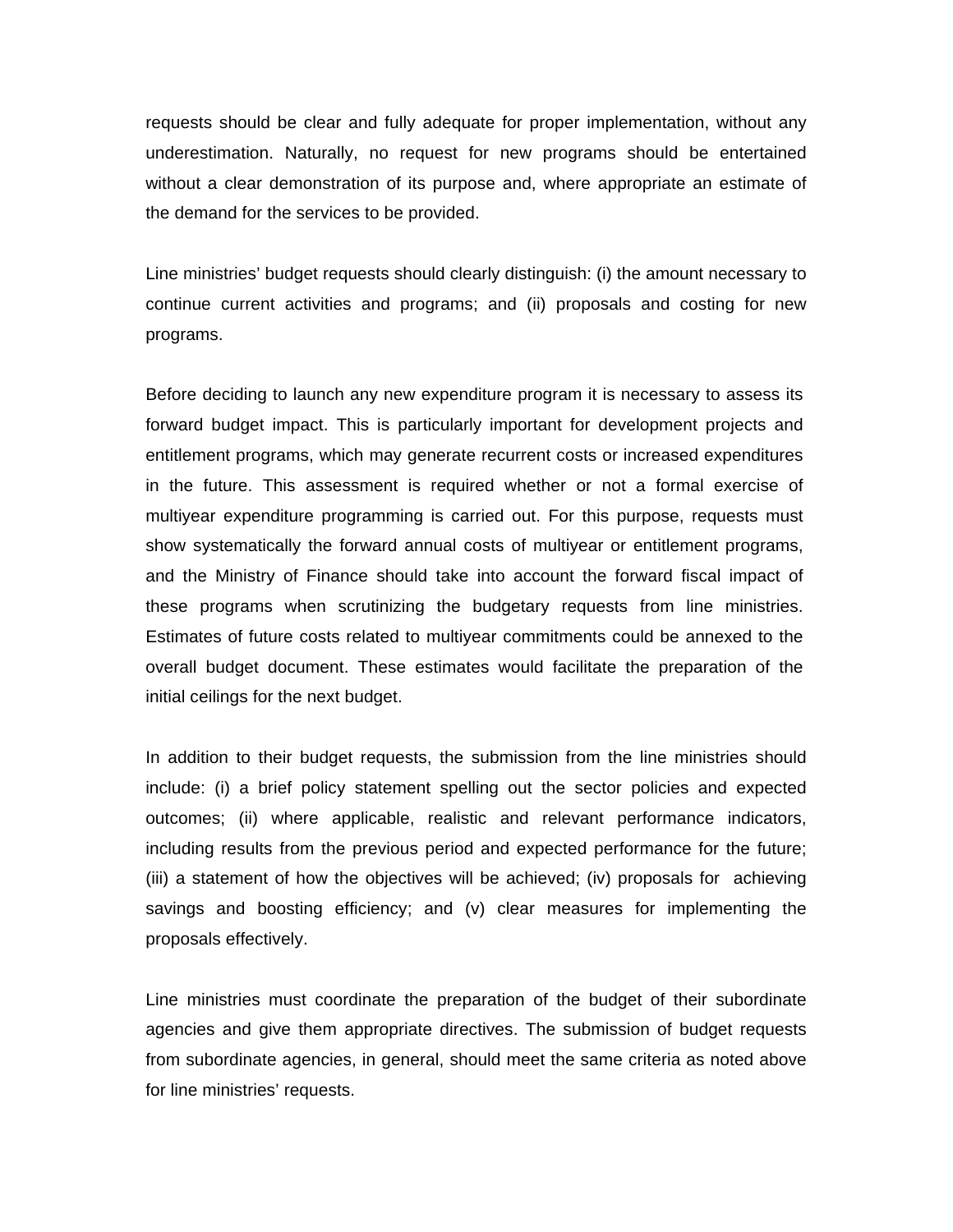## **3. Negotiation**

Once it receives the requests of line ministries, the Ministry of Finance reviews their conformity with overall government policy, and compliance with the spending limits; reviews performance issues; and takes into account changes in the macroeconomic environment since the start of budget preparation. Almost always, these reviews lead the Ministry of Finance to suggest modifications in the line ministries' budget requests. Negotiation follows.

Formal negotiation between the Ministry of Finance and line ministries can take the form of a budgetary conference. Professional staff from the Ministry of Finance and line ministries should also hold informal meetings to avoid misunderstandings and minimize conflicts. Major differences of opinion will normally be referred to the center of government, depending largely on the relative balance of administrative and political power between the Ministry of Finance and the specific line ministry concerned.

## **4. Preparing expenditure ceilings**

In preparing the sectoral expenditure ceilings, the following elements must be taken into account:

Macroeconomic objectives and fiscal targets;

The results of the review of ongoing programs for the sector;

The impact of ongoing expenditure programs on the next budget, and their degree of rigidity (notably expenditures related to continuing commitments, such as entitlements);

The strategy of the government concerning possible shifts in the intersectoral distribution of expenditure, and the amount of resources that could be allocated to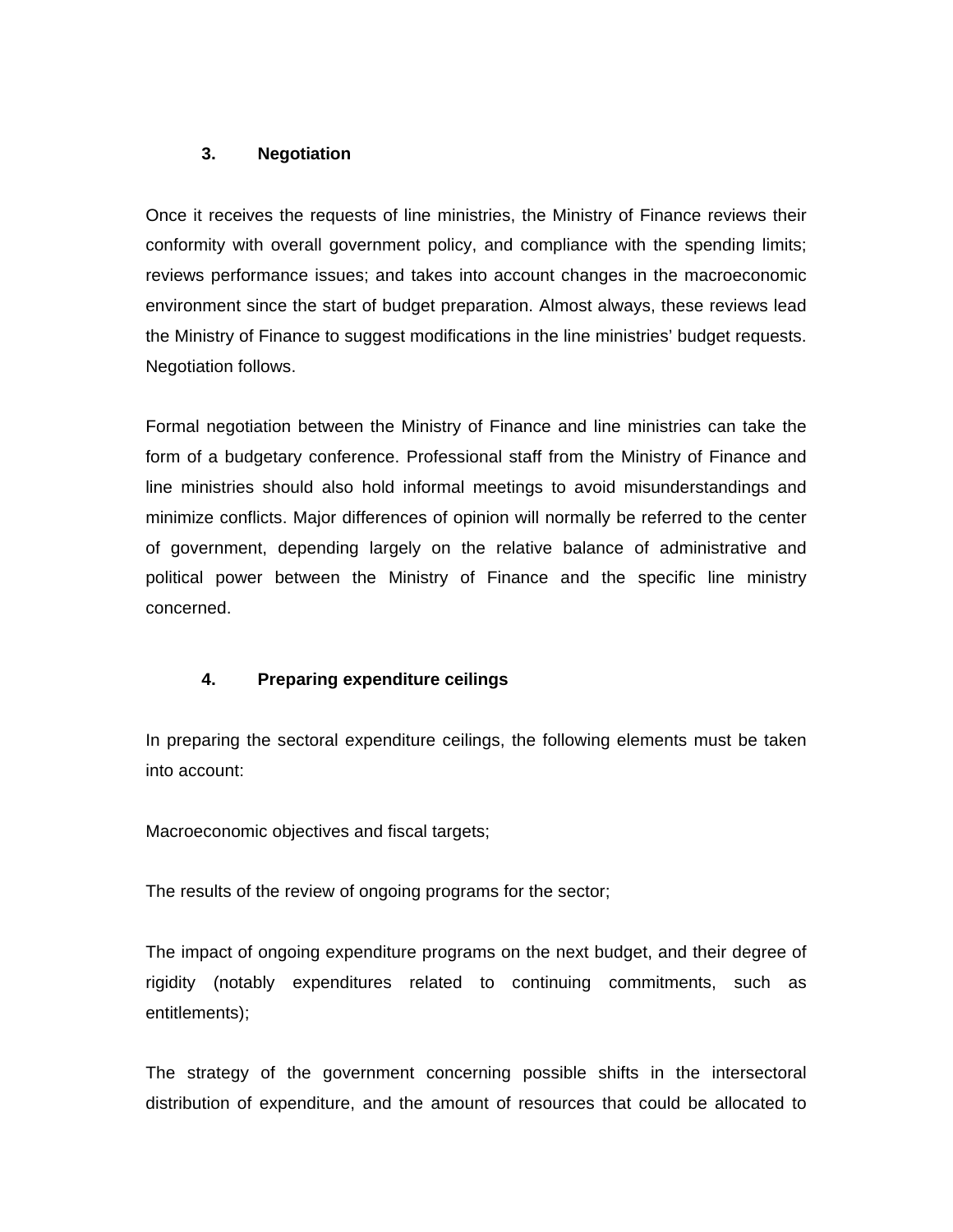new policies as well as service demand projections where appropriate.

Preparing these initial ceilings is largely an incremental/decremental exercise. Budgets are never prepared from scratch. Debt servicing, multiyear commitments for investment; pensions and other entitlements; rigidities in civil service regulations; and the simple reality that government cannot stop at once all funding for its schools, health centers or the army, etc, limit possible annual shifts to perhaps 5-10 percent of total expenditures. In theory, this percentage could be higher in developing countries than in developed countries (where the share of entitlements is higher). But in practice, because of earlier overcommitments the room to maneuver is often even lower in developing countries. If one excludes emergency or crisis situations, when preparing the budget the government should focus on new policies, savings on questionable programs, and means of increasing the efficiency of other ongoing programs. It is clear, once again, that any significant policy shift requires a perspective longer than one year and some advance programming, in whatever form that is appropriate and feasible in the specific country.

#### *a. A subceiling for capital expenditure?*

As discussed earlier, a separate budget preparation process for capital and current expenditure ("dual budgeting") presents problems, but a separate *presentation* is desirable. Aside from that question, however, should separate ceilings for capital and current expenditures be set at the start of the budget preparation process? The answer depends on the sector concerned.

Obviously, if only a global ceiling is set, line ministries would be able to make tradeoffs between their current spending and their capital spending, and if separate ceilings are set, the distribution between current and capital spending is fixed for each sector. In certain sectors, such as primary education, it is generally preferable to leave the choice between current and capital spending partly to line ministries, since both current and capital expenditures are "developmental," and line ministries presumably know better than the Ministry of Finance what would be the most efficient allocation of resources within their sector. However, in some cases, the sector budget depends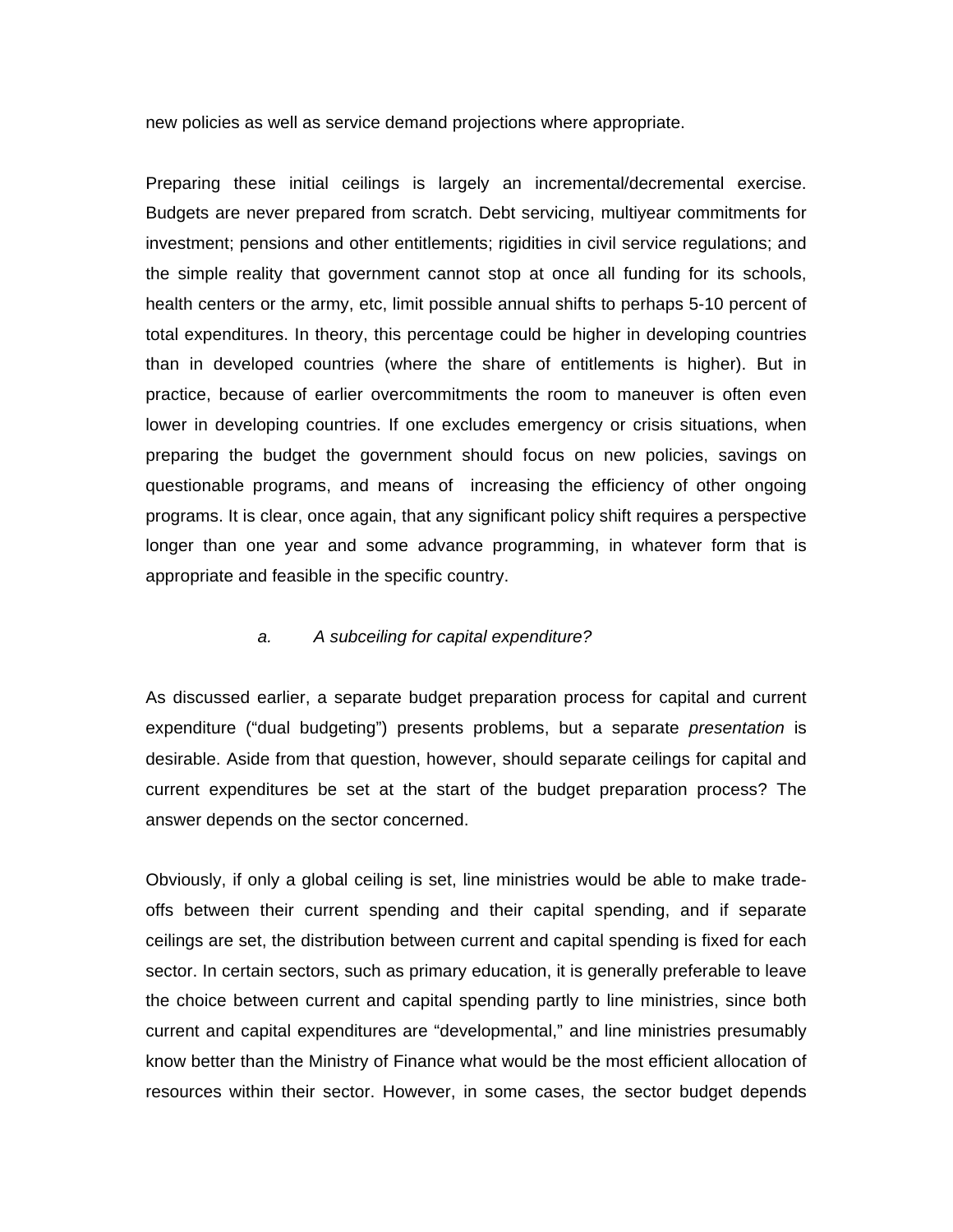largely on the decision of whether or not to launch a large investment project. For example, the budget of a Ministry of Higher Education would largely depend on the decision whether to construct a new university. Because such large investment projects are a government policy issue, not only a sectoral policy issue, separate ceilings would be appropriate in these cases. Depending on circumstances and fiscal policy issues, separate subceilings may also be needed for other expenditure items, such as personnel expenditures and subsidies.

#### *b. Efficiency "dividends"*

In recent years, Australia demanded from each spending unit, efficiency dividends, i.e., required savings in their ongoing activities (around 1.5 percent annually). On the surface, this practice may look like the typical (and undesirable) across-the-board cuts made by the Ministry of Finance when finalizing the budget. However, there are two major differences: (i) efficiency dividends are notified early in the process and within a coherent multiyear expenditure framework; and (ii) the allocation of savings among activities and expenditure items is entirely the responsibility of the spending agencies, which alleviates the arbitrary nature of the approach. Savings "measures are much more likely to be implemented within the ministry when the line ministry itself is arguing for them rather than when they are set by the central agencies", with the knowledge and skills of the program agency being devoted to criticism and obfuscation". <sup>30</sup> This approach appears to have achieved effective results in Australia during 1985-90. Sweden has adopted a similar approach. $31$ 

In developed countries, the potential for fiscal savings and efficiency improvements exists. Before considering introducing efficiency dividends in developing countries, the country context must be carefully reviewed. Efficiency dividends differ from acrossthe-board cuts only if there are adequate technical capacities in line ministries and a willingness to make their own hard choices. In those developing countries where the current budget is too inadequate to allow departments even to function normally (and the capital budget is determined largely by donor funding), the real question is not how to generate a gradual increase in efficiency, but how to restructure the public expenditure program by eliminating questionable programs altogether (and/or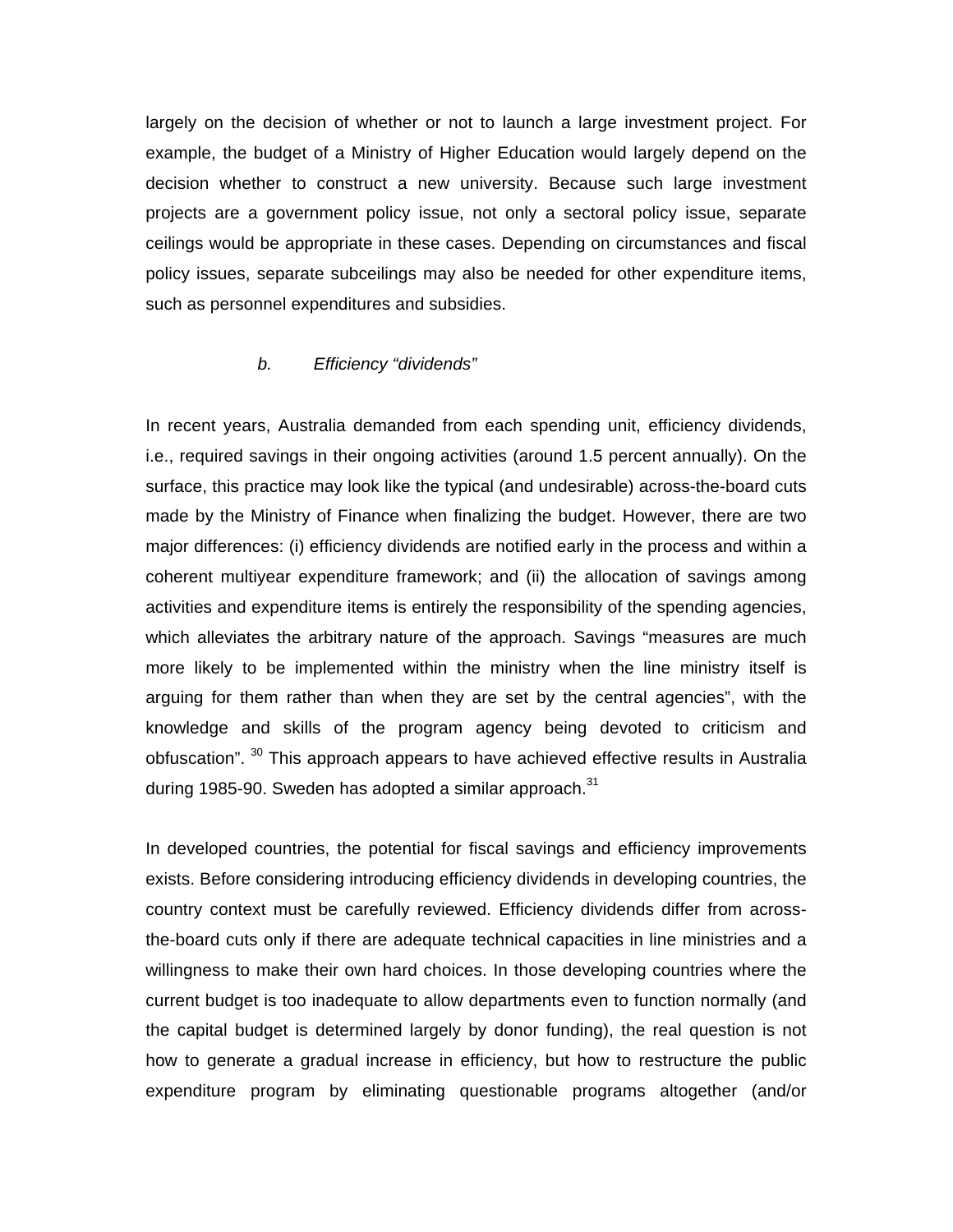increase tax collection). Certainly, in the long run, the savings from the efficiency dividends system may be expected to weaken. $32$  And, where evaluation capacity is weak, the risk that the efficiency dividends are achieved by diminishing service or program quality are very real. However, this practice may be an invaluable aid to introducing greater performance orientation in a complacent administrative system, and triggering more structural improvements.

## **5. The role of multiyear estimates in budget preparation**

We discussed in section B the importance of a multiyear perspective for budgeting. When fully integrated into the budget process, rolling multiyear expenditure programming can contribute to enhancing the preparation of the annual budget. As discussed in detail in chapter 13, in some developed countries (e.g., Australia and Denmark) multiyear expenditure estimates prepared the previous year are the starting point of the budget preparation process. Budgetary negotiations focus on new policies, with costs of ongoing programs being updated only on technical grounds based on the multiyear estimates prepared the previous year. In the U.S., the Office of Management and Budget and the Congressional Budget Office prepare five-year projections.

A possible interrelation between the preparation of multiyear estimates and the preparation of the annual budget is presented in figure 6. When launching budget preparation, the multiyear estimates prepared the previous year are used to assess constraints related to existing policy commitments. This assessment and estimate of the financial constraints give the basis for estimating initial expenditure ceilings that frame the preparation of sector requests. Then, the multiyear expenditure program is updated and rolled over when preparing the budget. This process ensures both that the initial ceilings are prepared appropriately and that forward costs of programs are taken into account when preparing the budget.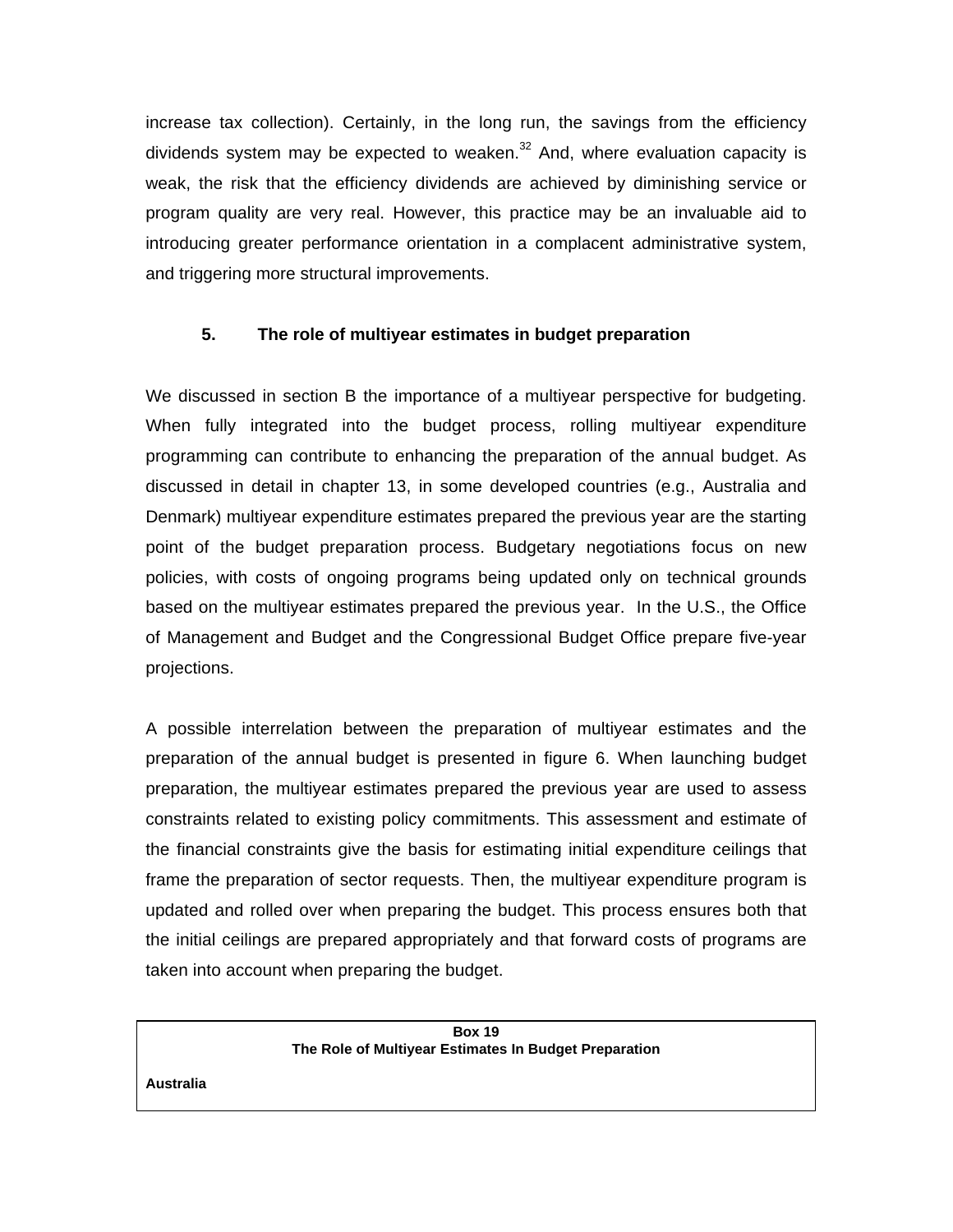To start budget preparation, the Department of Finance updates the forward estimates and establishes the baseline projections which include only the estimated costs of approved programs in the absence of policy change. Using these projections, the Cabinet indicates the broad aggregate targets for the budget and forward years. Decisions made by the Government in the budget process are added to the baseline forward estimates which do not include any allowance for policy changes. Budget decisions focus therefore on incremental adjustments -up or down- to the baseline.

#### **Denmark**

When the budget is passed by Parliament in December, an appendix to the Appropriation Bill contains projected expenditures for each of the next three years at the same price and pay basis as the appropriations. Work on the next budget starts shortly thereafter. The budget department in the Finance Ministry adjusts the multiyear projections to the pay and price assumptions to be used in preparing the next budget. In February, the Minister of Finance proposes to the Cabinet a set of net spending ceilings, one for each minister, and the new aggregate target. These ceilings set the framework for the drafting of budget proposals in the various ministries. In effect, the ceilings define an expenditure block for each ministry, allowing a significant flexibility in arranging its budget proposals. After this, negotiations on the budget focus on accommodating new expenditures and cutback options for ministries that have difficulty keeping within the agreed limits.

Drawn from OECD, "Budgeting for results," 1995.

Unfortunately, a "rolling" program is often only cosmetic, with attention really focused only on the first budget year. For a rolling approach to be genuine and thus effective, the key steps would be the following:

The Ministry of Finance updates the costs of the MYEs prepared the previous year, taking into account expected developments in economic parameters, budget execution and expenditure reviews. In carrying out this task, it consults line ministries to get appropriate information, including on changes in the level of demand for services but the exercise is made on a technical basis, without interference or "bargaining" for additional resources.

Taking into account policies, implementation problems, and possible improvements in efficiency, the Ministry of Finance identifies savings that can be made on ongoing programs over the planned period.

Once the global envelope for the annual tranches of the MYE is established, the annual envelopes for new programs are set.

The sectoral distribution of the annual envelopes for new programs is determined, in conformity with government priorities, by the Ministry of Finance or by an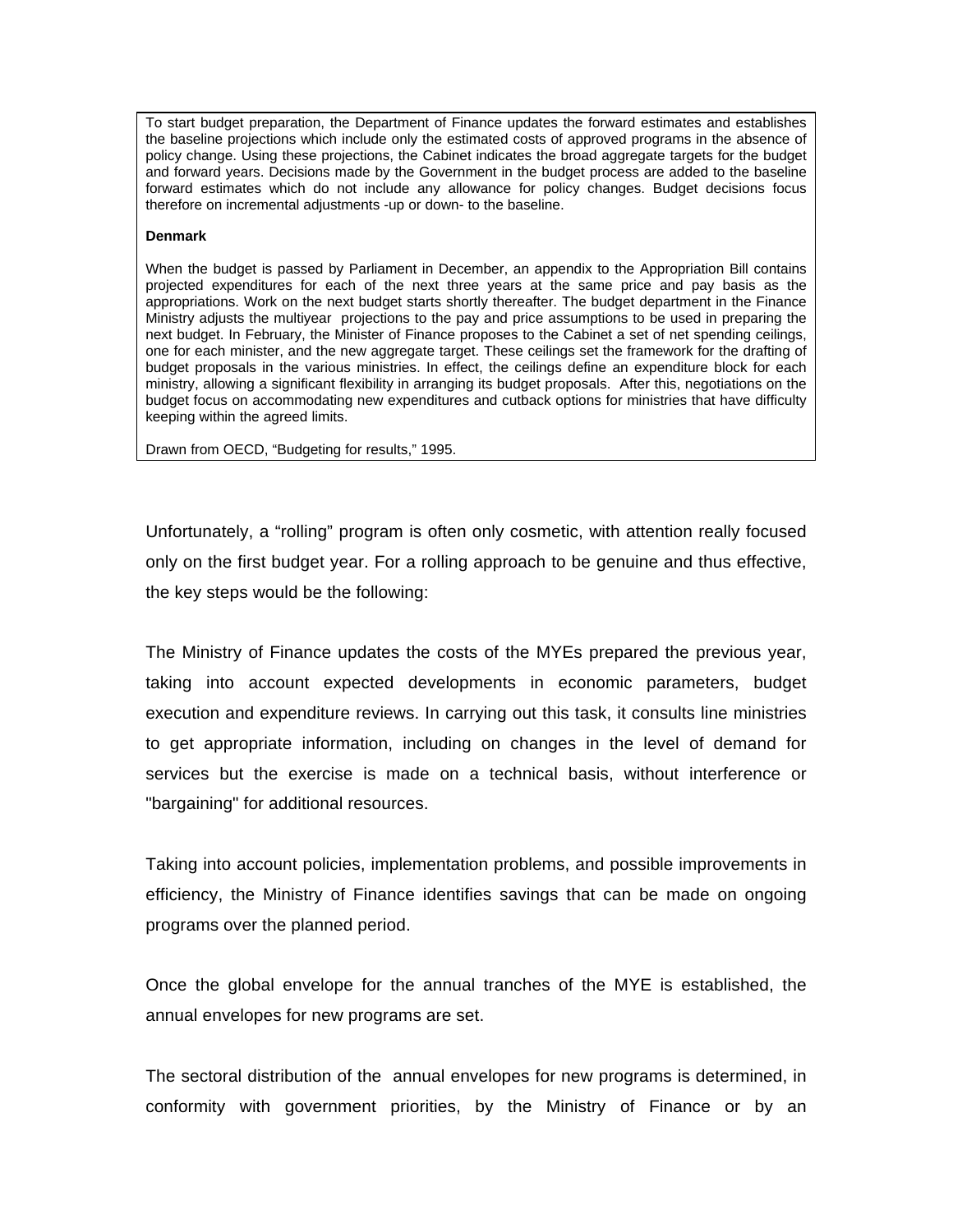interministerial committee, consulting the line ministries when necessary.

For the planned period, annual sectoral ceilings are communicated to line ministries, distinguishing ongoing programs and envelopes for new programs. Depending on the context, they may also include other elements, such as estimated costs of large investment projects, funds to be reserved to finance the counterpart costs of ongoing projects, and caps on personnel expenditures.

Line ministries are free to identify realistic new savings on ongoing programs, and to recapture the corresponding resources within the limits of the ceilings.

Requests from line ministries are reviewed by the Ministry of Finance, then in joint committee.

This approach requires the preparation of sound cost estimates and discipline in budgeting and decision making. chapter 13 describes in detail the Medium-Term Expenditure Framework. Even if a full-fledged MTEF covering all expenditures is not feasible, linkages between a rolling investment program (or even only estimates of future costs of ongoing programs), and annual budgeting can be established. A multiyear approach permits reconciling the reality that budgeting is inevitably incremental in large part, with the need for significant shifts in the composition of public expenditure.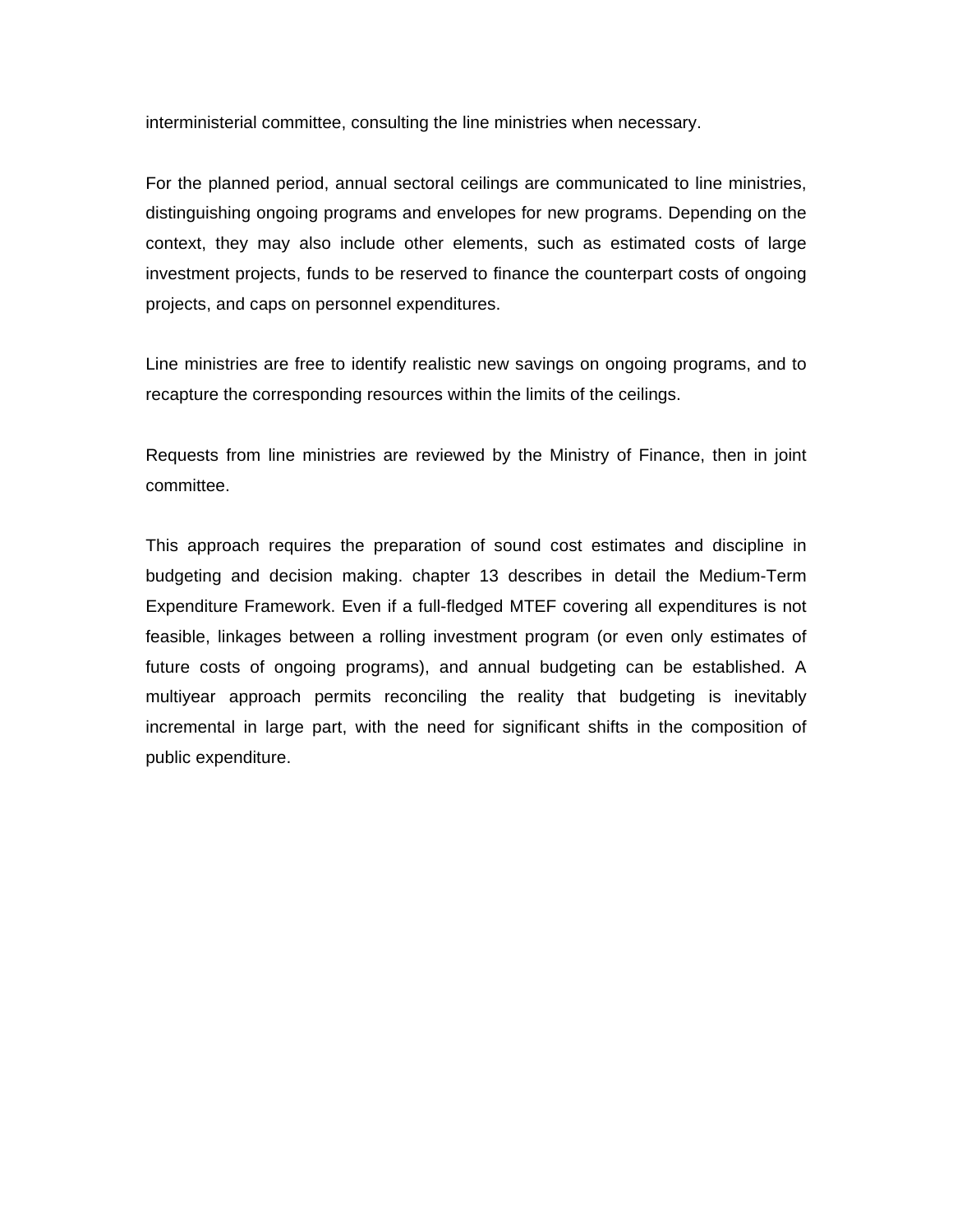#### **Box 20 Use of Computer Technology in Budget Preparation: Singapore**

The Budget Operations Support System (BO\$\$), the computerized system of Singapore, incorporates the budget allocation rules that compute the percentage share of the GDP to be allocated to the various ministries on the basis of the centrally controlled financing formula. The allocation should be shared between recurrent and development expenditures. The BO\$\$ produces the draft budget spreadsheets for each ministry by splitting its aggregate allocations down to cost-center and account code levels. Once this is completed, the Budget Division of the Ministry of Finance (MOF), at the start of the budget cycle, distributes diskette files of the following to each ministry::

The detailed actual expenditure for the past two financial years

The appropriations and the revised estimates for the current year

The preliminary provisions for the budget year

Each ministry will then decide how the provisions should be distributed most appropriately among programs, activities, cost centers, and line items of expenditure. The individual ministry will upload its proposed budget to the MOF through BO\$\$, which will check whether the target allocations have been exceeded and highlight any significant variations. The highlighted aspects of the ministry's proposal will be analyzed and reviewed by the budget officers as the basis for preparing their reports for the annual budget review meetings between the MOF and the permanent secretaries of ministries.

Source: Joon Chien Doh, "Budget management and budgeting: The Singapore approach," in Naomi Caiden, *Public expenditure and financial administration in developing countries*, Jai Press, 1996.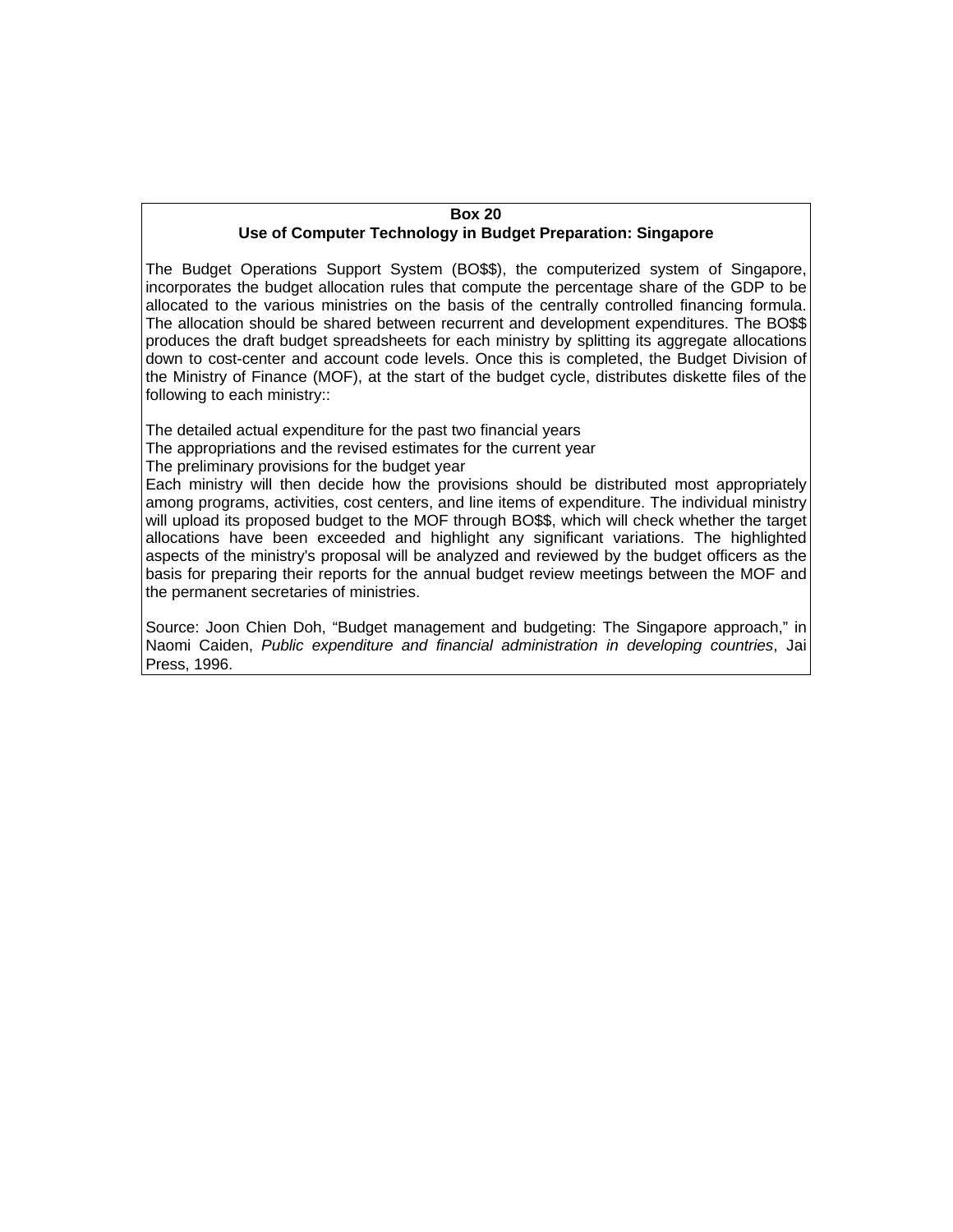# **F. Key Points and Reform Priorities**

## **1. Key Points**

The budget formulation process should aim at: (i) ensuring that the budget fits macroeconomic objectives and that expenditures are under control; (ii) allocating resources and programs in conformity with the government's policy objective; and (iii) assuring conditions for operational efficiency.

Hard choices and trade-offs must be made explicitly when formulating the budget. Postponing such decisions until budget execution does not allow a smooth implementation of priority programs, and is disruptive for program management.

The budget is the mirror of government policies. Mechanisms for formulating sound policies and ensuring the policy-budget link are essential. They include:

Coordination mechanisms for policy formulation within the government;

Consultations with the civil society;

Adequate means to the Legislature for scrutinizing policies and the budget (e.g. organization of Parliament committees);

Regulations to discipline policy formulation and reinforce the budget-policy link, notably (i) systematic review of resource implications of a policy change; (ii) superiority of the budget above other regulations, for fiscal issues; and (in some countries) (iii) regulation of powers of the legislature for amending the budget.

The preparation of a macroeconomic framework should be the starting point of budget preparation. The macroeconomic framework should show the fiscal targets (deficit, total expenditures, revenues, etc.). The degree of sophistication of projections depend on technical capacities within the country, but every country should frame the budget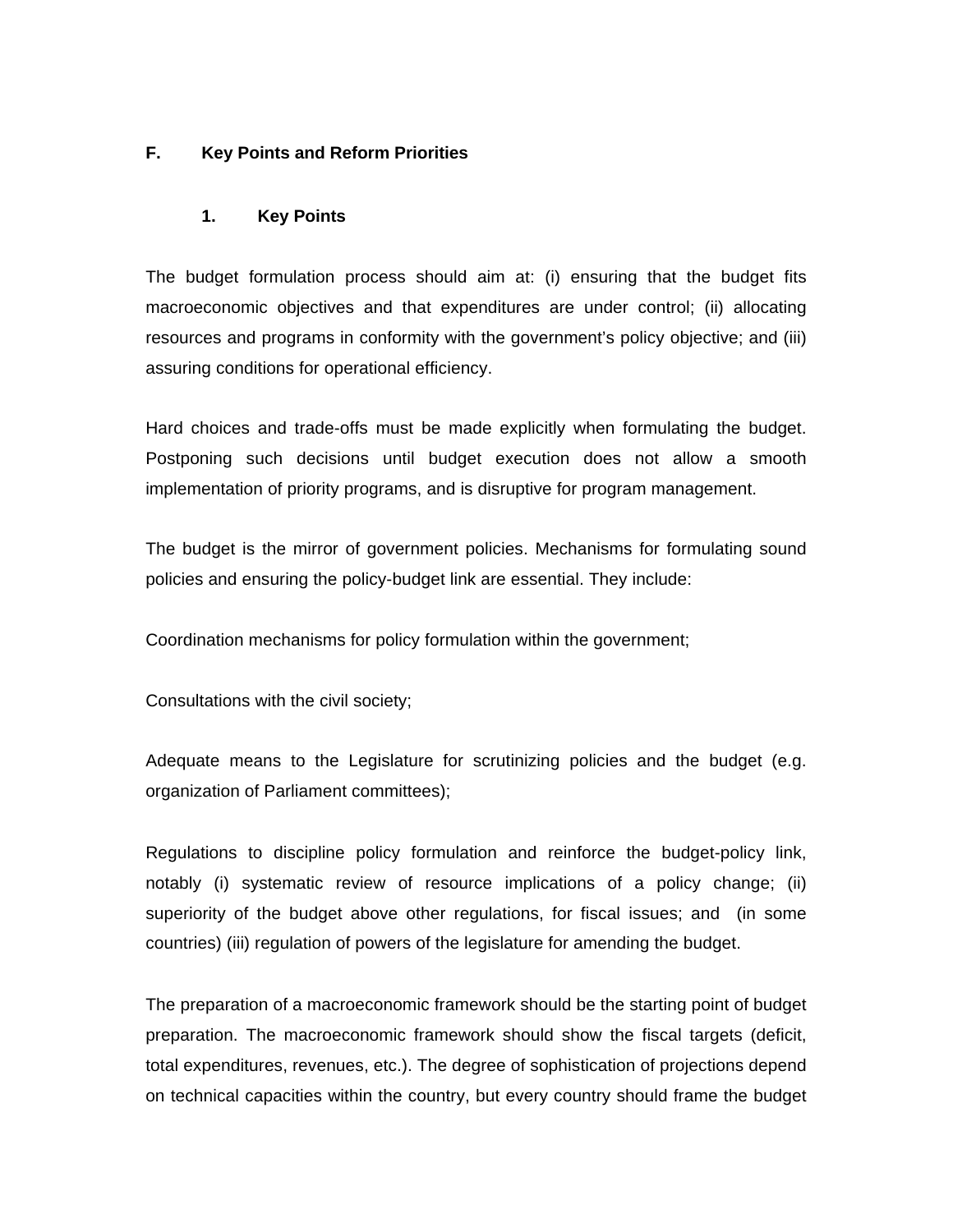preparation within a macroeconomic framework.

The macroeconomic framework should be based on realistic assumptions, without overestimating revenues or underestimating compulsory expenditures. It is necessary to assess continuing expenditure commitments and to identify measures for achieving the fiscal targets.

To commit the government explicitly and to establish accountability, the fiscal targets and macroeconomic projections should be published.

Financial constraints and policy choices must be built into the expenditure programming process. Budget preparation (and the preparation of any expenditure program) should be organized as follows:

A top-down approach which consists of: (i) defining aggregate resources available for public spending over the planned period, and therefore preparing a sound macroeconomic framework; and (ii) establishing annual sectoral spending limits that fit government priorities and notifying the line ministries of these spending limits;

A bottom-up approach which consists of formulating and costing sectoral spending programs for the planned period within the sectoral spending limits; and

Iteration and reconciliation mechanisms to ensure cohesion between these two approaches.

 Budget preparation consists of the following activities: (i) preparation of the macroeconomic framework; (ii) preparation of a budget circular, which gives guidelines for the preparation of sector budgets and preferably announcing expenditure ceilings by sector; (iii) preparation of the line ministries' budget on the basis of these guidelines; (iv) budgetary negotiation between the line ministries and the Ministry of Finance; and (v) finalization of the draft budget.

To chose among alternative programs and to prepare their implementation plan,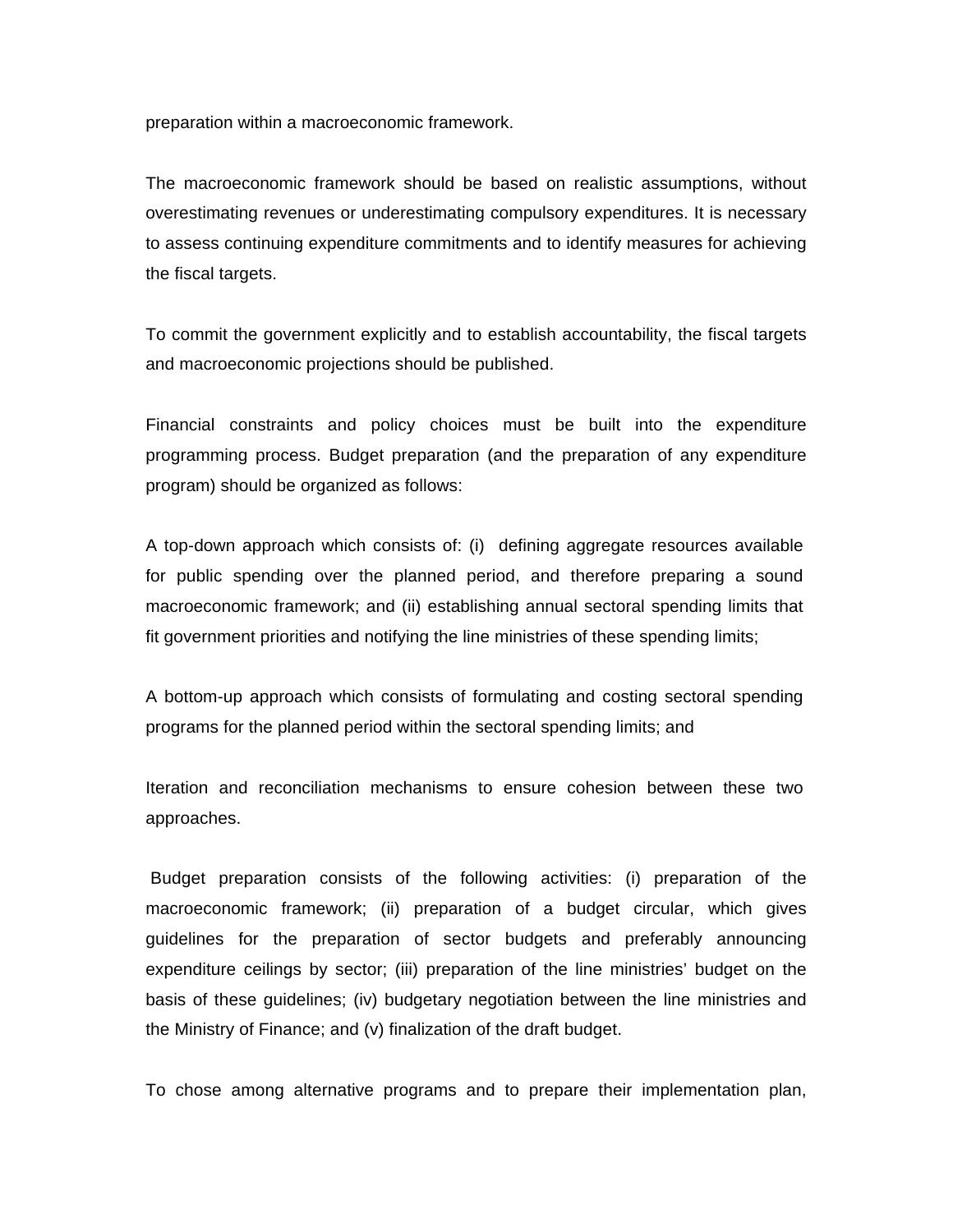spending agencies need to know the amount of resources allocated to their sector. Spending limits should be announced early in the programming process. Since they are accountable for sectoral policy and performance, line ministries should be responsible for the preparation of their sector budgets, within the policy framework and hard financial constraints established by the government.

Countries where the conditions are conducive should consider the implementation of a multiyear expenditure programming approach.

The above weaknesses in budgeting depend in large part on political factors and on the organization of the government. Lack of coordination within the Cabinet, unclear lines of accountability or overlaps in the distribution of responsibility favor questionable approaches to budgeting. Reforming budget processes is not a sufficient condition for addressing all problems, of course, but it is necessary. Processes and mechanisms for budgeting and policy formulation should be explicitly designed to reinforce coordination and cohesion in decision making. Generally, strengthening the budget preparation process requires improvements in the following directions:

- As discussed in chapter 2, the coverage of the budget should be comprehensive, and decisions that have a fiscal impact should be scrutinized together with direct expenditure programs (notably, decisions related to tax expenditures, lending, and guarantees and other contingent liabilities). This is required to optimize allocation of resources, and would limit conflict avoidance as well.
- Financial constraints must be built into the start of the budget formulation process, through the preparation of a fiscal framework and adequate expenditure programming (see below). Spending agencies need predictability and should have clear indications of the resources available as early as possible in the budget formulation process.
- Policymaking coordination mechanisms that fit the country context are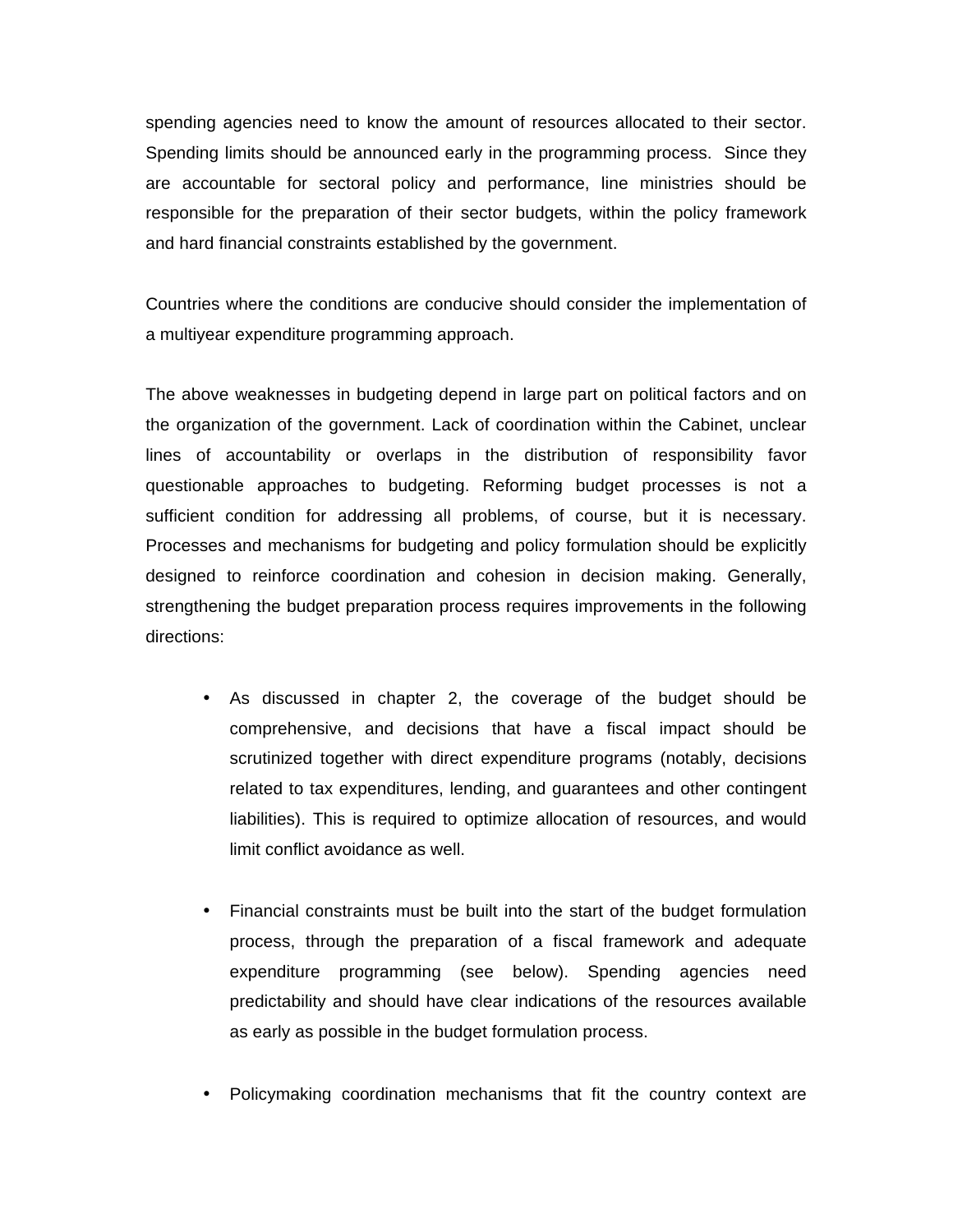needed, with particular attention to the budget-policy link. The fiscal impact of policy decisions must be systematically assessed (see section C).

- Operational efficiency requires making line ministries accountable for the implementation of their programs. However, they can be held accountable only if they have sufficient authority for designing these programs. This requires, in a number of countries, reviewing the distribution of responsibilities in budget preparation.
- Aid-dependent countries need to pay more attention to the programming of expenditures financed with external aid and should scrutinize their budget as a whole (despite the fact that the project approach adopted by donors may favor fragmentation in budgeting, see discussion in chapter 12).
- Line ministries should assess, when relevant to their mandate, the level of demand for the services they provide and changes therein

# **2. Directions of reform**

The above weaknesses in budgeting depend in large part on political factors and on the organization of the government. Lack of coordination within the Cabinet, unclear lines of accountability, or overlaps in the distribution of responsibility favor questionable approaches to budgeting. Reforming budget processes is not a sufficient condition for addressing all problems, of course, but it is necessary. Processes and mechanisms for budgeting and policy formulation should be explicitly designed to reinforce coordination and cohesion in decision making. Generally, strengthening the budget preparation process requires improvements in the following directions:

• As discussed in Chapter 2, the coverage of the budget should be comprehensive, and decisions that have a fiscal impact should be scrutinized together with direct expenditure programs (notably, decisions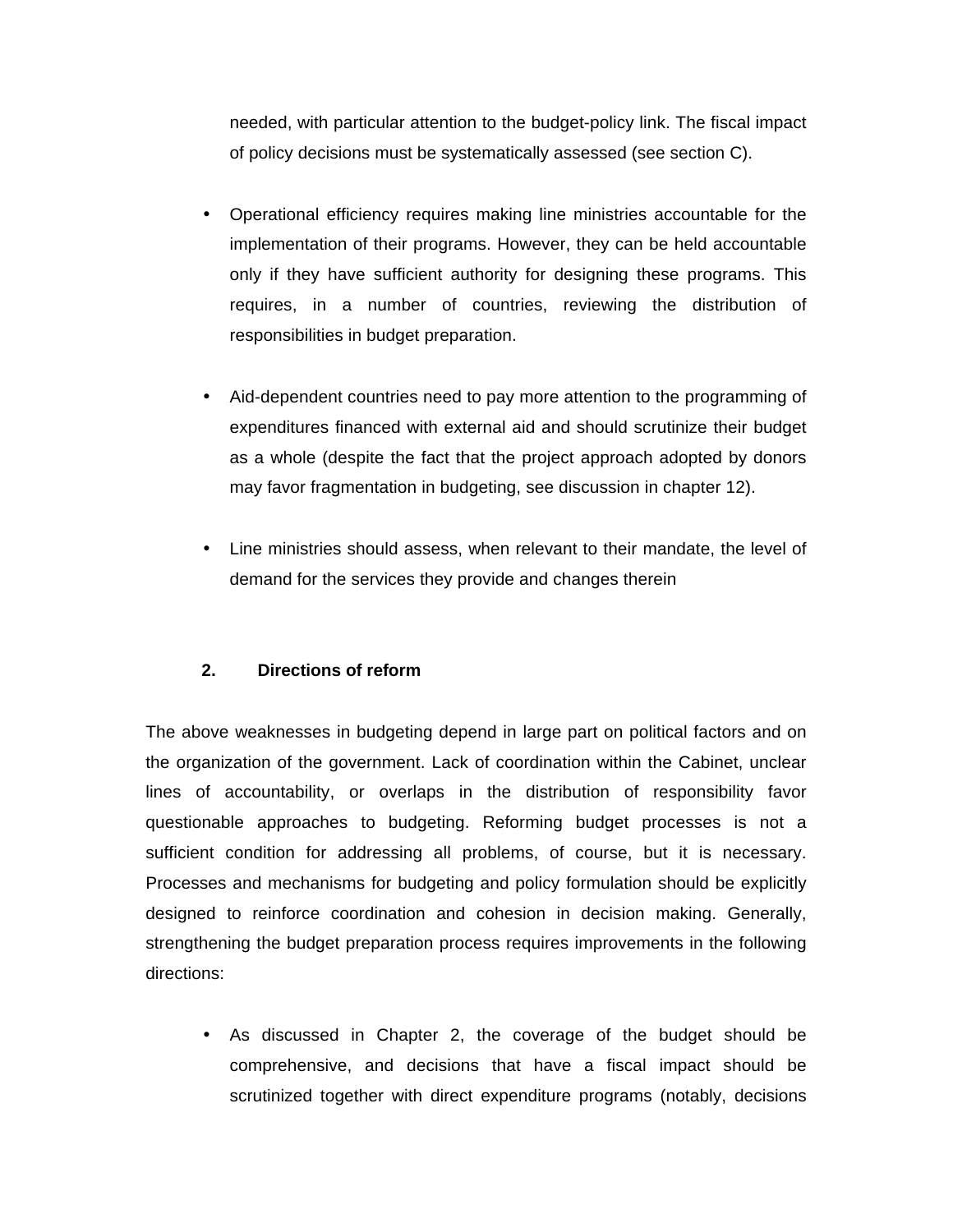related to tax expenditures, lending, and guarantees and other contingent liabilities). This is required to optimize allocation of resources, and would limit conflict avoidance as well.

- Financial constraints must be built into the start of the budget formulation process, deriving from the preparation of a fiscal framework and adequate expenditure programming (see below). Spending agencies need predictability and should have clear indications of the resources available as early as possible in the budget formulation process.
- Policymaking coordination mechanisms that fit the country context are needed, with particular attention to the budget-policy link. The fiscal impact of policy decisions must be systematically assessed (see section C).
- Operational efficiency requires making line ministries accountable for the implementation of their programs. However, they can be held accountable only if they have sufficient authority for designing these programs. This requires, in a number of countries, reviewing the distribution of responsibilities in budget preparation.
- Aid-dependent countries need to pay more attention to the programming of expenditures financed with external aid and should scrutinize their budget as a whole (despite the fact that the project approach adopted by donors may favor fragmentation in budgeting, see discussion in chapter 12).

Countries should develop appropriate policy *coordination mechanisms* that fit the institutional, constitutional, and political context. Participation of civil society through consultations mechanisms should be sought.

Budget preparation in every country should be framed within a *medium-term macroeconomic framework*, covering three to five years, to assess fiscal sustainability. The degree of sophistication of projections depends on technical capacities within the country, and could be progressively improved by the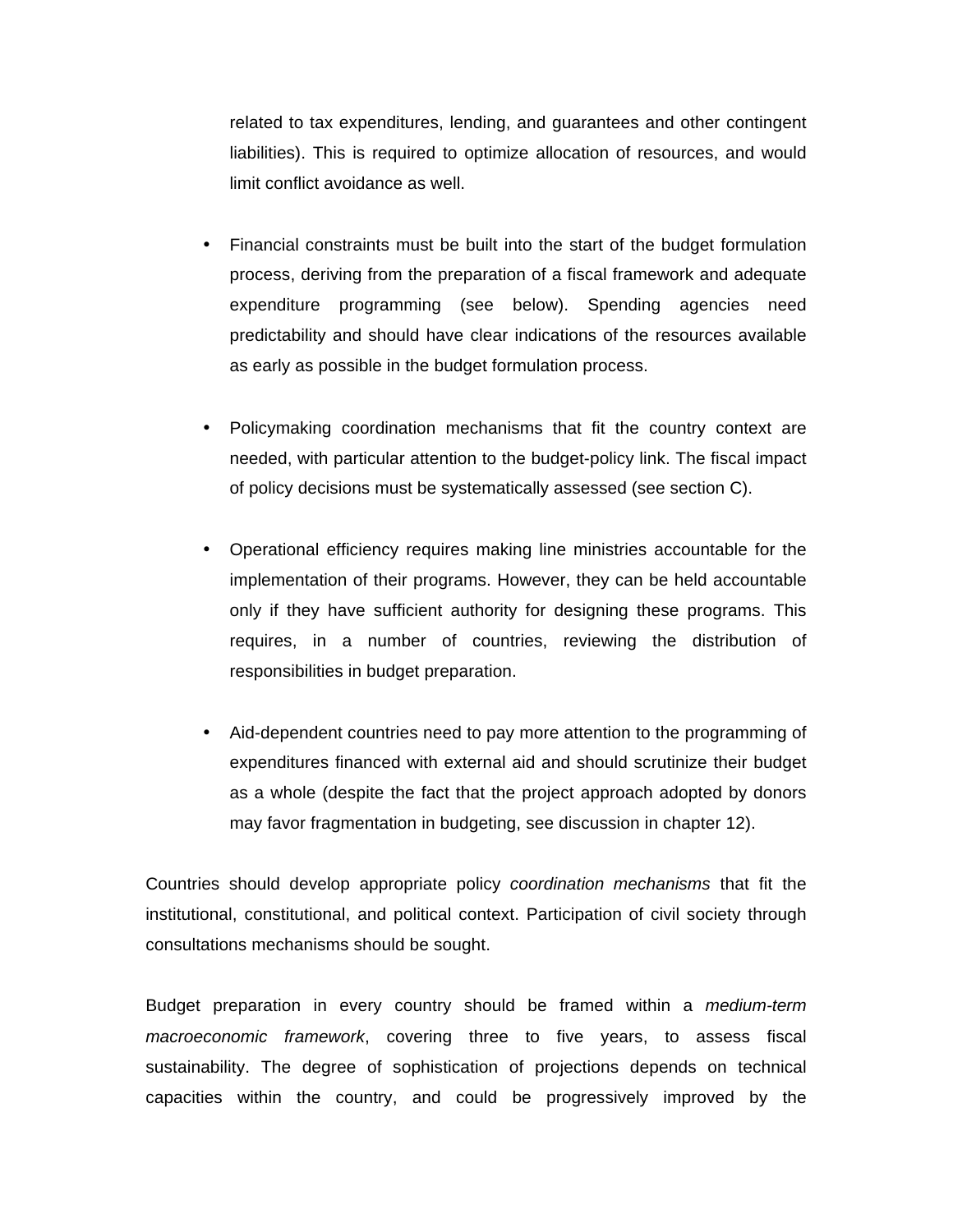development of economic models for macroeconomic forecasting. However, the development of these tools should not be a prerequisite for preparing a macroeconomic framework.

The macroeconomic framework should be supplemented by projections of aggregate expenditures by function and broad economic category, to assess its realism and to identify policy requirements and constraints in achieving the fiscal objectives.

*Budget preparation* should be organized along the lines mentioned above. Notifying initial spending limits early in the budget preparation calendar and increasing the responsibilities of line ministries in budget preparation are generally needed, although the implementation approach needs to be tailored to the country's institutional context. Close coordination in the preparation of the different components of the budget (revenue, current and capital expenditures, expenditures from funds, etc.) is required, whatever the administrative arrangements. In countries where responsibilities for the capital budget are separated from responsibilities for the current budget, joint reviews of the two components of the budget are required at *each stage* of budget preparation and at each administrative level.

Budget preparation should be systematically placed into a multi-year perspective. This requires:

*at least,*

- developing the preparation of aggregate expenditures estimates by function and broad economic category along the lines suggested above;
- reviewing the forward costs of programs when preparing the budget

## *at a further stage*

• preparing multiyear expenditure programs framed by a macroeconomic framework and strictly linked with budget preparation, and including only programs/projects for which financing is certain;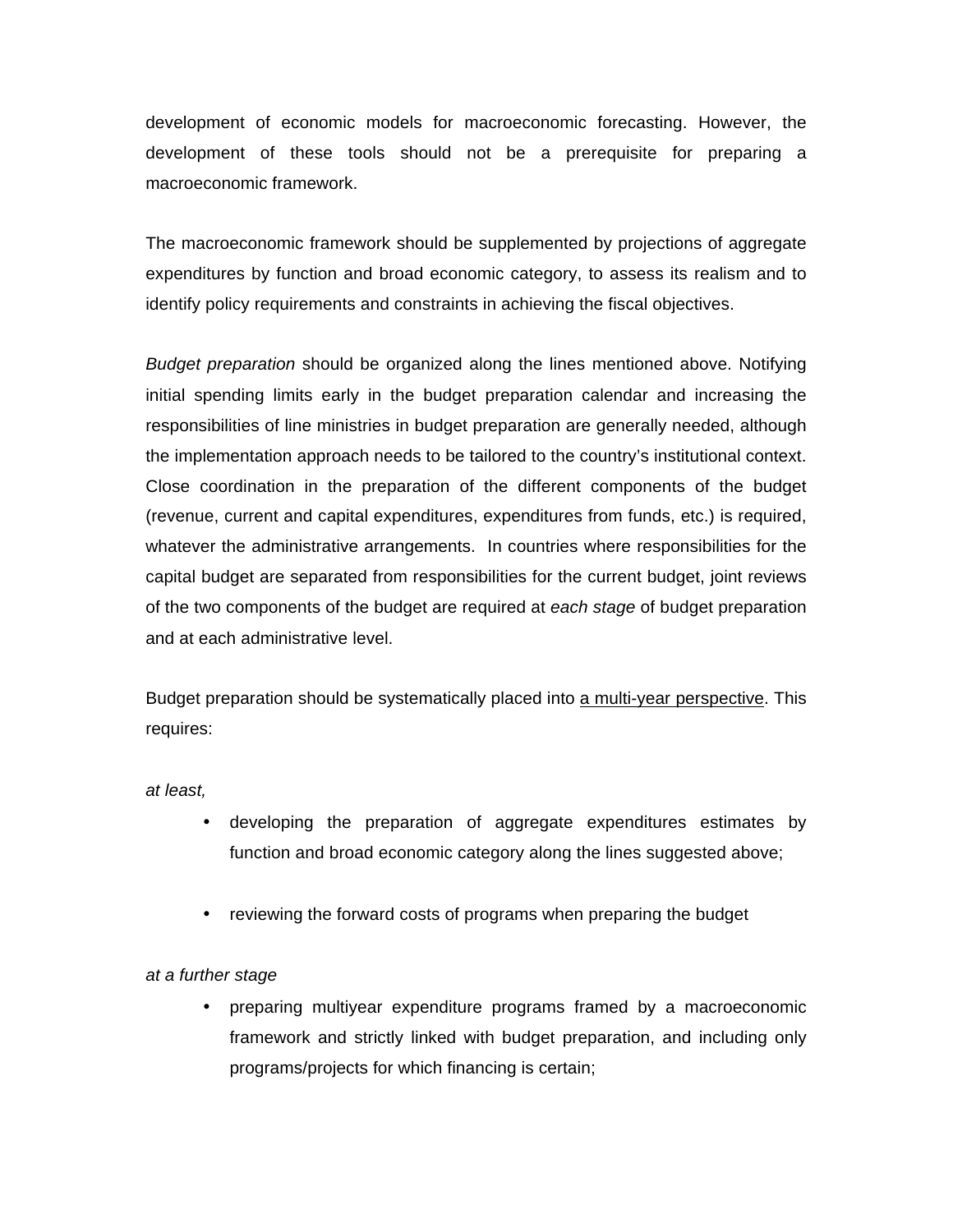• ensuring that the multiyear programs focus on ongoing policies, and that new policies are decided only during the preparation of the annual budget;

### *As a final stage*

• preparing a formal MTEF (see chapter 13) with the same coverage and in the same degree of detail as the budget (at least by program and projects, and broad economic category). To achieve this objective effectively a progressive approach can be considered. Aid-dependent countries should start by detailing the forward costs of investment projects financed by external sources ("Public Investment Program"; see chapter 12). Other countries could focus on the more costly items, e.g., entitlements, large investment projects/programs, or major specific sectors. These partial programs, as noted, must be framed by projections of aggregate expenditures, by function and broad economic category.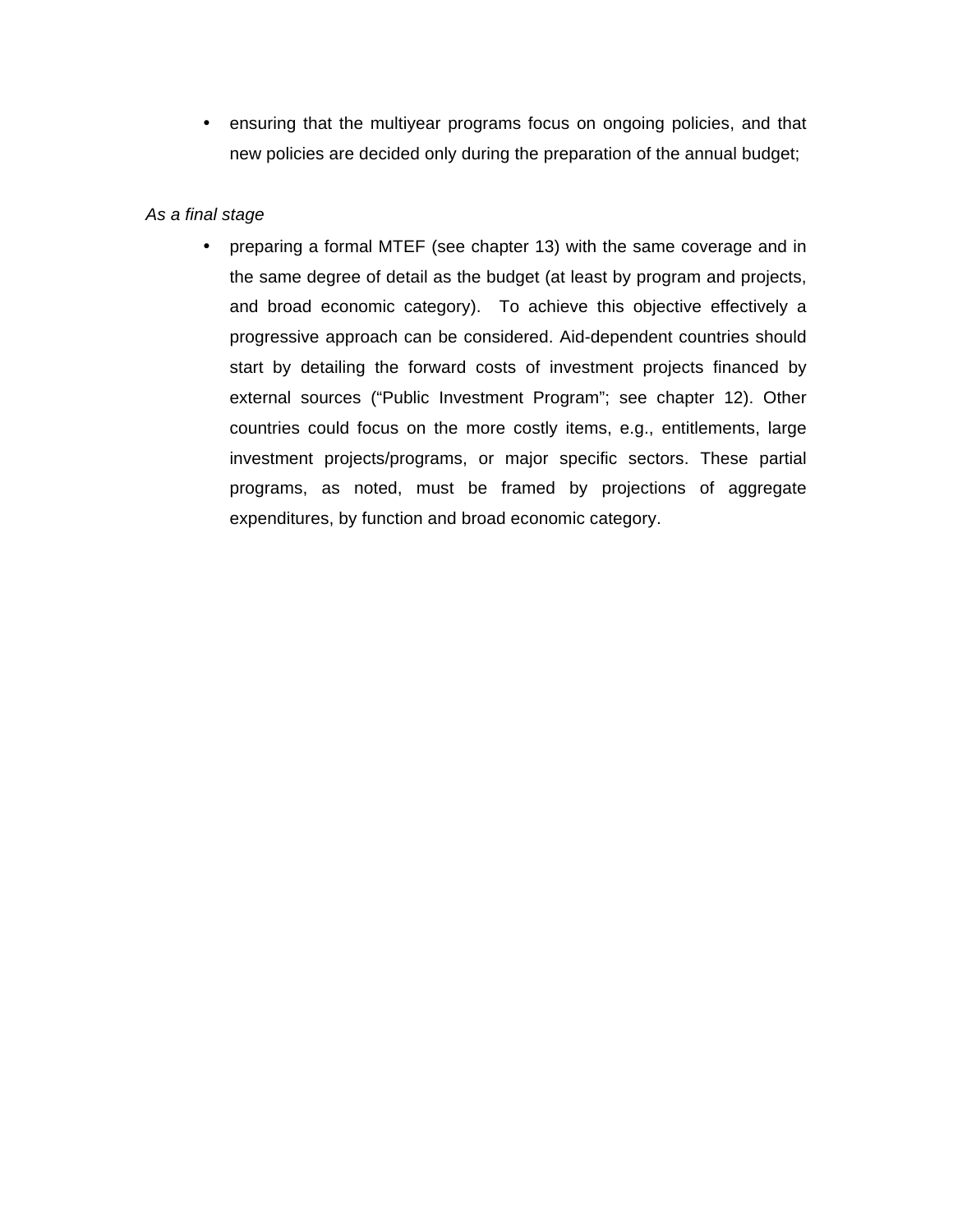3 Thus, the Philippines was led by the Asian financial crisis and the attendant uncertainties to move in 1998 from a quarterly cash release system to a monthly release system. Although not strictly applicable to the discussion here, which pertains more to expenditure programming than to budget execution, the example does illustrate the particular uncertainties affecting public expenditure management in developing countries.

<sup>4</sup> Such a perspective has been referred to at various times as "indicative multiyear budgeting," "mediumterm public expenditure programs," "multiyear estimates," and "medium-term expenditure framework" (MTEF). The MTEF designation is currently used more frequently and will be used here as well. Also, an MTEF has a number of specific characteristics, described in the next section.

 $5$  These concerns also force government to decide whether to contract out a service.

 $^6$  OECD, 1995.

 $7$  "In Japan, where bargaining takes place in respect of the main budget account, greater controls are exercised by the Finance Ministry on the Fiscal Investment Loan Program, involving substantial borrowed funds and outside the traditional budget" (Premchand, 1983).

<sup>8</sup> Budgeting by norms and formulae also reduces conflict, and has the advantage of simplicity. Whether it results in good allocation and efficiency depends largely on whether the formulae are appropriate and used to facilitate estimates and budget preparation, rather than mechanical straight jackets.

<sup>9</sup> "Aside from the legacy of the planning practices of the past, other factors contributed to dual budgeting, such as pressure or recommendations from donors or IFIs. The desire of donors to "enclave" their projects, to minimize risks of mismanagement and maximize provision of counterpart funding, has also increased the fragmentation of the budget system. For example, at the recommendation of IFIs, Romania attempted in 1993-1997 to implement an investment coordination unit outside the Ministry of Finance, to prepare the capital budget and screen projects through its own investment department. A frequently debated issue in the World Bank is the tendency to "enclave…inherent in any project-centered approach to lending. But they reduce the pressure on government to reform, and they may weaken domestic systems by replacing them with donor-mandated procedures", (World Bank, *Helping countries combat corruption,* 1997).

 $10$  Sometimes, in countries with poor governance, the spending-developmental approach of the Ministry of Planning is opposed to the thrifty-financial approach of the Ministry of Finance. Again, reality is inconvenient: it is the financial authority that approves extrabudgetary loans, releases cash beyond spending limits, grants the guarantees, etc.

See Tanzi (1995).

12 What evidence does exist is in conflict with the hypothesis that separate investment budgeting has been fiscally expansionary. In 1990-1994, countries participating in structural adjustment programs had slightly *lower* capital expenditure relative to total expenditure, and higher current expenditure, than countries not undergoing adjustment. (Participating countries also had a much lower military spending and civilian wage bill.) This took place at a time when these countries were in effect required by the donors to have a separate investment programming process.

<sup>13</sup> Adapted from Caiden and Widalvsky, *Planning and budgeting in poor countries*, 1990.

<sup>14</sup> See Jeffrey M.Davis, Macro-economic adjustment: Policy instruments and issues, IMF Institute,1992;

S. Rajcoomar and Michael Bell, "Financial programming and policy: The case of Sri Lanka, IMF, 1996. <sup>15</sup> Although the fiscal accounts may yield either a surplus or a deficit, the term deficit is used here for

convenience and because it is in deficit situations that fiscal adjustment may become necessary.

<sup>16</sup>When interest is rescheduled, the consolidated accounts established on a commitment basis do not show the amount of interest that must be paid in cash, since rescheduled interest is included. The presentation of the accounts should therefore include a memorandum item showing the interest and amortization to be paid.

<sup>17</sup> See also B.H. Potter and J.Diamond, "Guidance for Fiscal Economists," IMF, 1998, pp. 33-34 and p. 38.

<sup>18</sup>See Tanzi, Mario Blejer and Mario Teijero, Effects of inflation on measurement of fiscal deficit: Conventional versus operational measures, in Blejer and Cheasty, 1993. This measure is not to be

 $1$  We avoid the term "stages" because the process is also iterative, and a well-prepared budget consistent with policy objectives and financial requirements calls for extensive back-and-forth interaction between steps and between the persons involved.

 $2$  The reader versed in statistical inference will recognize here the familiar trade-off, for a given sample size, between the precision of a statistical estimate and its probability of being right, with narrow-band estimates being more precise but less likely to include the true value for the population, and wide-band estimates more likely to be correct but more vague as well.